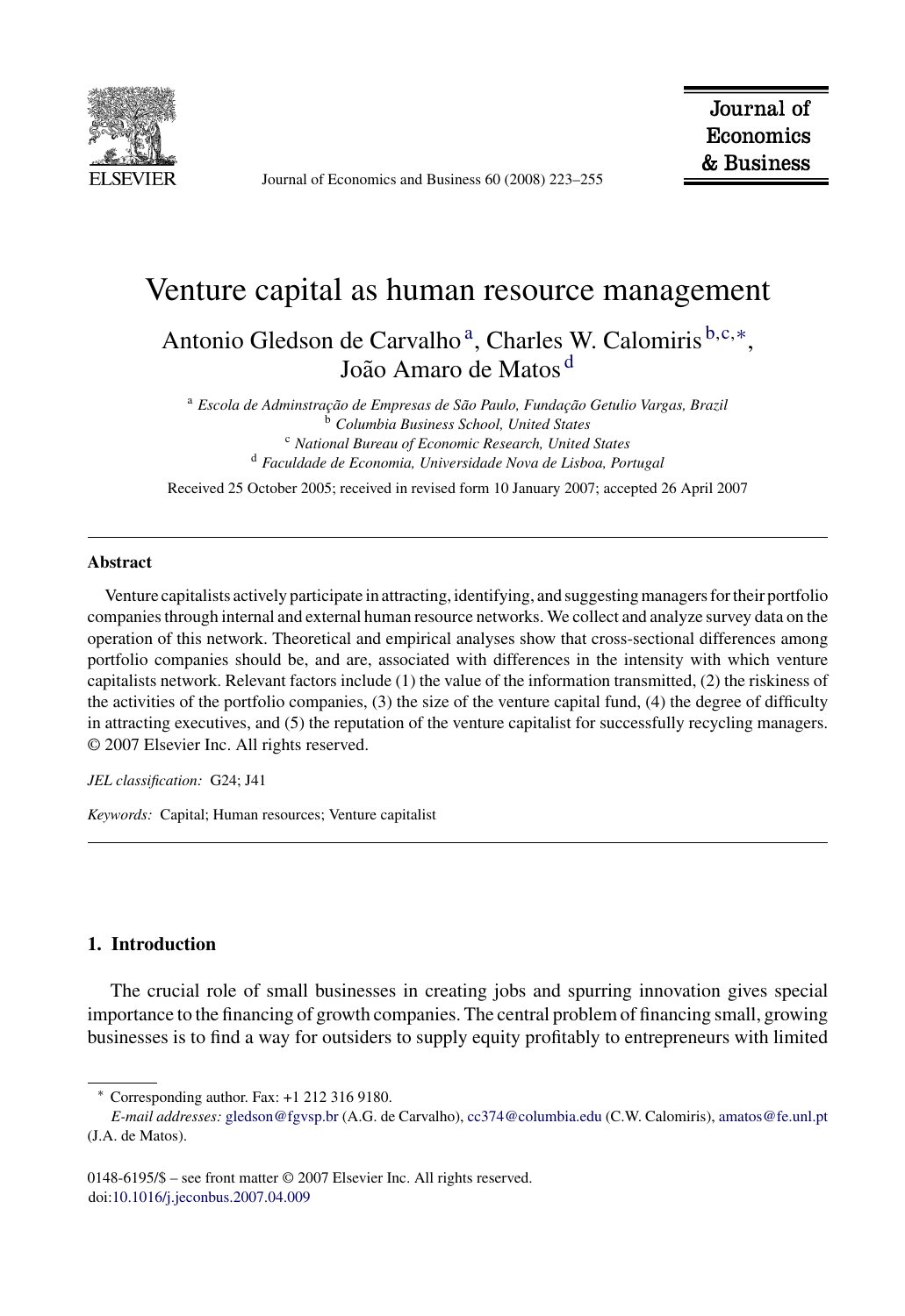track records in the financial system. Small, growing businesses often need to invest quickly, long ahead of the expected stream of profits, and in a quantity far greater than their capacity to issue debt. But the risks faced by suppliers of equity can be prohibitive in the face of substantial adverse-selection problems in identifying worthwhile companies in which to invest, and the need to monitor and control the use of funds by entrepreneurs, to ensure that outsiders' funds are employed to the advantage of stockholders rather than entrepreneurs. The combination of back-loaded profits, limited debt capacity, large growth opportunities, and adverse-selection and moral-hazard problems in the equity market make the provision of outside equity as difficult as it is important.

For the past four decades in the United States, venture capital funds (or, more generally, private equity funds)<sup>1</sup> have been an important solution to this problem. Venture capital has been very successful in funding some of the most dynamic American enterprises, including Microsoft, Cisco, Intel, Compaq, Federal Express, Apple Computers, Genentech, and Amazon.com. About 30% of the companies that go public in the United States received venture capital resources ([Gompers](#page-32-0) [& Lerner, 1997\).](#page-32-0) These results become even more impressive when we consider that the amount of capital raised by institutional venture capitalists in the United States between 1978 and 1997 has averaged less than US\$ 3 billion per year and never exceeded US\$ 7 billion until 1997 (that compared with an average US\$ 8 trillion GDP and nearly US\$ 1 trillion in gross domestic fixed investment).

Most studies of the structure and function of venture capital funds have focused on the structure of private equity funds (their financial design), and their role in solving information and control problems for portfolio companies – i.e., the role of private equity funds in allocating control rights, and in ameliorating adverse selection and moral hazard problems ([Admati & Pfleiderer,](#page-32-0) [1994;](#page-32-0) [Amit, Glosten, & Muller \(1990\);](#page-32-0) [Chan, 1983;](#page-32-0) [Cornelli & Yosha, 1997;](#page-32-0) [Hellmann, 1998;](#page-32-0) [Marx, 1998;](#page-32-0) [Repullo & Suarez, 2000\).](#page-32-0) In these papers, venture capital is viewed as a *financial* contract designed to give investors the necessary control, remunerate them for the high risk they assume, and solve incentive problems. [Sahlman \(1990\)](#page-32-0) describes venture capital as an institution shaped to screen projects and provide monitoring [[Gompers \(1995\)](#page-32-0) and [Lerner \(1995\)](#page-32-0) present empirical analyses]. By being actively involved within the companies they fund, venture capitalists have access to information and mechanisms that enable them to deal with adverse selection and moral hazard. As a consequence, venture capitalists can provide financing to young businesses that otherwise would not receive external resources [\(Barry, 1994\).](#page-32-0) These various studies all view venture capital funding from the perspective of the financial problem solved by venture capitalists, namely permitting entrepreneurial companies to access external equity funding.

Does venture capital also bring *non*-*financial* benefits? There is anecdotal evidence that because venture capitalists frequently specialize in a particular technology or stage of development they can offer strategic, technical, and commercial guidance ([Barry, 1994;](#page-32-0) [Byers, 1997;](#page-32-0) [Bygrave &](#page-32-0) [Timmons, 1992;](#page-32-0) [Sahlman, 1990;](#page-32-0) Sapienza, 1992). However, to date, little research has been devoted to quantifying the non-financial benefits of venture capital.

Notable exceptions are [Kortum and Lerner \(2000\),](#page-32-0) and [Hellmann and Puri \(2000\)](#page-32-0) who find evidence that venture capital has a positive impact on innovation. In other research, [Hellmann](#page-32-0) [and Puri \(2002\)](#page-32-0) show that venture capital influences the internal organization of portfolio companies. In particular, they show that venture-backed companies are faster to bring in outsiders

<sup>&</sup>lt;sup>1</sup> In this article, venture capital and private equity are used as synonyms, but typically venture capital connotes the financing of new products, while private equity is a broader category including all types of equity investments (traditional venture capital investments, industry consolidation, leveraged buyouts, etc.).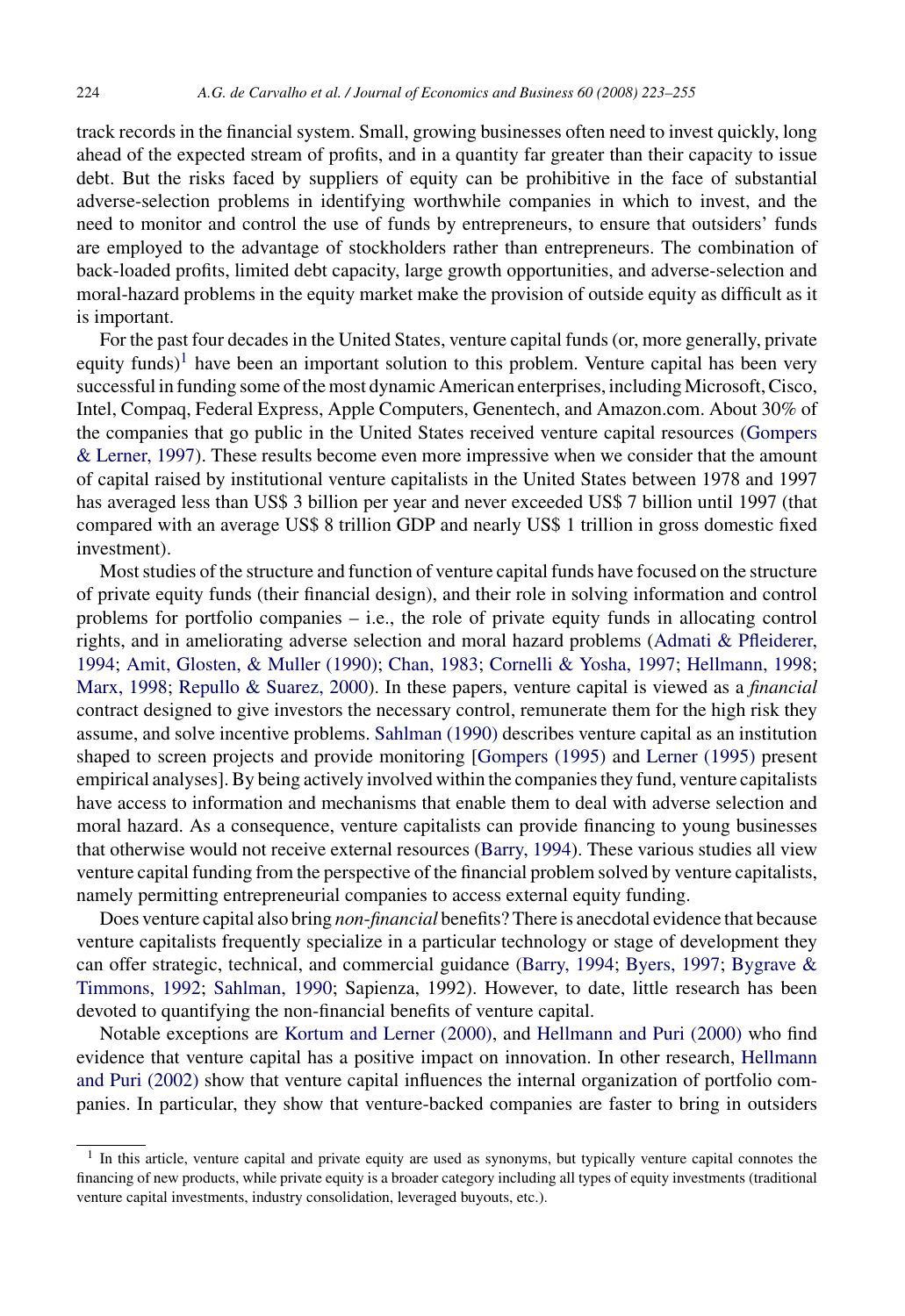as CEOs, and that this effect is more noticeable at the very early stage.<sup>2</sup> The authors do not explore the theoretical foundations of why private equity finance should bring such advantages.

Our study describes a theoretical framework in which venture capital acts as a human resources management mechanism, accompanied by corroborating empirical evidence. The theoretical foundations of our framework are simple: Good management is important to the success of all companies, but it is essential for the success of young, fast-growing enterprises pursuing risky investment strategies. Managerial resources often are particularly scarce in young, growing companies; the most innovative entrepreneurs are not necessarily endowed with talents as managers. And, as the newly organized firm grows, its human resource needs become greater and more complex. Thus, it is often the case that realizing the potential of an entrepreneurial firm depends on its capacity to recruit high-level managers.

Venture capitalists may have a comparative advantage in recruiting management for portfolio companies by virtue of their "networking" capabilities and access to private information about managerial talent based on their previous experiences with managers. The extent of that comparative advantage may depend on various attributes of the venture capitalist and the portfolio companies. Different financiers may have different skills and resources for solving the human resource problems of portfolio companies. And portfolio companies may differ according to the difficulties they face in identifying and attracting the right managers to the firm.

Very risky firms may find it harder to attract managers who are risk-averse (and who, therefore, may prefer a safe job in an established firm to a risky job in the portfolio company). The ability of the venture capitalist to use his or her network of industry connections to "recycle" good managers whose firms fail (for exogenous reasons) may permit the venture capitalist to attract skilled managers more successfully.

High-risk activities also make the process of screening managers more difficult. The managers of firms in new industries (where risk is higher) will be less well known to the market because of the relative absence of publicly traded securities (and, therefore, public information creation) for that sector. Greater risk also reduces the signal-to-noise ratio with respect to managerial ability. Thus, venture capitalists' access to private information about managerial talent gives them an advantage in recruiting that is increasing in importance with the riskiness of the industry.

We hypothesize that venture capital brings non-financial benefits to new projects because it allows venture capitalists to use their human resource networking capabilities to transfer valuable information acquired in previous investments and to provide an employment "safety net" for managers. Both the risk aversion of managers, and the adverse-selection problem in identifying managerial talent imply that the comparative advantage of venture capitalists as human resource managers will be an increasing function of the riskiness of the portfolio company. That hypothesis finds some support in the studies of [Hellmann and Puri \(2002\)](#page-32-0) and [Hsu \(2004\).](#page-32-0) Hellman and Puri find that the role of venture capital in attracting outsider CEOs is stronger for firms in their early stages (when the prospects for senior managers is riskier). Hsu finds that venture capitalists that are regarded as having superior network resources (including management recruiting contacts) are more likely to succeed when bidding for portfolio companies, and that venture capitalists that possess superior network resources are more likely to be engaged in early-stage financing.

The importance of networks for venture capital financing has been exploited in different contexts. Besides [Hsu \(2004\)](#page-32-0) cited above, we note [Sorenson and Stuart \(2001\)](#page-32-0) who show the

<sup>&</sup>lt;sup>2</sup> That is, before the firm has a product on the market or has gone public.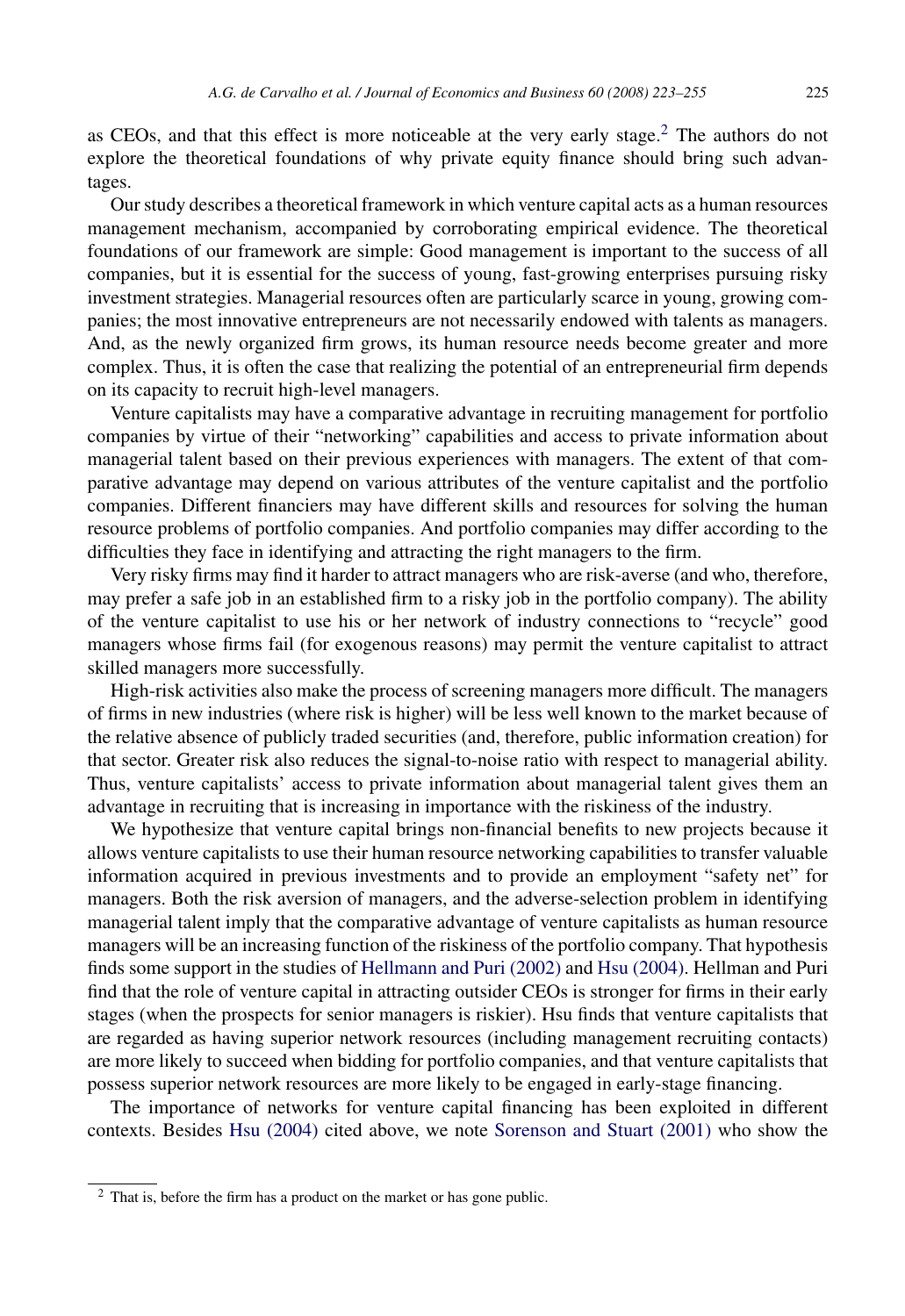importance of venture capitalists' networks in overcoming geographical barriers that would otherwise limit the deal flow and the possibility for geographical diversification of the portfolio. Also, [Gompers, Lerner, and Scharfstein \(2005\)](#page-32-0) find evidence to support the view that networks are important in the creation of venture capital-backed companies: employees of established firms become entrepreneurs by working in a network of entrepreneurs and venture capitalists. The different ways in which networks affect venture capital financing are a topic of interest on its own. However, in this article, we focus only on the determinants of the network for human resource management.

Our empirical examination of cross-sectional differences in the extent that venture capitalists act as human resource managers permits us to test this hypothesis, and other potential influences on the comparative advantage of venture capitalists in human resource management, more directly. Our empirical work is based on a nationwide survey of venture capitalists that identifies various characteristics of portfolio companies and venture capitalists, using objective and subjective measures. These characteristics include the riskiness of portfolio companies and the extent of venture capitalists' involvement in human resource management, as well as many other attributes of portfolio companies and venture capitalists that are relevant to the comparative advantage of venture capitalists in human resource management (e.g., the size of the fund, and the subjective value attributed to the venture capitalist's human resource network as a source of information).

The survey results confirm that human resource networking is an important activity. A majority of the venture capitalists confirm that their relationships with their colleagues include acting on their suggestions when hiring managers, and in turn recommending managers to each other. A substantial proportion of venture capitalists affirm that they adopt the strategy of recycling managers in their portfolio companies.

We find that the extent to which venture capitalists act as human resource managers depends positively on various factors, including (1) the subjective risk venture capitalists attribute to their investments and observable attributes of the investments related to riskiness; (2) the value they attach to the information transmitted through their networks; (3) the size of their funds (which should be positively correlated with their networking ability); and (4) the extent to which venture capitalists believe that the companies that they finance would tend to have difficulty recruiting managers. Venture capitalists surveyed also provide evidence that their networking activities are motivated by perceived cost savings in recruiting managers. Venture capitalists report that greater networking results in an improved ability to attract managers due to the reputation venture capitalists acquire for recycling (assisting managers with job placement in the future).

This article is organized as follows: Section 2 discusses the operation of human resource networks within the venture capital industry, and their importance in creating information about managers ex ante, and the potential for recycling managers ex post. There we consider qualitative and quantitative evidence of the importance of networks in transferring valuable information about managers, and managers themselves, across companies. Section [3](#page-5-0) summarizes our model of the decision to network (presented in detail in [Appendix A\).](#page-23-0) Section [4](#page-8-0) describes the survey and relates some of the survey data to the variables in the theoretical framework. Regression analysis of the incentives to network, hypothesized in the model, is presented in Section [5.](#page-13-0) Section [6](#page-22-0) concludes. Description of the sample and discussion of possible sampling biases are in [Appendix B.](#page-26-0)

## **2. Screening, insurance, and the role of venture capital human resource networks**

Companies receiving venture capital funding are typically very risky. More importantly, these companies are characterized by a high degree of asymmetric information. Managers frequently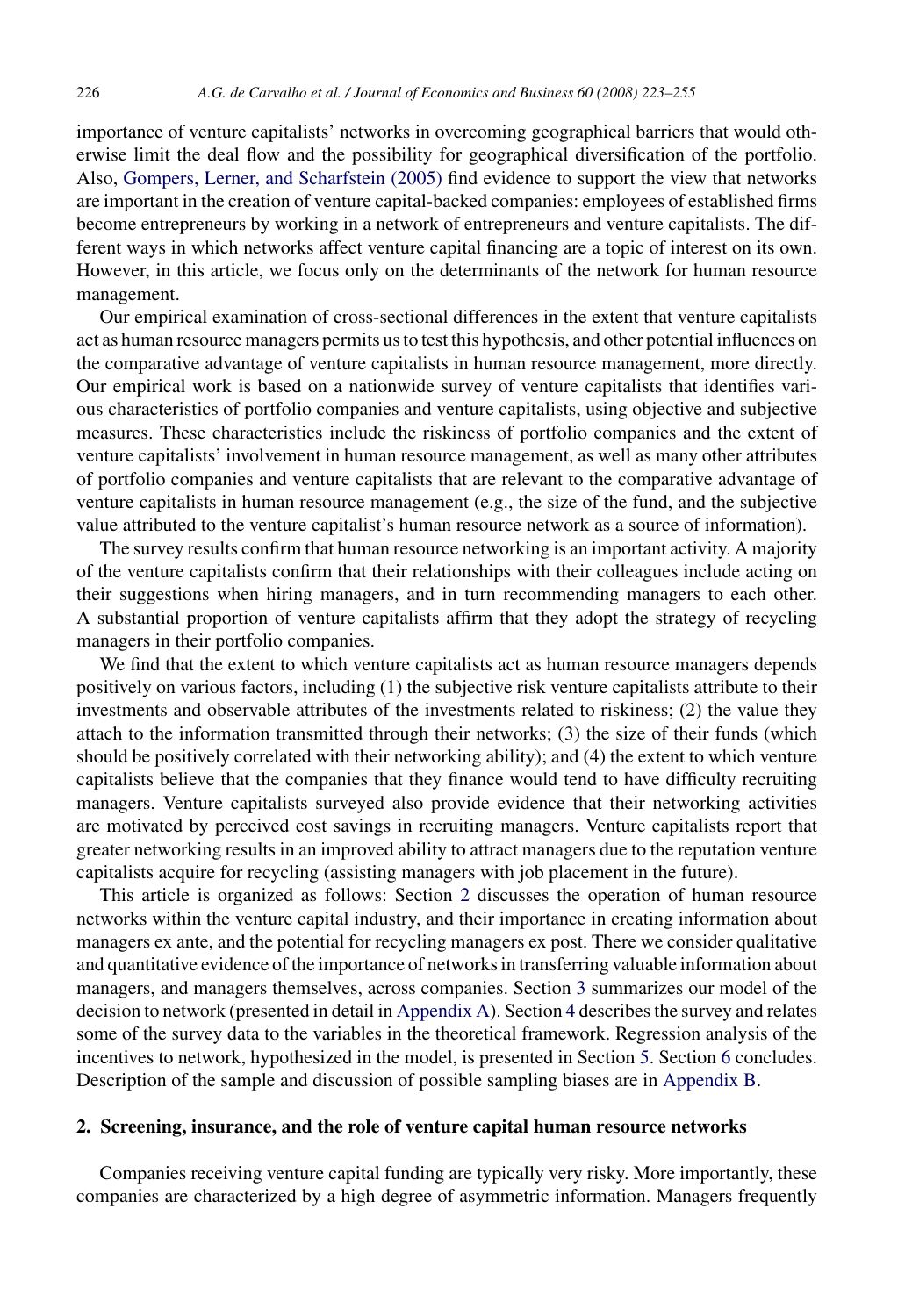have more accurate information about the prospects of the firm than they may be willing to reveal. This information asymmetry makes project governance extremely important. Among the mechanisms venture capitalists adopt to deal with this problem are close monitoring and staging of the investment ([Gompers, 1995;](#page-32-0) [Lerner, 1995;](#page-32-0) [Sahlman, 1990\).](#page-32-0)

To increase the likelihood of success and improve their information about the quality of projects, venture capitalists frequently become actively involved in the operation of their portfolio companies. For example, they sit on the board of directors, hire<sup>3</sup> and recruit managers, help establish business strategies, provide industry knowledge, structure deals with suppliers and customers, and act as confidants to managers [\(Sahlman, 1990\).](#page-32-0) Because many of the firms suitable to receive venture capital funds are young companies lacking experience in human resources management, venture capitalists often become involved in selecting, recruiting and properly remunerating key employees.<sup>4</sup>

This involvement of venture capitalists within portfolio companies provides venture capitalists with expertise in selecting, recruiting, and properly remunerating managers, as well as in timing the development of the firms as organizations (e.g., deciding when the time is right to add a professional CEO or CFO). Furthermore, this involvement gives venture capitalists non-public information about the abilities and qualifications of the managers in the companies they fund.

Even though venture capitalists fund companies with potential to become publicly traded, more often than not, their investments end when their portfolio companies are either liquidated, merge, or are acquired by larger corporations. For example, [Venture Economics \(1988\)](#page-32-0) reports that 34.5% of venture capital investments resulted in losses (result based on a sample of 383 companies funded by 13 venture capital partnerships between 1969 and 1985). [Black and Gilson](#page-32-0) [\(1998\)](#page-32-0) present data from 1984 to 1996 showing that a significant number of venture capital investments exit through acquisitions. In these cases, the portfolio company generally becomes a division of the acquiring corporation and does not need a senior management team. Therefore, in many cases, senior managers leave their companies when they are sold or liquidated (this is not necessarily so if the firm goes public). The limited viability of senior managers in companies funded with venture capital means that many portfolio company managers often are available for repeat hire by venture capitalists.

Venture capitalists bring to a project the expertise they develop in selecting, recruiting, and remunerating managers, and in timing the development of the companies as organizations. The nature of the involvement of venture capitalists within their portfolio companies provides them with the necessary means to acquire non-public information about suppliers, customers, and the management team of the companies they fund, and that information can be reused. For instance, when they exit an investment, they have the possibility of recycling competent managers by rehiring them to manage other companies in their portfolio.<sup>5</sup>

<sup>3</sup> For example, [Baker and Gompers \(1999\)](#page-32-0) found that only 55% of the CEOs of venture capital-backed companies going public are founders. [Hellmann and Puri \(2000\)](#page-32-0) found that 61% of companies funded with venture capital experienced a turnover.

<sup>4</sup> The adjective "properly" refers to the design of contracts that gives the managers the right incentives, aligning his or her interests with those of the investors.

<sup>5</sup> An example of this is given by Kleiner and Perkins, in Institutional Investor (June 1996), pp. 95–96: "The keiretsu conceit aside, the Kleiner partners' role in Silicon Valley may in some ways be closer to that of the Hollywood moguls of the '30s and '40s, whose success was built on their ability to lock up stars, directors and writers. Kleiner Perkins has similarly amassed a pool of talent. 'If you're well regarded as a manager in their stable, you're going to be used over the years,' says Frank Ingari, whom Doerr tapped to run networking software company Shiva Corp. in 1993." "One way Doerr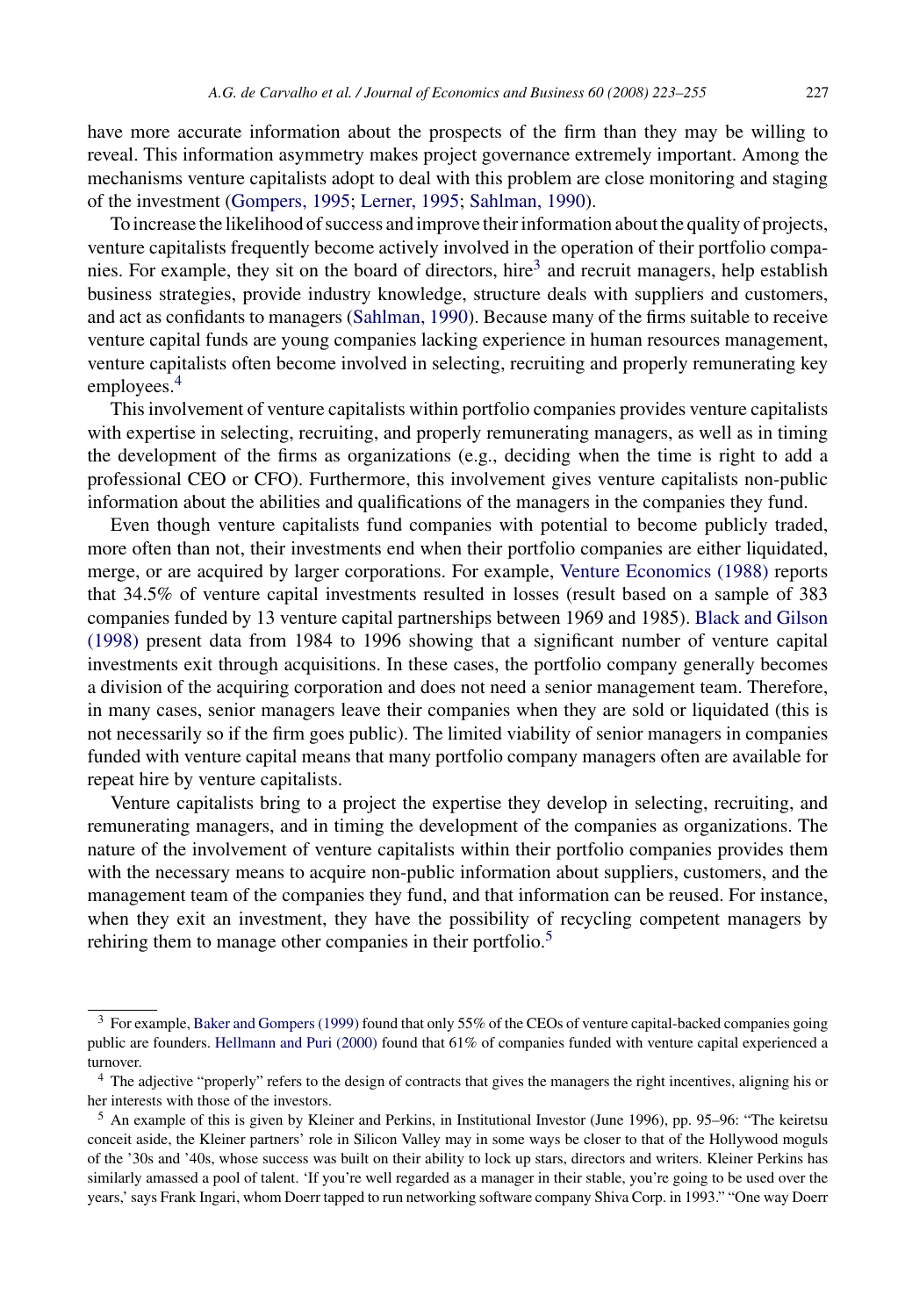<span id="page-5-0"></span>Not only does venture capitalists' involvement improve managerial quality through screening, the recycling of managers across portfolio companies reduces hiring costs via an "insurance effect." Managers in small growing firms are exposed to a high risk of failure. As mentioned before, senior managers find themselves in a vulnerable situation when the firm does not go public. The fact that venture capitalists can offer another chance in another portfolio company reduces the firm-specific risk that managers bear when joining portfolio companies. This insurance effect may explain Hellmann and Puri's (2002) finding that venture-backed companies are faster to bring in outsiders as CEOs.

Both the screening and insurance effects depend on the possibility of consecutively employing managers in distinct portfolio companies. The possibility of the same venture capitalist redeploying the same manager is somewhat restricted since few venture capital funds are large enough to match job openings with the availability of managers. However, one factor that broadens the ability to reuse non-public information about managers is the close relationship among venture capitalists, which is an outgrowth of the syndication of investments.

Syndication of investments is commonly used to improve screening, achieve better monitoring, broader their sources of funds, and diversify their portfolio ([Lerner, 1994\).](#page-32-0) The possibilities for syndication depend on both the connections a venture capitalist has, and on his or her reputation among other venture capitalists. Syndication creates strong bonds among venture capitalists and, therefore, allows reliable information to flow among them. The fact that reliable information can flow among venture capitalists gives them an unusual role as certifiers of senior managers' abilities (in the context of small, growing firms' financing), and allows them to operate an informal network to locate and relocate skilled managers.

#### **3. The decision to network**

Here we discuss the model presented formally in [Appendix A.](#page-23-0) The venture capitalist conducts a cost–benefit analysis to determine whether to use a network of venture capitalists when hiring managers or use a headhunter to find managerial talent. The degree or probability of project success increases with the quality of the management. The venture capitalist establishes a desired profile for the manager. This profile includes verifiable characteristics such as experience, industry knowledge, etc. It also includes some non-verifiable characteristics. For instance, very few managers can certify their ability to lead young, fast-growing firms into becoming large, wellstructured organizations. Successful managers in large corporations may lack that skill. These non-verifiable characteristics define the managers' type. The model assumes that beforehand neither venture capitalists nor managers know managers' types.

The cost of locating a manager depends on the means used. The cost of hiring a search firm is assumed to be the same for all venture capitalists. To locate managers through the network, the venture capitalist needs to establish relations with other venture capitalists. The cost of networking is equivalent to the monetary value of the time that the venture capitalist has to spend establishing connections. Once the venture capitalist is networked, he or she has access to suggestions coming

hardwires his network is by placing Kleiner CEOs on the boards of other corporate members of the keiretsu... The CEO of video game maker Crystal Dynamics, Randy Komisar, one of a number of Go veterans now running Kleiner companies, sits on the boards of two Kleiner-associated companies, Total Entertainment Network and MN Interactive. CEO John Kernan of Lightspan Partnership sits on the board of fellow educational software company Academic Systems... The network has been buttressed by the 'CEO-in-residence' program which brings temporarily out-of-work top executives into Kleiner and Perkins to review business plans, to do a little strategic thinking and help with recruiting...".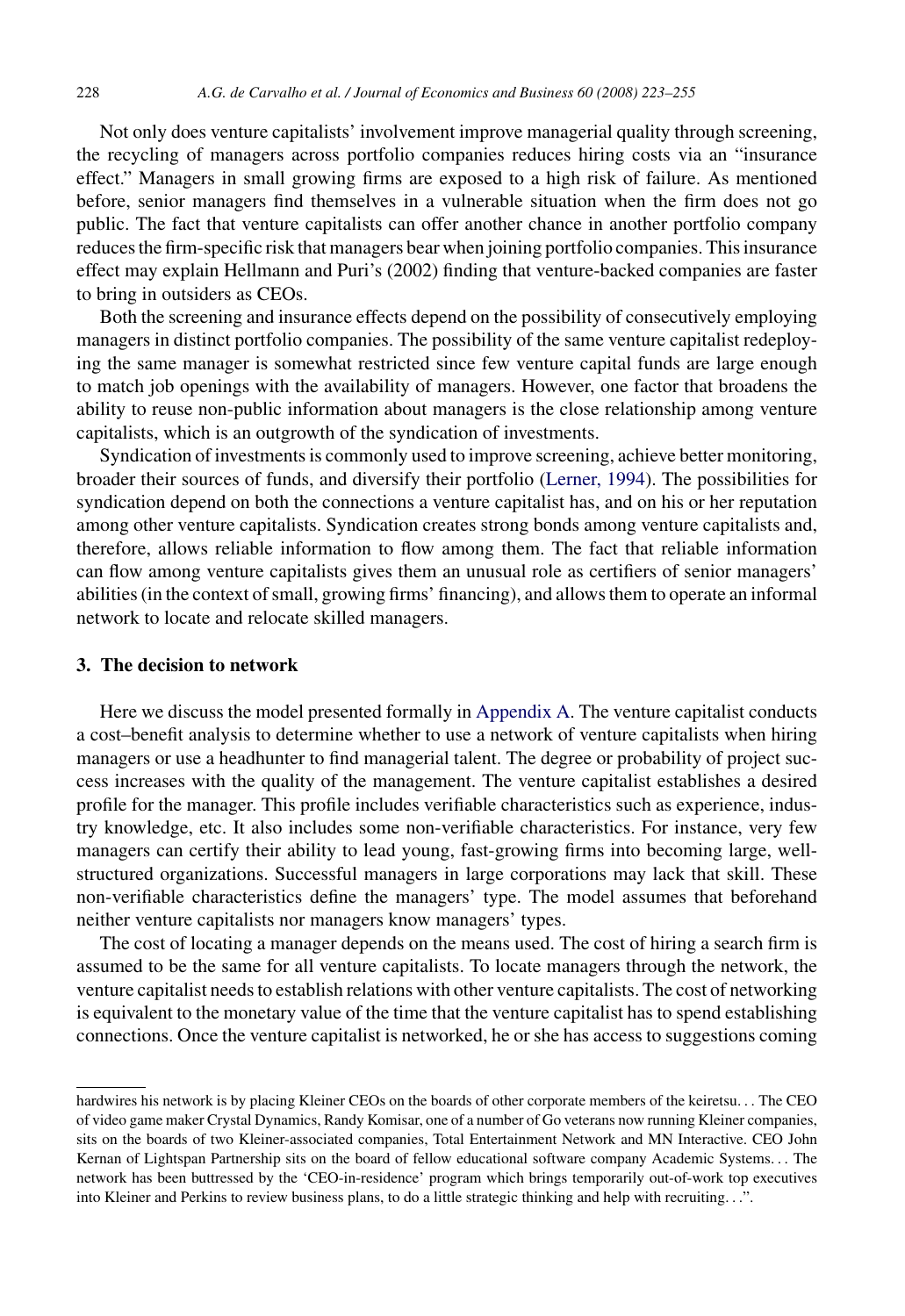from his or her network colleagues. The cost of networking when hiring varies across venture capitalists depending on the potential for networking that each venture capitalist has, which in turn can be related to factors like the size of the venture capital fund, the number of partners, how much the venture capitalist syndicates investments, etc.

The outcome of the project will become public information and influence the future salary that the manager expects to obtain in his or her next job. If the firm fails, the manager's future salary will be lower than in case of success. Managers are risk-averse and venture capitalists are risk neutral (or, equivalently, venture capitalists hold a sufficiently diversified portfolio of investments such that they maximize expected value).

In addition to using the network for hiring, venture capitalists who network can assist managers with job placement by suggesting managers to other venture capitalists.<sup>6</sup> A possible future referral works as an option that managers acquire when they are hired. If the project fails, with a given probability, the assistance can increase the future salary of the manager. In the model, if the firm succeeds, this assistance is irrelevant to the future salary of the manager. By suggesting managers venture capitalists incur a specific cost. This cost is equivalent to the monetary value of the effort and time that the venture capitalist has to spend contacting other venture capitalists to find a match for the managers. This cost varies inversely with venture capitalists' network connections.

In the model, the decision to network involves two aspects: suggesting managers and acting on suggestions when hiring a manager. The decisions to use the network for hiring and for suggesting are separate but related. First, the venture capitalist decides whether or not to participate in the network when hiring managers. If the venture capitalist chooses to use the network for hiring, then he or she has the option also to provide suggestions to the network. The decision to use the network for hiring does not imply that the venture capitalist must use the network for suggesting, but it does make suggesting possible. In turn, the option to suggest managers does affect the decision to use the network for hiring purposes in the first instance, because those who actively suggest managers have an advantage when recruiting managers: managers would accept a monetary salary below their reservation salary because the recommendation increases their expected future salary.

In the model, the benefit that venture capitalists create from suggesting managers is captured by them entirely in the form of lower compensation paid to the managers. When the venture capitalist suggests managers through a network, the manager's reservation salary is diminished by a given amount (reflecting the reduction in risk faced by the manager). That amount represents the gain that the venture capitalist receives by suggesting managers. The venture capitalist will suggest managers whenever that gain is larger than the costs of suggesting.

The gain received by the venture capitalist from networking increases with the riskiness of the portfolio company. Assistance with job placement has value to managers only if the firms they manage fail. Thus, the higher the chances of failure, the higher will be the value that managers attribute to the assistance, and thus, the higher the discount on the reservation salary that they are willing to accept. Venture capitalists stand to gain more from suggesting managers involved in risky projects.

<sup>6</sup> Only those who locate managers through the network have the option of actively suggesting managers. This dependence allows us to incorporate into the model the idea that venture capitalists who suggest managers have an advantage when recruiting managers because suggesting managers reduces the firm-specific risks to which managers are exposed (the *insurance effect*).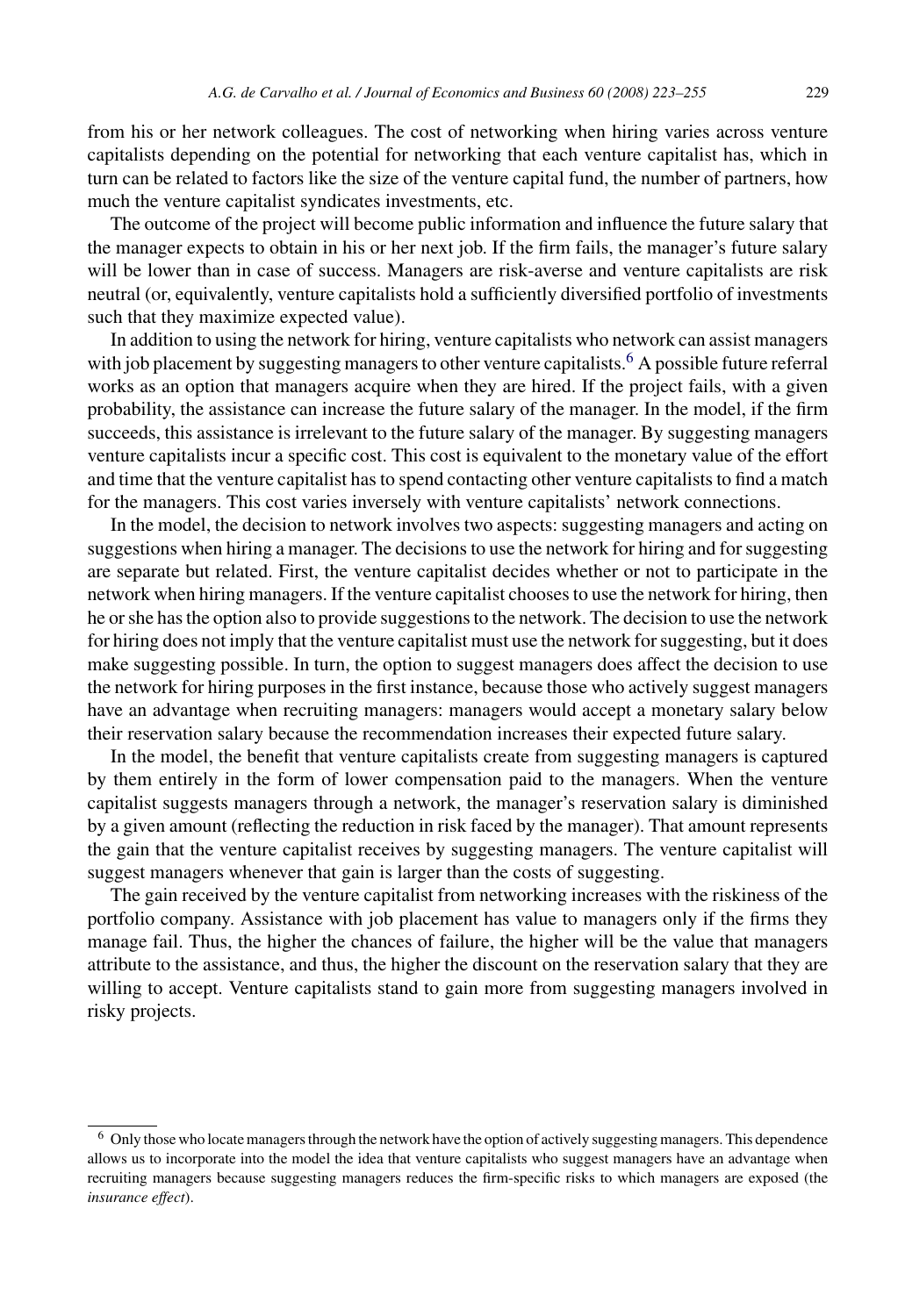In the model, the benefits from taking suggestions from the network when hiring managers can be decomposed into three factors.<sup>7</sup> A first factor reflects the value to the venture capitalist of networking's effect on higher managerial quality. Firms in which differences in managerial quality have greater consequences for firm performance will benefit more from locating highly skilled management, and will rely more on networks to do so to the extent that networks improve the accuracy of the screening process for hiring managers. With respect to this first factor, in the model, the benefits from improved managerial screening depend positively upon three physical parameters: (1) the relative profitability of a successful project outcome – i.e., the riskiness of the project, (2) the effect of managerial quality on the probability of a successful outcome, and (3) the value of networking for identifying skilled managers. In the model, these three parameters appear in a multiplicative way such that the strength of each effect depends on the size of the other two parameters.

The second factor is the insurance effect. This is the benefit captured by the venture capitalist by being able to offer to recycle managers via the network, which takes the form of a reduction in the manager's reservation level for compensation. The value of the insurance effect depends positively on (1) the riskiness of the project and (2) the credibility of the commitment from the venture capitalist to recycle. Note that the insurance effect, therefore, provides a second rationale for a positive relationship between risk and the decision by venture capitalists to participate in networks.

The third factor reflects cost savings to the venture capitalist from the difference between the physical cost of networking and the physical cost of headhunting. It is plausible to assume that using a headhunter has a constant marginal cost that is the same for all venture capitalists. In contrast, the cost of networking should decline with the size of the venture capital fund. Two conjectures relate the size of the venture fund to the costs of networking. First, large funds are managed by many venture capitalists. Therefore, the incidence of suggestions coming from partners or persons associated with them is more frequent. Secondly, other venture capitalists may have an interest in developing good relations with venture capitalists managing large funds. This may occur because of the interest that venture capitalists have in prospective syndications ([Lerner, 1994\).](#page-32-0) $8$  Moreover, well-established venture capitalists are opinion makers in the industry. Therefore, the flow of reliable suggestions to venture capitalists managing large funds can be more intense.

In summary, when one combines the effects of these three factors, the model predicts that a venture capitalist's reliance on networking when *hiring* managers is positively related to several characteristics of the portfolio company or the venture capitalist: (1) project risk, (2) the effect of managerial quality on the probability of a successful outcome, (3) the value of networking for identifying skilled managers, (4) the credibility of the venture capitalist's commitment to recycle managers, and (5) the size of the venture capitalist. Note that project risk affects the benefits

<sup>7</sup> The benefits associated with human resource networking all are derived from the increase in expected cash flows available to the venture capitalists through reductions in the compensation that venture capitalists must pay managers. We cannot observe these benefits directly, nor differences in benefits associated with the different aspects of networking we identify here (suggesting and taking suggestions) and therefore, in our empirical work discussed below, we test empirical implications related to venture capitalists' observable attempts to capture these benefits. One recent study ([Hochberg,](#page-32-0) [Ljungqvist, & Lu, 2004\)](#page-32-0) associated greater networking in general (not just human resource networking) with a superior frequency of "good" exits from the venture capital stage (IPO or trade sale).

<sup>8</sup> For instance, this can be related to what Lerner calls *window-dressing*: venture capital funds want to show that they financed successful enterprises in order to promote fund raising. Because of this, the opportunity to join a successful enterprise through syndication is extremely valuable.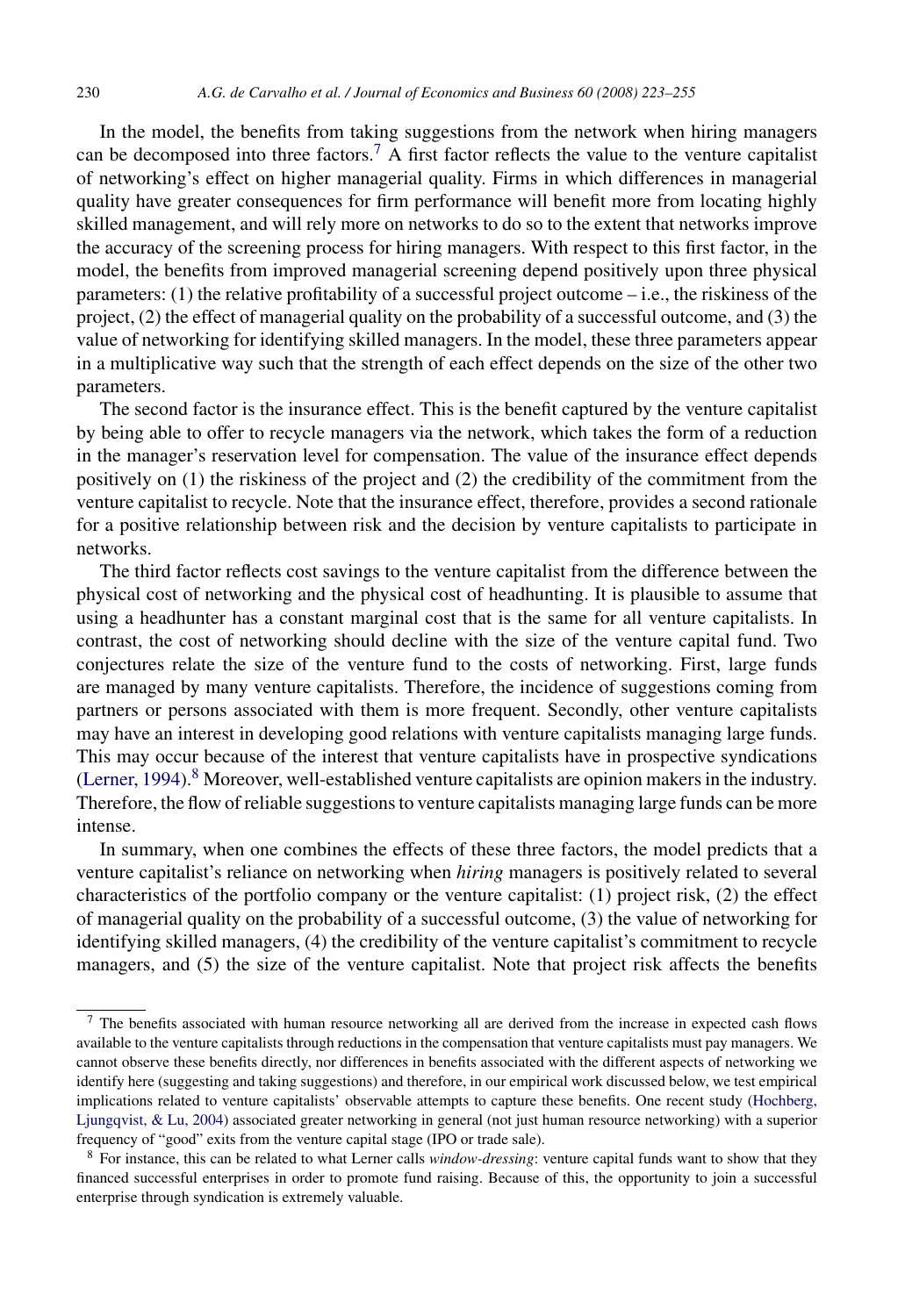<span id="page-8-0"></span>of networking positively through two distinct affects: the marginal productivity of managerial screening, and the insurance effect. Also, recall that the insurance effect – which is reflected in characteristics  $(1)$  and  $(4)$  – on the propensity to use networks for hiring is only relevant for venture capitalists that use the network for recycling managers, as well.

The same five characteristics listed above should predict the use of the network for *recycling* (*suggesting*) managers, as well as for hiring them. In the model, the insurance effect in the *hiring* decision is only operative if the venture capitalist chooses to participate in *suggesting* managers for recycling via the network. Conversely, in the model, suggesting is only physically possible if the venture capitalist has already decided to participate in the network for hiring purposes. This interdependence between the two endogenous networking decisions implies that any exogenous variable that directly influences the probability of deciding in favor of doing one also raises the probability of deciding in favor of the other.

#### **4. Survey data**

Data concerning the existence and use of the hiring network among venture capitalists were obtained through two surveys of venture capitalists. The first (referred to as "the survey") was answered by 160 venture capitalists and contains mostly qualitative information. The second (referred to as "the follow-up") contains more quantitative questions, for which we obtained 68 responses. Both samples are presented, and their possible biases are discussed in [Appendix B.](#page-26-0) Creating these two new datasets through surveys permitted us to match the exogenous structure in the model to observable variables.

The survey was sent to 879 venture capitalists throughout the US, randomly taken from "*Pratt's Guide to Venture Capital Sources* (1994)," a publication that lists all the venture capital sources and their managers. Among the 160 respondents, 70 agreed to a phone interview and a followup survey, but we could reach only 68 of them. The survey and interviews were done in 1995 and 1996. Through the interviews, we discovered that four respondents to the original survey were persons not directly involved in the investment process. These four responses were deleted, resulting in a final sample of 156 survey responses and 68 follow-up responses. [Table 1](#page-9-0) describes the variables derived from the survey and follow-up.

As a first step in our analysis, we investigate the perceived importance of human resource management by venture capitalists. In the survey, to assess the importance of recruiting managers, the respondents were asked to rank the three activities performed by venture capitalists that they considered most important. They were given a menu including (1) monitoring performance against goals, (2) helping with management decisions, (3) providing industry knowledge, (4) providing finance, (5) developing business strategy, and (6) recruiting managers. Respondents were also given two blank slots to fill in activities that they deemed important that were not included in this list. A significant proportion (16.7%) listed recruiting managers as the most important activity; 35.5% viewed it as one of the two most important activities, and 54.2% described it as one of the three most important ([Table 2\).](#page-10-0)

Survey respondents were also asked to quantify various aspects of their human resource management activities. [Table 3](#page-11-0) presents data on the number of executives that the venture capitalist has employed more than once or helped with job placement in the previous 5 years. [Table 3](#page-11-0) also provides data on the number of CEOs replaced in the previous 5 years. The mode and median of the empirical distribution for placement is 2. The mode of the empirical distribution for replacement is 3, and the median is 4. [Table 3](#page-11-0) clearly shows that some venture capitalists are far more active than others, which may reflect either differences in the total number of portfolio companies across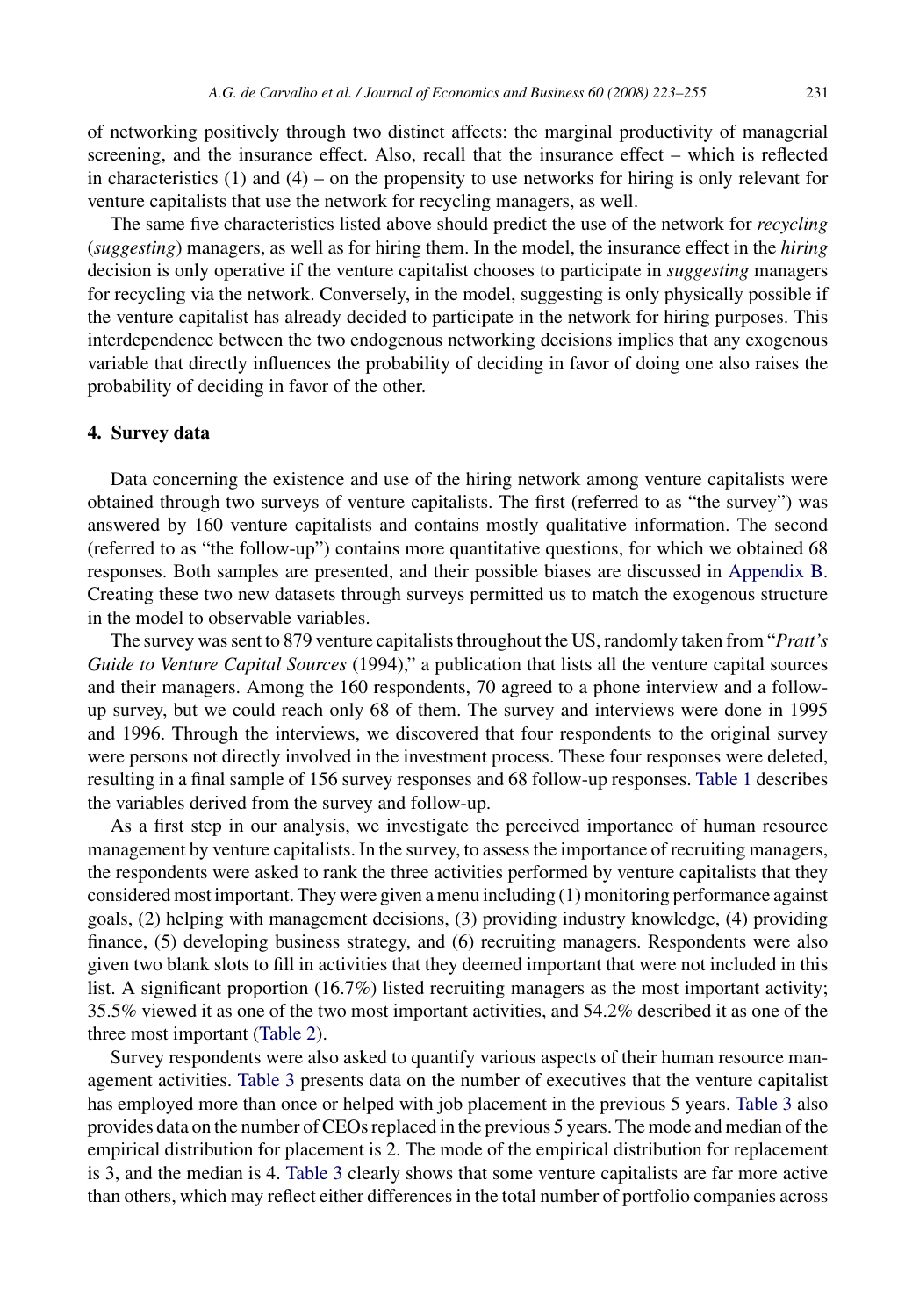<span id="page-9-0"></span>Table 1 Main variables

| Variable                                                                                                  | Description                                                                                                                                                                                                                                                                                                                                                                                                                                                                                                                                                                          | Source                                             |
|-----------------------------------------------------------------------------------------------------------|--------------------------------------------------------------------------------------------------------------------------------------------------------------------------------------------------------------------------------------------------------------------------------------------------------------------------------------------------------------------------------------------------------------------------------------------------------------------------------------------------------------------------------------------------------------------------------------|----------------------------------------------------|
| <b>PLACEMENT</b>                                                                                          | Answer to the question: in the last five years,<br>approximately how many executives have you either<br>employed more than once or helped to be placed<br>after their firms were sold or liquidated?                                                                                                                                                                                                                                                                                                                                                                                 | <b>SURVEY</b>                                      |
| <b>REPLACEMENT</b>                                                                                        | Answer to the question: approximately how many<br>CEOs have you replaced in the last five years?                                                                                                                                                                                                                                                                                                                                                                                                                                                                                     | <b>SURVEY</b>                                      |
| <b>DEALS</b>                                                                                              | Answer to the question: approximately how many<br>deals have you made in the last five years?                                                                                                                                                                                                                                                                                                                                                                                                                                                                                        | <b>SURVEY</b>                                      |
| <b>HIRINGS</b>                                                                                            | Answer to the question: in the last 5 years,<br>approximately how many managers have you hired?                                                                                                                                                                                                                                                                                                                                                                                                                                                                                      | <b>FOLLOW-UP</b>                                   |
| <b>AVERAGE PLACEMENT</b><br><b>AVERAGE REPLACEMENT</b><br><b>MANAGERS SUGGESTED TO</b><br><b>PARTNERS</b> | Ratio between PLACEMENT and DEALS.<br>Ratio between REPLACEMENT and DEALS.<br>Answer to the question: in the last 5 years,<br>approximately how many possible top managers<br>have you recommended to venture capitalists who<br>work for your firm?                                                                                                                                                                                                                                                                                                                                 | <b>SURVEY</b><br><b>SURVEY</b><br><b>FOLLOW-UP</b> |
| <b>MANAGERS SUGGESTED TO</b><br><b>NON-PARTNERS</b>                                                       | Answer to the question: in the last 5 years,<br>approximately how many possible top managers<br>have you recommended to venture capitalists who<br>do not work for your firm?                                                                                                                                                                                                                                                                                                                                                                                                        | <b>FOLLOW-UP</b>                                   |
| <b>MANAGERS HIRED UNDER</b><br><b>SUGGESTION OF PARTNERS</b>                                              | Answer to the question: among the top managers<br>you hired in the last 5 years, approximately how<br>many were recommended by venture capitalists who<br>work for your firm?                                                                                                                                                                                                                                                                                                                                                                                                        | <b>FOLLOW-UP</b>                                   |
| MANAGERS HIRED UNDER<br><b>SUGGESTION OF NON-PARTNERS</b>                                                 | Answer to the question: approximately how many of<br>the top managers you hired in the last 5 many were<br>suggested by venture capitalists who do not work for<br>your firm?                                                                                                                                                                                                                                                                                                                                                                                                        | <b>FOLLOW-UP</b>                                   |
| <b>EARLY</b>                                                                                              | Venture capitalists were asked to rank the three<br>types of financing in which they are most involved.<br>The received a list containing seed, startup, R&D,<br>first-stage, second-stage, mezzanine, bridge<br>financing, LBO, acquisition financing, control-block<br>purchase, industry consolidation, and a blank slot<br>for other unlisted types. The first four of these<br>categories are considered early-stage venture<br>capital. Variable EARLY is the number of<br>early-stage venture capital activities in the venture<br>capitalist's list of top three activities. | <b>SURVEY</b>                                      |
| <b>RISK</b>                                                                                               | Venture capitalists were asked to answer the<br>question: in the realm of venture capital, how would<br>you classify most of your investments (use a scale                                                                                                                                                                                                                                                                                                                                                                                                                           | <b>SURVEY</b>                                      |
| <b>CAPITAL</b>                                                                                            | from 1 for low risk to 5 for high risk).<br>Amount of capital that the funds of a venture<br>capitalist has under management.                                                                                                                                                                                                                                                                                                                                                                                                                                                        | <b>SURVEY</b>                                      |

venture capitalists, or differences in the intensity of human resource management. To provide a clearer indicator of the intensity of human resource management activity, the bottom panel of [Table 3](#page-11-0) reports placement and replacement activity relative to the size of the venture capital fund (measured by the number of DEALS in the past 5 years).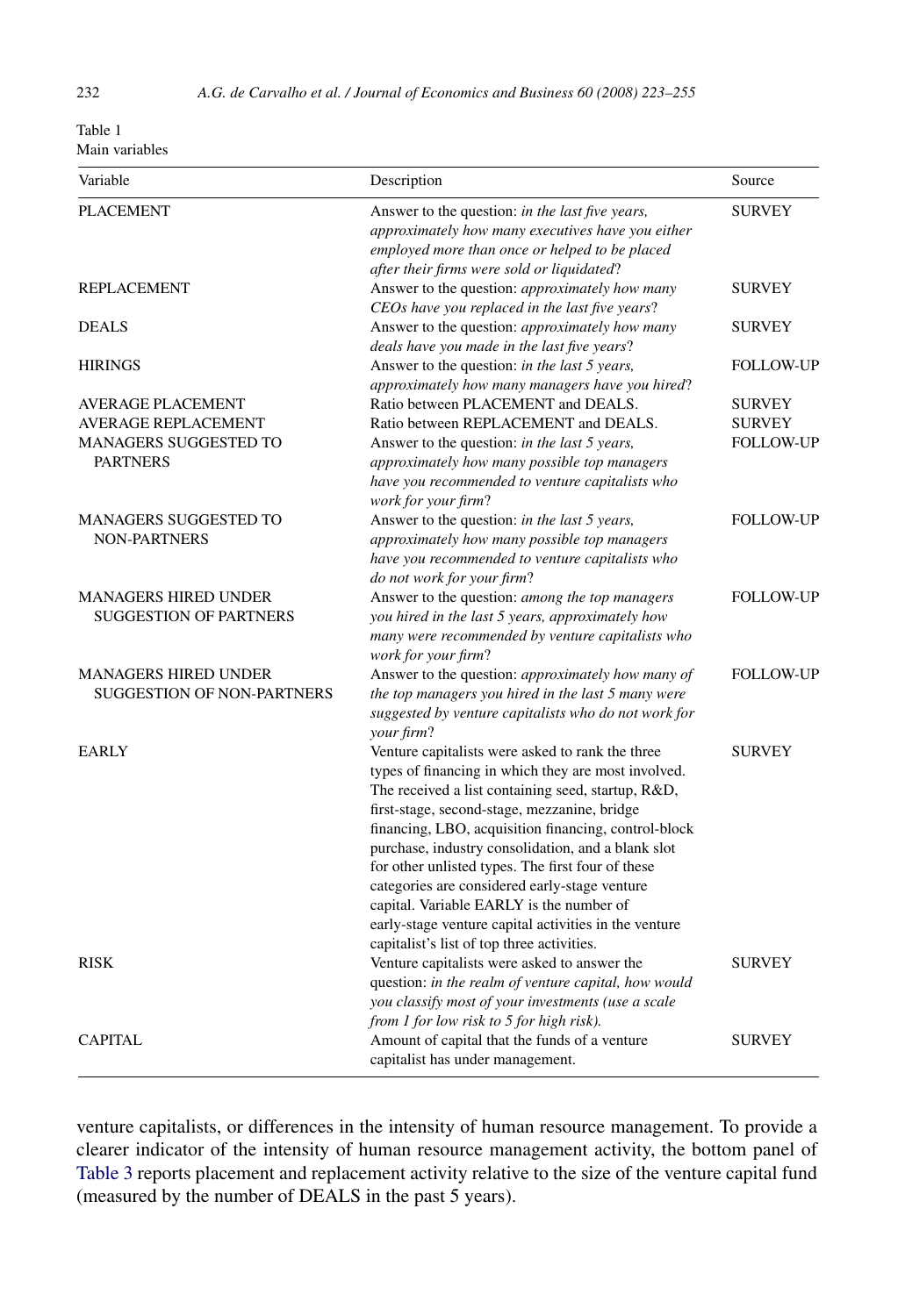| Rank                               | Frequency | Valid percentage |
|------------------------------------|-----------|------------------|
| Most important                     | 26        | 16.7             |
| One of the two most important      | 55        | 35.5             |
| One of the three most important    | 84        | 54.2             |
| Not among the three most important | 71        | 45.8             |
| Missing                            |           |                  |
| Number of answers                  | 155       |                  |

<span id="page-10-0"></span>Table 2

Importance given by venture capitalists to the activity of recruiting managers

Venture capitalists were asked to rank the three activities performed by venture capitalists that they considered most important. They were given a menu including (1) monitoring performance against goals, (2) helping with management decisions, (3) providing industry knowledge, (4) providing finance, (5) developing business strategy, and (6) recruiting managers, and two blank slots to complete with unlisted activities. Some answers presented a tie. In case two answers were tied in the first place, the second place was taken as blank. If three activities were tied in first, then the second and third places were taken as blank, and so on.

Venture capitalists were asked to express their degree of agreement with the following propositions: (1) "*venture capitalists operate informal networks involved in locating and relocating managers*" (proposition NETWORK); (2) "*it is common for me to suggest likely managers to others in the private equity industry*" (proposition SUGGEST); (3) "*it is common for me to act on suggestions from others in the private equity industry when hiring a top manager for a firm*" (proposition TAKE SUGGESTIONS); and (4) "*once I learn about the good qualifications of a manager, I try to keep him/her working for companies I fund, i.e., I entice him/her to leave a firm when I sell or liquidate it and take a position in another company I fund*" (proposition RECYCLING STRATEGY). The follow-up also asked venture capitalists to state the number of managers that the venture capitalist had hired under recommendation and suggested in the previous 5 years both to/from partners and non-partners. The responses to all of these questions are reported in [Table 4,](#page-12-0) where Panel A summarizes responses to the four questions listed above, and Panel B summarizes responses to the follow-up questions about networking.

Clearly, venture capitalists strongly believe in the existence of a human resource network. A large majority, 77.9%, agreed that they operate informal networks (proposition NETWORK; [Table 4,](#page-12-0) Panel A); only 6.5% disagreed. Fully 56.2% agreed that it is common for them to suggest likely managers to others in the private equity industry; only 19.3% disagreed (proposition SUGGEST; [Table 4,](#page-12-0) Panel A).<sup>9</sup> The results in the follow-up [\(Table 4, P](#page-12-0)anel B) confirm this last result from the survey. Only 24.6% had not suggested any manager to partners and 24.6% to nonpartners. Finally, the proportion of venture capitalists that had not recommended any manager amounts to 12.7%, while those who had recommended more than four is 52.7%.

Most respondents  $(62.3\%)$  agreed that it is common for them to act on suggestions when hiring managers (7.1% strongly agreed); only 11% disagreed (proposition TAKE SUGGESTIONS; [Table 4,](#page-12-0) Panel A).<sup>10</sup> The numbers in the follow-up (Table 4, Panel B) are consistent with these results: only 19% of the respondents had not hired any manager under suggestion (30.5% had not hired any manager under suggestion of partners and 52.5%, from non-partners). The proportion

<sup>&</sup>lt;sup>9</sup> The answer given to this question by the sub-sample of those who answered the follow-up is very similar: 10.3% agree strongly, 52.9% agree, 22.1% are indifferent, and 14.7% disagree.

<sup>&</sup>lt;sup>10</sup> The answer given to this question by the sub-sample of those who answered the follow-up is very similar:  $10.3\%$ agree strongly, 52.9% agree, 32.4% are indifferent, 2.9% disagree, and 1.5% strongly disagree.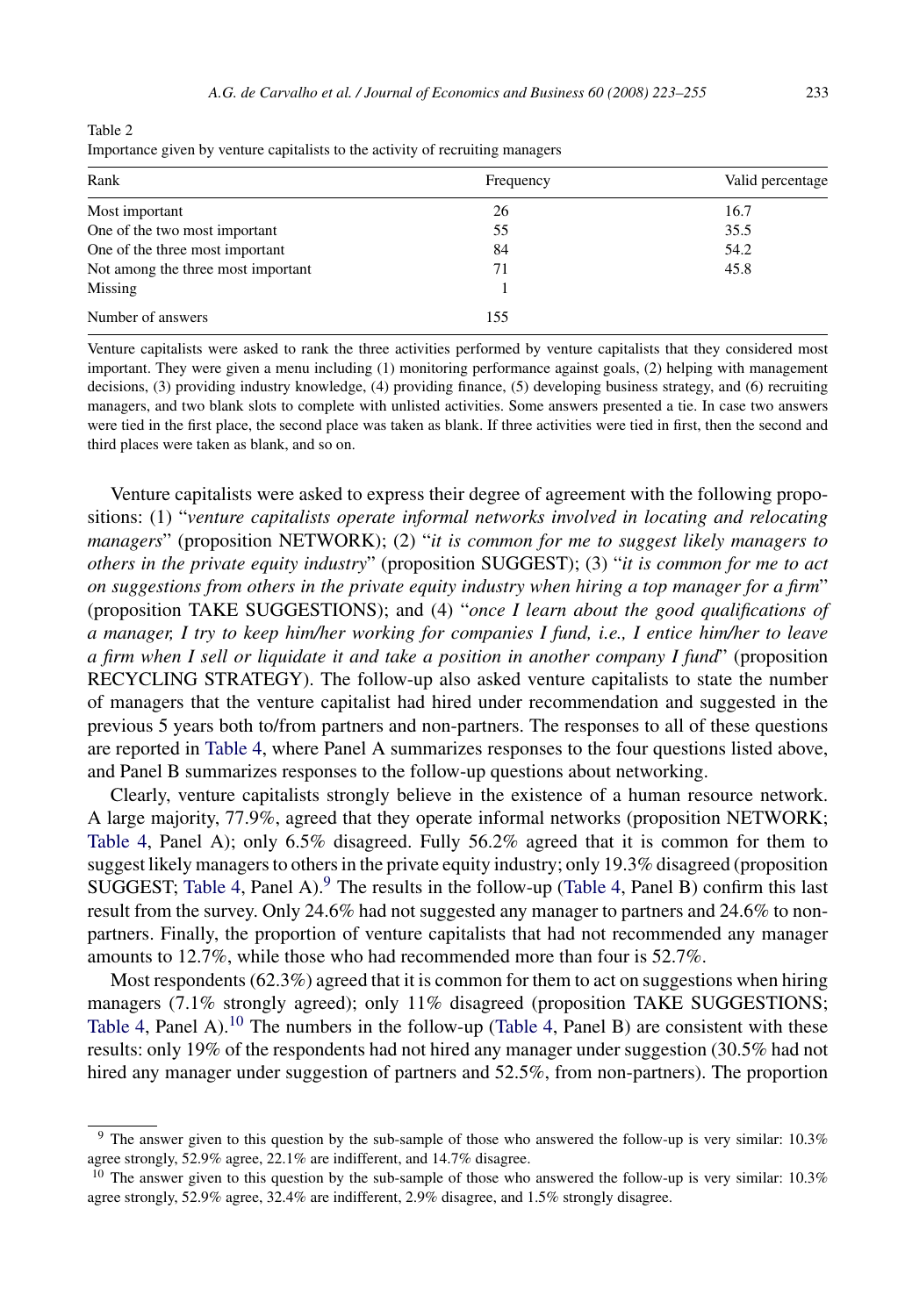| Number of<br>managers | <b>PLACEMENT</b> |                          |                          | <b>REPLACEMENT</b> |                            |                          |  |  |
|-----------------------|------------------|--------------------------|--------------------------|--------------------|----------------------------|--------------------------|--|--|
|                       | Frequency        | Percentage               | Cumulative<br>percentage | Frequency          | Percentage                 | Cumulative<br>percentage |  |  |
| $\overline{0}$        | 35               | 24.8                     | 24.8                     | 7                  | 4.9                        | 4.9                      |  |  |
| 1 and 1.5             | 16               | 11.4                     | 36.2                     | 15                 | 10.5                       | 15.4                     |  |  |
| $\overline{2}$        | 36               | 25.5                     | 61.7                     | 18                 | 12.6                       | 28.0                     |  |  |
| 3 and 3.5             | 27               | 19.2                     | 80.9                     | 29                 | 20.3                       | 48.3                     |  |  |
| 4                     | 3                | 2.1                      | 83.0                     | 20                 | 13.9                       | 62.2                     |  |  |
| 5                     | 11               | 7.8                      | 90.8                     | 20                 | 13.9                       | 76.1                     |  |  |
| 6                     | $\overline{2}$   | 1.4                      | 92.2                     | 5                  | 3.5                        | 79.6                     |  |  |
| 7                     | 1                | 0.7                      | 92.9                     | $\overline{c}$     | 1.4                        | 81.0                     |  |  |
| 8 and 8.5             | 1                | 0.7                      | 93.6                     | 6                  | 4.2                        | 85.3                     |  |  |
| $\geq 10$             | 9                | 6.4                      | 100.0                    | 21                 | 14.7                       | 100.0                    |  |  |
| Total                 | 141              |                          |                          | 143                |                            |                          |  |  |
| Number of<br>managers |                  | <b>AVERAGE PLACEMENT</b> |                          |                    | <b>AVERAGE REPLACEMENT</b> |                          |  |  |
|                       | Frequency        | Percentage               | Cumulative<br>percentage | Frequency          | Percentage                 | Cumulative<br>percentage |  |  |
| $0 \leq x \leq 0.1$   | 59               | 41.5                     | 41.5                     | 11                 | 7.9                        | 7.9                      |  |  |
| $0.1 < x \leq 0.2$    | 34               | 24.0                     | 65.5                     | 40                 | 28.5                       | 36.4                     |  |  |
| 0.2 < x < 0.3         | 21               | 14.8                     | 80.3                     | 17                 | 12.0                       | 48.6                     |  |  |
| 0.3 < x < 0.4         | 7                | 4.9                      | 85.2                     | 28                 | 20.0                       | 68.6                     |  |  |
| $0.4 < x \leq 0.5$    | 8                | 5.6                      | 90.8                     | 20                 | 14.3                       | 82.9                     |  |  |
| 0.5 < x < 0.6         | 3                | 2.2                      | 93.0                     | 9                  | 6.4                        | 89.3                     |  |  |
| 0.6 < x < 0.8         | 4                | 2.8                      | 95.8                     | 5                  | 3.6                        | 92.9                     |  |  |
| 0.8 < x               | 6                | 4.2                      | 100.0                    | 10                 | 7.1                        | 100.0                    |  |  |
| Total                 | 142              |                          |                          | 140                |                            |                          |  |  |

<span id="page-11-0"></span>

| Table 3                                                          |  |
|------------------------------------------------------------------|--|
| Venture capitalists' involvement with human resources management |  |

PLACEMENT is the number of executives that the venture capitalist has employed more than once or helped with job placement in the previous 5 years and REPLACEMENT describes the number of CEOs replaced in the previous 5 years. The averages of the variables PLACEMENT and REPLACEMENT are divided by the number of deals structured in the previous 5 years. When the answer was in the form of an interval, the midpoint was considered. This is why some answers are non-integer numbers.

of those who hired more than three managers under recommendation is 30.2%. A considerable proportion of venture capitalists (37%) affirm that they adopt a recycling strategy (proposition RECYCLING STRATEGY; [Table 4, P](#page-12-0)anel A).<sup>11</sup>

Summary statistics from our survey and follow-up show that a significant proportion of venture capitalists suggest managers to each other, act on suggestions when hiring senior managers, and have a strategy of recycling managers. It is particularly striking that a large proportion of venture capitalists agree that they operate informal networks involved in locating and relocating managers.

Survey responses also provide evidence on the motives of venture capitalists in using human resource networks. We hypothesize that an important element that may explain the motivation

<sup>&</sup>lt;sup>11</sup> Through telephonic interviews, several venture capitalists recognized that the small number of deals does not allow them to implement this strategy, although they would be willing to do it.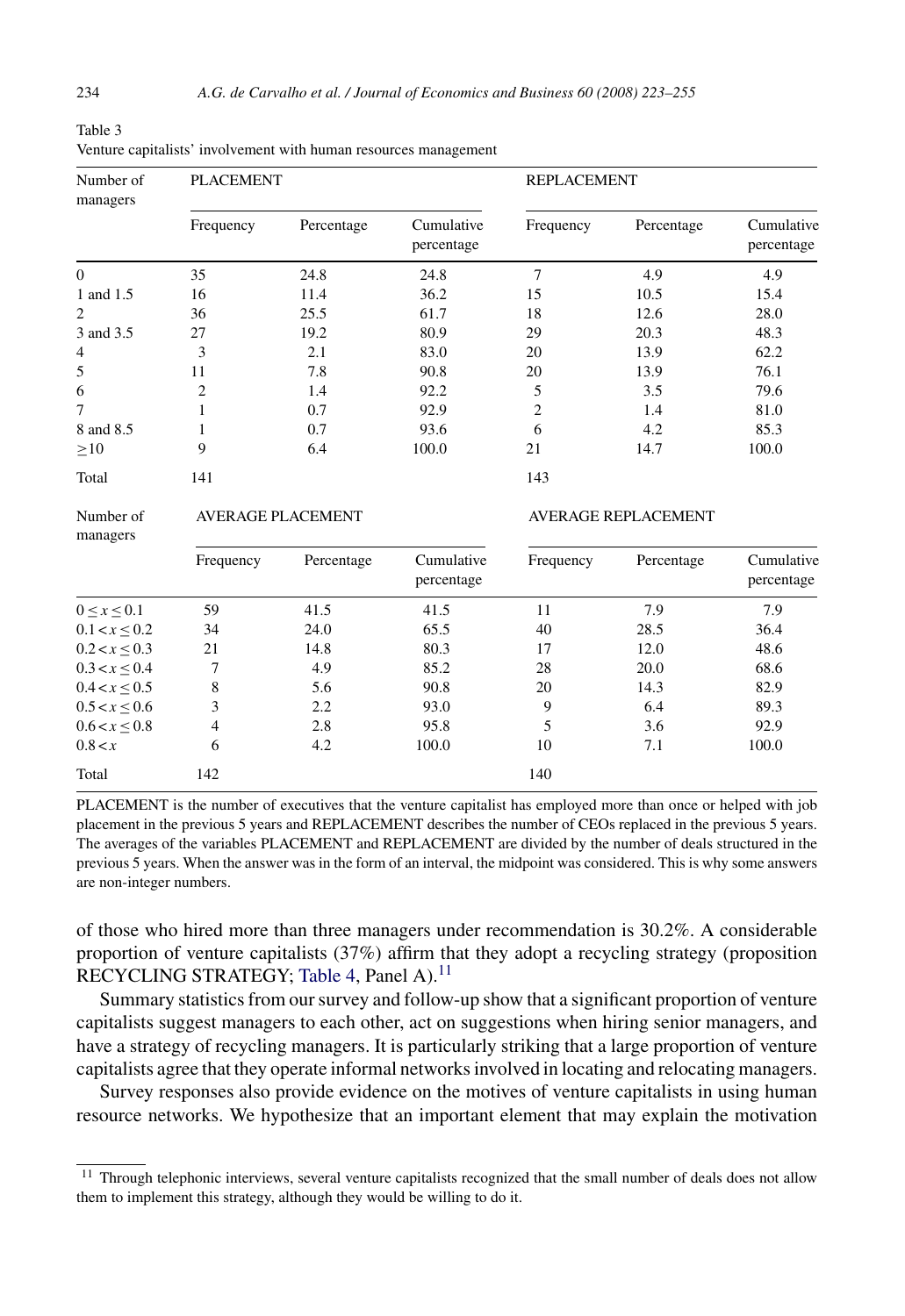## <span id="page-12-0"></span>Table 4 Evidence on the existence of the network

| Proposition                                | Wording                                                     |                                                                                                                                                                                                                                            | Strongly agree | Agree | Neutral  | Disagree              | Strongly disagree | Number of answers |
|--------------------------------------------|-------------------------------------------------------------|--------------------------------------------------------------------------------------------------------------------------------------------------------------------------------------------------------------------------------------------|----------------|-------|----------|-----------------------|-------------------|-------------------|
| Panel A: Qualitative data (in percentage)  |                                                             |                                                                                                                                                                                                                                            |                |       |          |                       |                   |                   |
| <b>NETWORK</b>                             | Venture capitalists operate informal<br>competent managers. | networks involved in locating and relocating                                                                                                                                                                                               | 19.5           | 58.4  | 15.6     | 5.2                   | 1.3               | 155(100)          |
| <b>SUGGEST</b>                             | It is common for me to suggest likely<br>business.          | managers to others in the private equity                                                                                                                                                                                                   | 6.5            | 49.7  | 24.5     | 18.7                  | 0.6               | 155(100)          |
| <b>TAKE SUGGESTIONS</b>                    | when hiring a top manager for a firm.                       | It is common for me to act on suggestions<br>from others in the private equity industry                                                                                                                                                    | 7.1            | 55.2  | 26.7     | 9.7                   | 1.3               | 154(100)          |
| RECYCLING STRATEGY                         |                                                             | Once I learn about the good qualifications of<br>a manager, I try to keep him/her working for<br>companies I fund, i.e., I entice him/her to<br>leave a firm when I sell or liquidate it and<br>take a position in another company I fund. | 8.4            | 28.6  | 27.3     | 23.7                  | 13.0              | 156(100)          |
| Number of managers                         | Managers suggested to                                       |                                                                                                                                                                                                                                            |                |       |          | Managers suggested by |                   |                   |
|                                            | Partners                                                    | Non-partners                                                                                                                                                                                                                               | Both           |       | Partners |                       | Non-partners      | Both              |
| Panel B: Quantitative data (in percentage) |                                                             |                                                                                                                                                                                                                                            |                |       |          |                       |                   |                   |
| $\boldsymbol{0}$                           | 24.6                                                        | 24.6                                                                                                                                                                                                                                       | 12.7           |       | 30.5     |                       | 52.5              | 19.0              |
|                                            | 8.7                                                         | 15.7                                                                                                                                                                                                                                       | 3.6            |       | 28.8     |                       | 21.3              | 22.4              |
| 2                                          | 17.5                                                        | 17.5                                                                                                                                                                                                                                       | 9.1            |       | 15.2     |                       | 18.0              | 17.2              |
| 3                                          | 12.2                                                        | 12.2                                                                                                                                                                                                                                       | 12.7           |       | 8.9      |                       | 3.2               | 12.1              |
|                                            | 5.2                                                         | 1.7                                                                                                                                                                                                                                        | 9.1            |       | 6.8      |                       | 1.6               | 10.3              |
| $\geq 5$                                   | 31.5                                                        | 28.0                                                                                                                                                                                                                                       | 52.7           |       | 10.2     |                       | 3.2               | 19.0              |
| Total                                      | 57(100)                                                     | 57(100)                                                                                                                                                                                                                                    | 55 (100)       |       | 59(100)  |                       | 61 (100)          | 58 (100)          |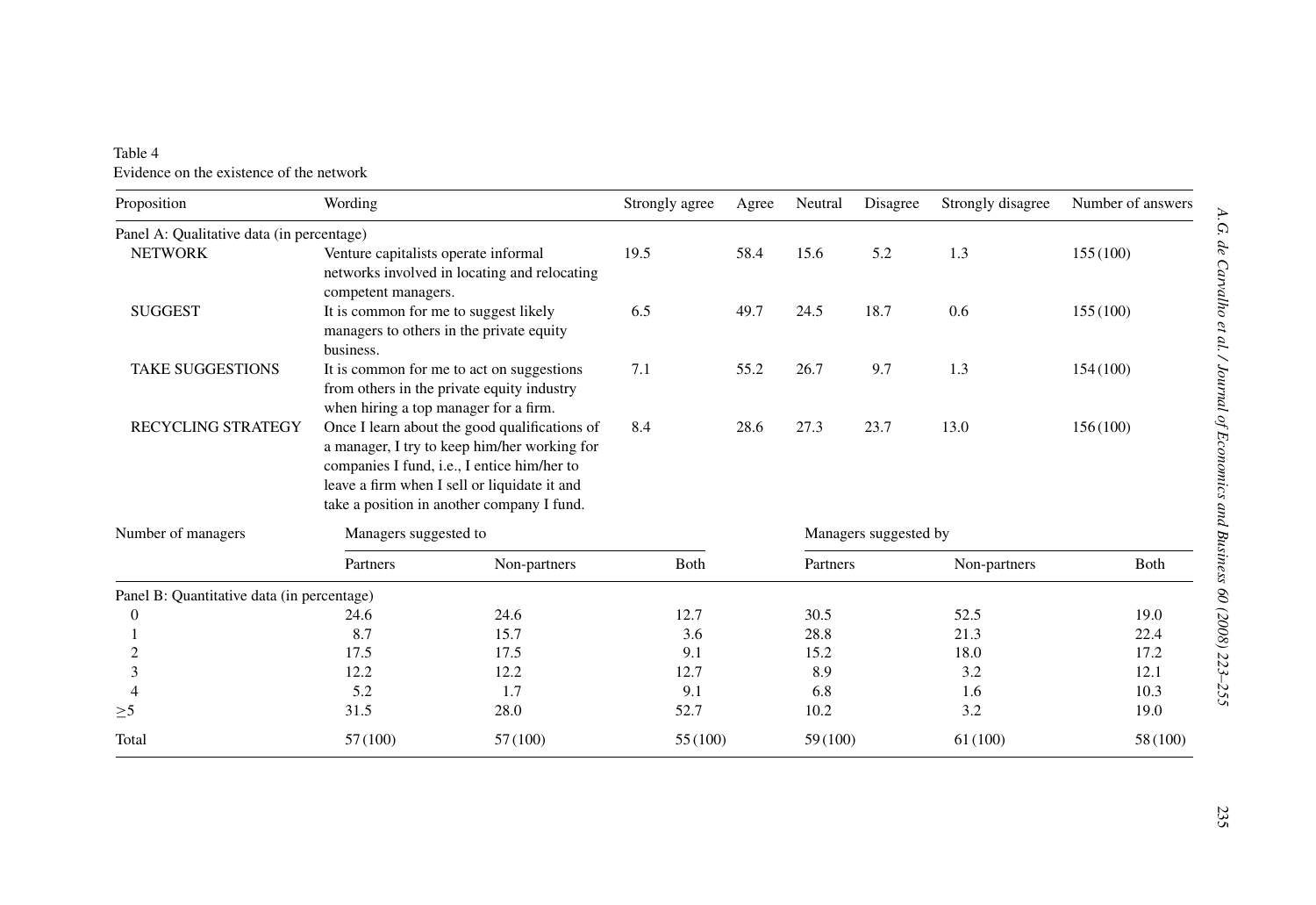<span id="page-13-0"></span>that venture capitalists have in networking is the relatively high value that they attribute to the information that they obtain from each other. More specifically, we hypothesize that venture capitalists have (or at least think they have) information about managers that search firms do not.

To address that hypothesis, venture capitalists were asked to express their degree of agreement with the following propositions: (1) "*the success of the firms I fund depends mostly on their top managers*" (proposition MANAGERIAL IMPACT); (2) "*as a venture capitalist I learn substantially more about the managers of the companies I fund than what can be revealed to outsiders by their track records*" (proposition INSIDE INFORMATION); and (3) "*to manage a firm funded with venture capital requires different skills from those needed to manage a company funded with other sources of capital*" (proposition SPECIAL SKILLS).

The level of agreement with these propositions is presented in [Table 5, P](#page-14-0)anel A. The overwhelming majority (93.5%) of respondents agreed that, through their relations with managers, they learn substantially more about the managers than what can be revealed to outsiders by the managers' records (proposition INSIDE INFORMATION). An even higher level of agreement (95.5%) is attained for the proposition MANAGERIAL IMPACT. Finally, 58.7% agree that to manage for venture capital investors requires special skills (proposition SPECIAL SKILLS). Together, these responses support the hypothesis that information about managerial skills is important and not readily available.

Next, in [Table 5, P](#page-14-0)anel B, we examine venture capitalists' views of the challenges they face in recruiting managers, and the extent to which the operation of a human resource network can help to reduce the costs of hiring skilled managers. We asked respondents to express their degree of agreement with various propositions related to their activities as human resources recruiters. These propositions are as follows: (1) "*it can be difficult to entice a manager to leave a stable position in a well established company and take a chance in a new firm with risky prospects*" (proposition DIFFICULT HIRE); (2) "*if it were not for their confidence in my personal commitments to them, some of the top managers of the companies I fund might not have accepted the job offer they received*" (proposition PERSONAL COMMITMENTS); and (3) "*having a reputation of helping good managers with job placement, in the event that the companies for which they work are liquidated, helps entice other managers to work for other companies I fund*" (proposition REPUTATION).

The data in [Table 5, P](#page-14-0)anel B, indicate that venture capitalists make personal commitments to managers, and rely on their personal reputations for helping managers to find replacement jobs, as a means of enticing managers to come to their portfolio companies, which managers may be reluctant to do because of the riskiness of those portfolio companies. The majority of respondents (54.5% agree that it can be difficult to entice managers to a risky portfolio company, while 25% disagree. 68.7% of respondents emphasize the importance of their personal commitment to managers in getting them to accept a job, while 9.8% disagree. Forty-four percent agree that their reputations for assisting in recycling managers help entice managers to their portfolio companies, while 15.1% disagree.

## **5. Explaining differences in venture capitalists' reliance on human resource networking**

The summary statistics described thus far demonstrate that venture capitalists tend to agree that (1) human resource networking is an important activity, (2) information about managerial quality is important, (3) venture capitalists obtain unique information about their managers, and (4) participating in a human resource network is important for attracting skilled managers. Interestingly, however, the results in [Tables 2–5](#page-10-0) also show that there is a considerable amount of variation in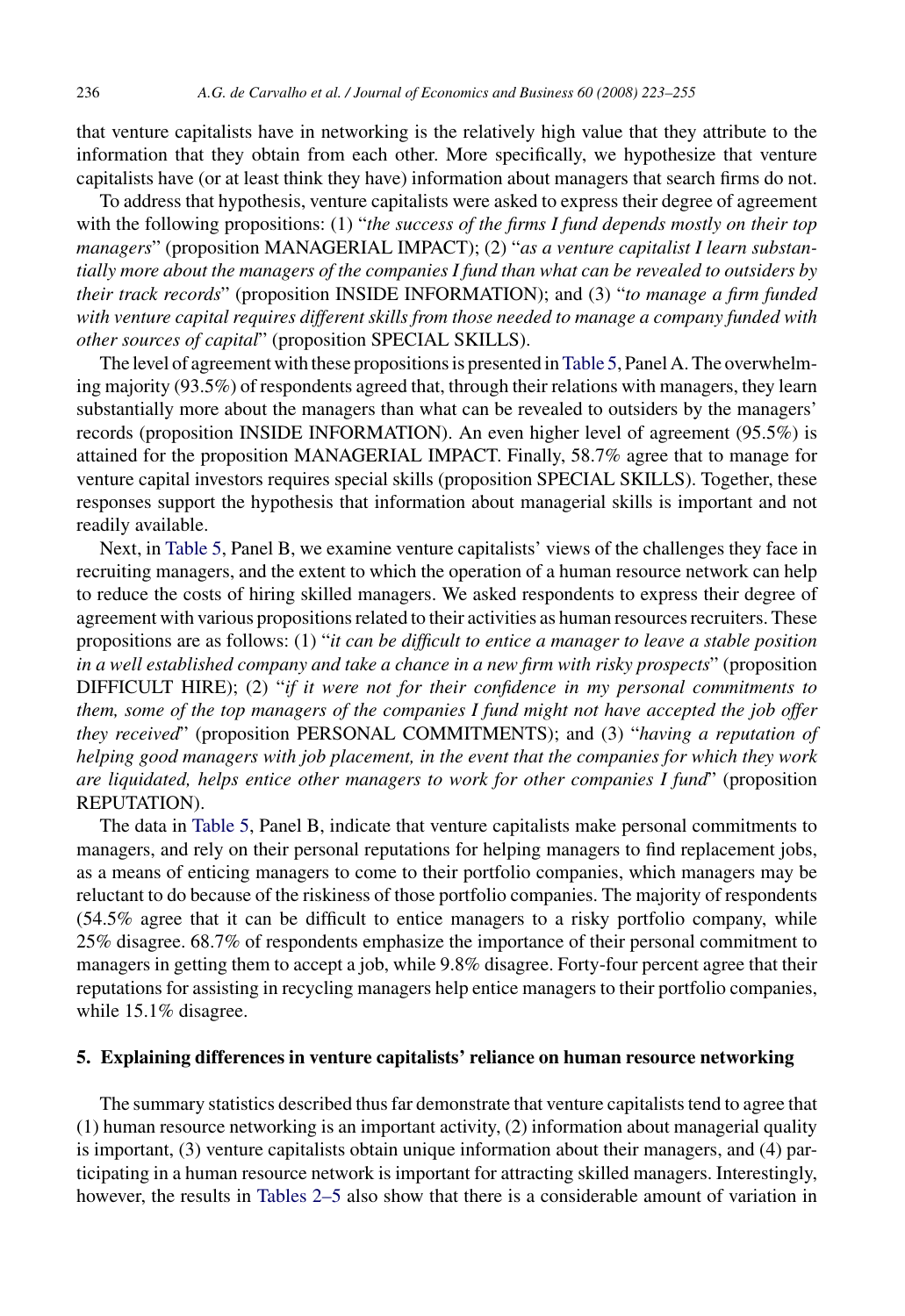| Proposition                                                     | Wording                                                             | Strongly agree | Agree | Neutral | Disagree | Strongly disagree | Number of answers |
|-----------------------------------------------------------------|---------------------------------------------------------------------|----------------|-------|---------|----------|-------------------|-------------------|
| Panel A: Value and uniqueness of the information                |                                                                     |                |       |         |          |                   |                   |
| <b>MANAGERIAL IMPACT</b>                                        | The success of the type of firms I fund                             | 71.1           | 24.4  | 3.2     | 1.3      | 0.0               | 156(100)          |
|                                                                 | depends mostly on their top managers.                               |                |       |         |          |                   |                   |
| <b>INSIDE INFORMATION</b>                                       | As a venture capitalist I learn substantially                       | 49.7           | 43.8  | 5.2     | 1.3      | 0.0               | 153(100)          |
|                                                                 | more about the managers of the companies I                          |                |       |         |          |                   |                   |
|                                                                 | fund than what can be revealed to outsiders                         |                |       |         |          |                   |                   |
|                                                                 | by their track records.                                             |                |       |         |          |                   |                   |
| <b>SPECIAL SKILLS</b>                                           | To manage a firm funded with venture                                | 14.8           | 43.9  | 18.7    | 20.0     | 2.6               | 155(100)          |
|                                                                 | capital requires different skills from those                        |                |       |         |          |                   |                   |
|                                                                 | needed to manage a company funded with<br>other sources of capital. |                |       |         |          |                   |                   |
| Panel B: Venture capitalist's challenges in recruiting managers |                                                                     |                |       |         |          |                   |                   |
| <b>DIFFICULT HIRE</b>                                           | It can be difficult to entice a top manager to                      | 12.2           | 42.3  | 20.5    | 21.8     | 3.2               | 156(100)          |
|                                                                 | leave a stable position in a well established                       |                |       |         |          |                   |                   |
|                                                                 | company and take a chance in a new firm                             |                |       |         |          |                   |                   |
|                                                                 | with risky prospects.                                               |                |       |         |          |                   |                   |
| PERSONAL COMMITMENTS                                            | If it were not for their confidence in my                           | 20.3           | 48.4  | 21.5    | 7.8      | 2.0               | 153(100)          |
|                                                                 | personal commitment to them, some of the                            |                |       |         |          |                   |                   |
|                                                                 | top managers of the companies I fund might                          |                |       |         |          |                   |                   |
|                                                                 | not have accepted the job offer they received.                      |                |       |         |          |                   |                   |
| <b>REPUTATION</b>                                               | Having a reputation of helping good                                 | 7.2            | 36.8  | 40.9    | 10.5     | 4.6               | 152(100)          |
|                                                                 | managers with job placement, in the event                           |                |       |         |          |                   |                   |
|                                                                 | that the companies for which they work are                          |                |       |         |          |                   |                   |
|                                                                 | liquidated, helps entice other managers to                          |                |       |         |          |                   |                   |
|                                                                 | work for other firms I fund.                                        |                |       |         |          |                   |                   |

## <span id="page-14-0"></span>Table 5Challenges in recruiting managers and the value of the network (in percentage)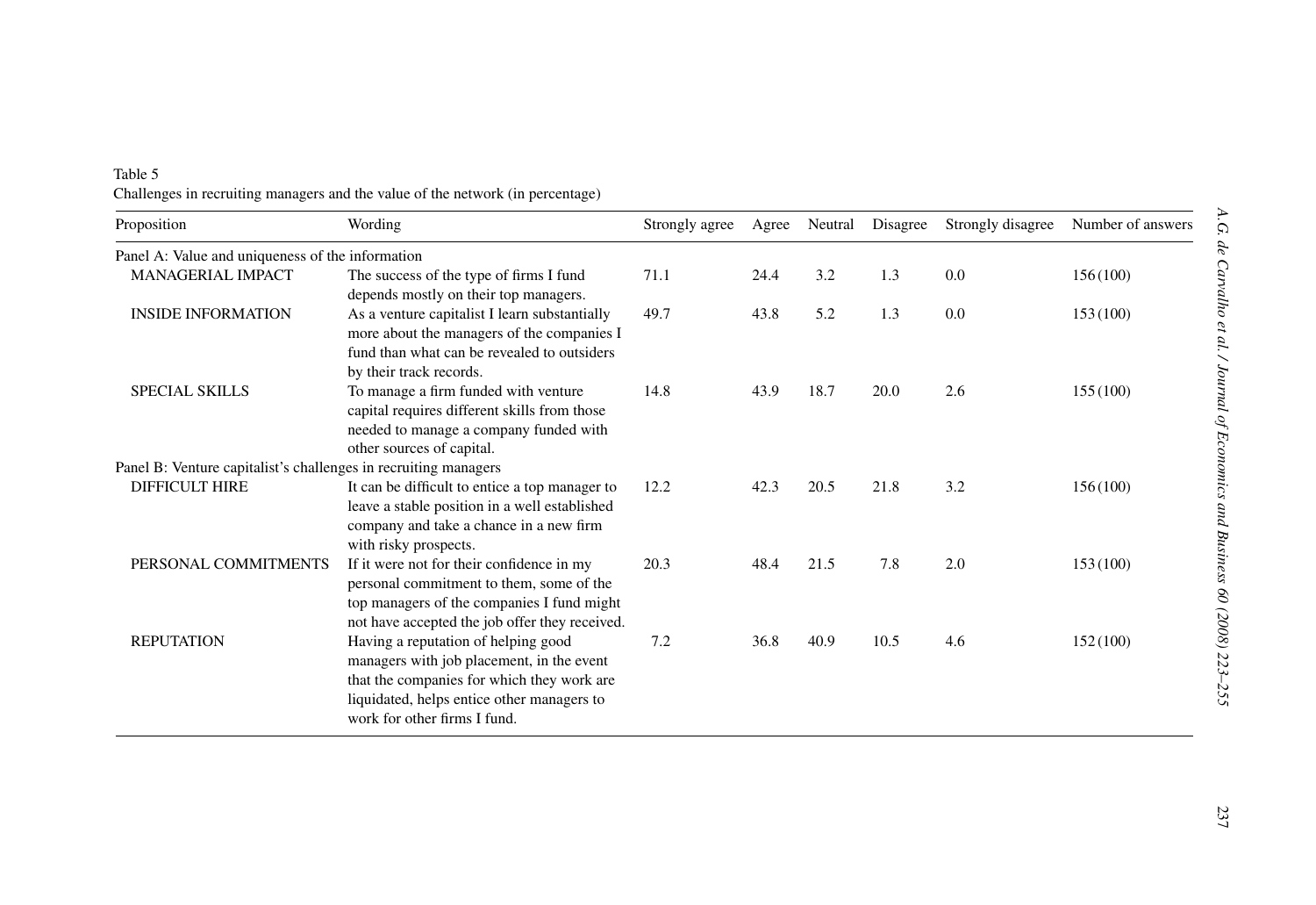the opinions venture capitalists express about the importance of participating in human resource networks, and the importance of those networks for attracting skilled managers. In Section [3,](#page-5-0) we discussed our model (formally presented in [Appendix A\)](#page-23-0) that suggests explanations for that variation in opinion and practice. Specifically, the model suggests that cross-sectional variation in the perceived importance of networks, or in the desire to participate in them, should be linked to factors identified in the model. This section explores the extent to which cross-sectional differences in the use of networks can be explained by observable characteristics of venture capitalists, as predicted by the model.

In what follows, we use respondents' answers to the propositions SUGGEST and TAKE SUGGESTIONS (both from the survey), the number of managers hired under suggestion from non-partners (from the follow-up), and the number of managers recommended to non-partners (from the follow-up) as alternative endogenous variables to measure the extent of the reliance by venture capitalists on networks. TAKE SUGGESTIONS and the number of managers hired under suggestion are alternative measures of the propensity to network when hiring. SUGGEST and the number of managers recommended are alternative measures of the propensity to supply managers to the network. In the model, these are separate decisions. The model suggests factors that should explain variation in the reliance on networks for both *hiring* and *suggesting.* We measure explanatory factors using observable variables based on responses to propositions in the survey and follow-up, and then test to see whether these observable explanatory variables can explain cross-sectional variation in our measures of reliance on networks.

According to our model, there should be a positive association between the propensity to rely on networks, for both hiring and suggesting, and the following characteristics: (1) project risk, (2) the effect of managerial quality on the probability of a successful outcome, (3) the value of networking for identifying skilled managers, (4) the credibility of the venture capitalist's commitment to recycle, and (5) the size of the venture capitalist.

#### *5.1. Measuring the determinants of using networks*

*Project risk*: We employ three alternative measures of project risk: RISK [\(Table 1\),](#page-9-0) EARLY ([Table 1\),](#page-9-0) and DIFFICULT HIRE [\(Table 5,](#page-14-0) Panel B). RISK is a subjective measure of risk by the venture capitalist. It is the response to the question: *"In the realm of venture capital, how would you classify most of your investments (use a scale from 1 for low risk to 5 for high risk)*?"

EARLY is an indicator for whether early-stage venture capital is an important area of the venture capitalist's business. Specifically, we asked the venture capitalists to list the three types of financing with which they are primarily involved. The possible categories included seed, startup, R&D, first-stage, second-stage, mezzanine, LBO, acquisition financing, control block purchase, industry consolidation, and a blank slot for other unlisted types.12 The first four of these categories are considered early-stage venture capital. EARLY is the number of early-stage venture capital activities that were listed in the venture capitalist's list of top three activities. For example, for a venture capitalist that listed R&D, first-stage, and second-stage as his three top categories of activity, EARLY would have a value of 2. As expected, RISK is strongly correlated with EARLY (the correlation coefficient is 0.67). As shown in [Table 6,](#page-16-0) responses measured by the variables RISK and EARLY are reasonably well distributed over the potential range of responses, indicating substantial heterogeneity in our sample.

<sup>12</sup> This classification of the industry was taken from *[Venture Economics](#page-32-0)* [\(1994\).](#page-32-0)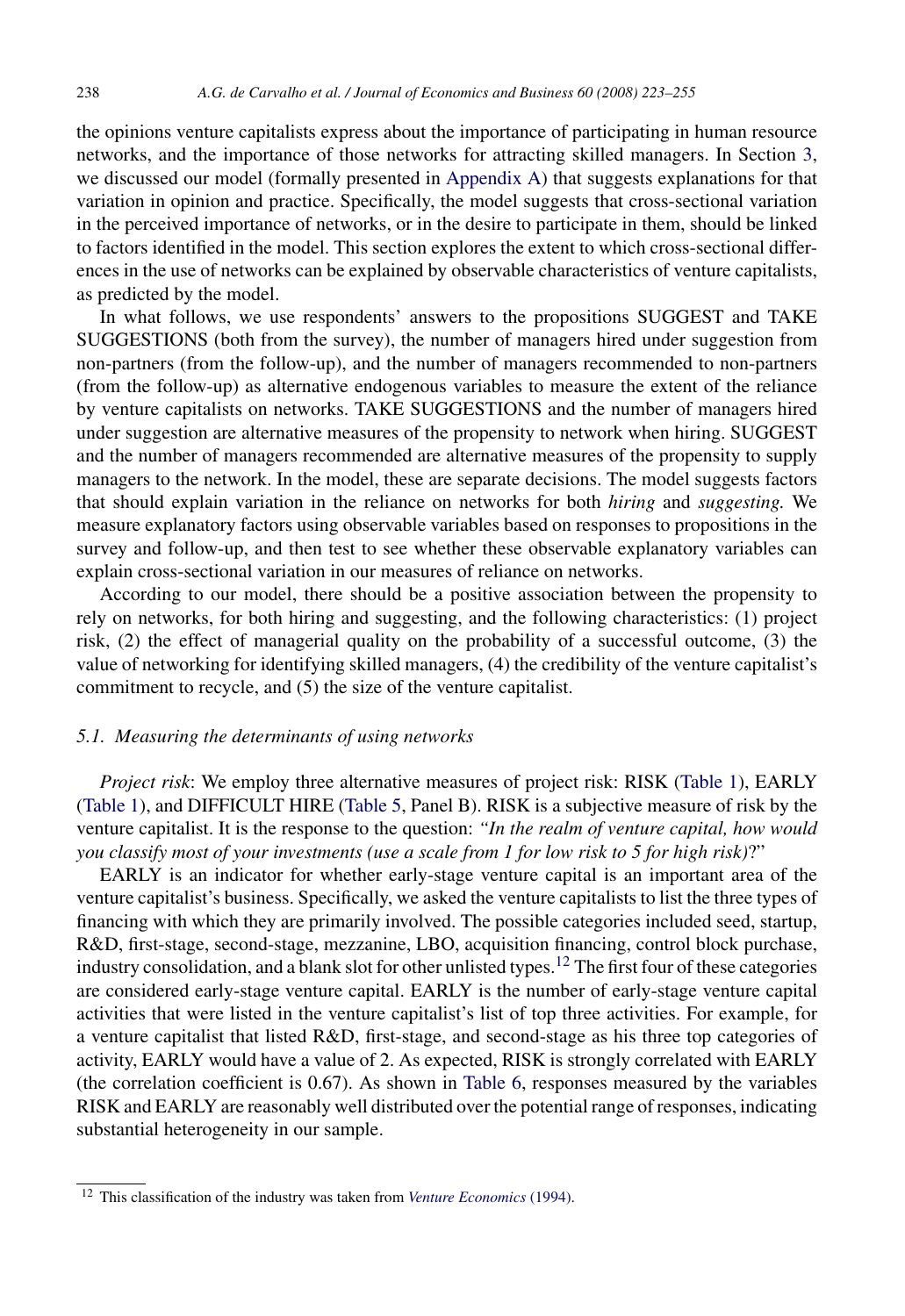<span id="page-16-0"></span>Table 6 Characteristics of venture capitalist in the sample

|                   | EARLY           |            |                       | <b>RISK</b>  |            |                       |
|-------------------|-----------------|------------|-----------------------|--------------|------------|-----------------------|
|                   | Frequency       | Percentage | Cumulative percentage | Frequency    | Percentage | Cumulative percentage |
| $\theta$          | 45              | 28.8       | 28.8                  |              |            |                       |
| 1                 | 20              | 12.8       | 41.6                  | $\tau$       | 4.5        | 4.5                   |
| 2 and 2.5         | 41              | 26.3       | 67.9                  | 28           | 18.2       | 22.7                  |
| 3 and 3.5         | 50              | 32.1       | 100.0                 | 37           | 24.1       | 46.8                  |
| 4 and 4.5         |                 |            |                       | 49           | 31.8       | 78.6                  |
| 5                 |                 |            |                       | 33           | 21.4       | 100.0                 |
| Total             | 156             |            |                       | 154          |            |                       |
|                   | <b>HIRINGS</b>  |            |                       | <b>DEALS</b> |            |                       |
|                   | Frequency       | Percentage | Cumulative percentage | Frequency    | Percentage | Cumulative percentage |
| $0 \leq x \leq 3$ | 8               | 12.9       | 12,9                  | 5            | 3.5        | 3.5                   |
| $3 < x \le 6$     | 23              | 37.1       | 50.0                  | 22           | 15.3       | 18.8                  |
| $6 < x \leq 9$    | $\overline{4}$  | 6.5        | 56.5                  | 18           | 12.5       | 31.3                  |
| $9 < x \le 12$    | 14              | 22.5       | 79.0                  | 39           | 27.0       | 58.3                  |
| $12 < x \le 15$   | $7\phantom{.0}$ | 11.2       | 90.2                  | 10           | 7.0        | 65.3                  |
| $16 < x \le 20$   | 3               | 4.9        | 95.1                  | 21           | 14.6       | 79.9                  |
| $21 < x \le 25$   | $\mathbf{0}$    | $\Omega$   | 95.1                  | 10           | 6.9        | 86.8                  |
| 25 < x            | 3               | 4.9        | 100                   | 19           | 13.2       | 100.0                 |
| Total             | 62              |            |                       | 144          |            |                       |

EARLY takes the value of 0, 1, 2, or 3, which corresponds to the number of early-stage financing listed among the three main types of financing performed by a venture capitalist. RISK corresponds to a subjective assessment of the riskiness of the venture capitalist's investments on a scale from 1 for low risk to 5 for high risk. EXPERIENCE is the number of years in the venture capital industry. Deals represent the number of deals made in the previous 5 years. These variables are precisely described in [Table 1.](#page-9-0)

DIFFICULT HIRE [\(Table 5, P](#page-14-0)anel B) is a measure of risk that is especially relevant for capturing the insurance effect, but it is also useful more broadly as a gauge of the riskiness of the activities of the venture capitalist.

*Managerial impact*: We capture the effect of managerial quality on the probability of a successful outcome with the variable MANAGERIAL IMPACT [\(Table 5,](#page-14-0) Panel A).

*Network's value*: The value of networking for identifying skilled managers is captured by SPECIAL SKILLS ([Table 5,](#page-14-0) Panel A). To the extent that the skills of managers are unusual, it should be harder to locate skilled managers, and therefore, the potential contribution of networking should be relatively greater.

*Recycling credibility*: We capture the credibility of the venture capitalist's commitment to suggest/recycle with the variable REPUTATION ([Table 5,](#page-14-0) Panel B). This variable measures the extent to which the venture capitalist believes that having a reputation for credible recycling is important, which should be closely related to the extent to which the venture capitalist has invested in such a reputation. Reputation is relevant directly for the value of the suggesting service offered by the venture capitalist, and indirectly, through the insurance effect, for the value of participating in the hiring network.

*Size*: Size is measured by CAPITAL [\(Table 1\),](#page-9-0) which is defined as the amount of capital that the venture capital fund currently has under management.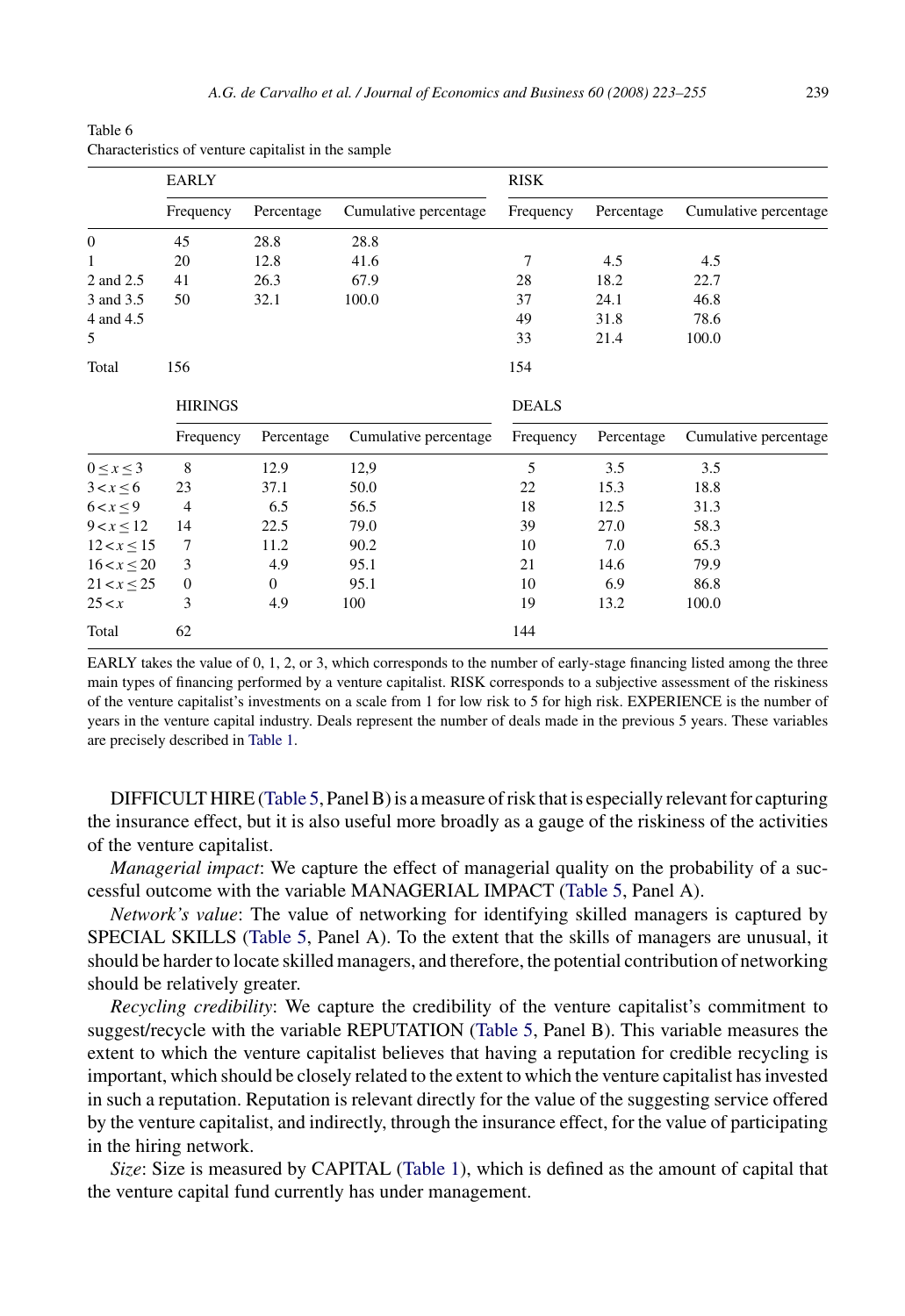#### *5.2. Regressions*

Recall that we consider four measures of the decision to network, two that capture the use of networks for hiring managers, and two that capture the use of networks for suggesting/recycling managers. Two of these four endogenous variables (one for hiring and one for suggesting) are measured as ordered variables (that is, they are expressions of the degree of agreement or disagreement with certain propositions). The other two endogenous variables are integer measures of the number of managers hired and suggested. We employ ordered probit analysis to explain variation in the ordered variables, and Poisson regression analysis to explain variation in the integer variables. In all four sets of regressions, we use the same set of seven explanatory variables, namely RISK, EARLY, DIFFICULT HIRE, MANAGERIAL IMPACT, SPECIAL SKILLS, REPUTATION, and CAPITAL. In the Poisson regressions, we also include the number of deals by the venture capitalist in the past 5 years (variable DEALS; [Table 1\)](#page-9-0) and the number of senior managers hired by the venture capitalist in the past 5 years (variable HIRINGS; [Table 1\) a](#page-9-0)s scaling control variables.

[Tables 7 and 8](#page-18-0) present an empirical analysis of the incentive to hire under suggestions, using our two alternative measures of the network hiring propensity. [Table 7](#page-18-0) presents ordered probit regressions where the dependent variable is the extent of agreement with the proposition TAKE SUGGESTIONS.<sup>13</sup> [Table 8](#page-19-0) contains Poisson regressions where the dependent variable is the number of managers hired under suggestion from non-partners in the previous 5 years.

The explanatory variables are consistently positive (with the exception of CAPITAL in [Table 8,](#page-19-0) possibly reflecting the influence in [Table 8](#page-19-0) of the presence of the closely related variables, DEALS and HIRINGS), as predicted in the model, and are often statistically significant. We alternate our three measures of risk in the various specifications in [Tables 7 and 8,](#page-18-0) and as expected, they tend to detract from one another's explanatory power.

The measured effects of SPECIAL SKILLS and MANAGERIAL IMPACT are positive but not highly statistically significant. In the case of MANAGERIAL IMPACT, this may reflect the lack of cross-sectional variation in our sample for this variable (see [Table 5\).](#page-14-0) Furthermore, although we allow SPECIAL SKILLS and MANAGERIAL IMPACT to enter separately in many specifications in [Tables 7 and 8, in](#page-18-0) our model, the two variables should enter interactively; that is, the importance of each should depend on the importance of the other. Thus, in [Tables 7 and 8,](#page-18-0) we also report results where we substitute a new variable, INFORMATION VALUE (defined as the product of SPECIAL SKILLS and MANAGERIAL IMPACT) for SPECIAL SKILLS and MANAGERIAL IMPACT. In [Table 7,](#page-18-0) INFORMATION VALUE enters significantly.

The empirical analysis of the decision to suggest managers appears in [Tables 9 and 10, w](#page-20-0)hich employs the same explanatory variables as [Tables 7 and 8.](#page-18-0) [Table 9](#page-20-0) presents ordered probit regressions where the dependent variable is the degree of agreement with the proposition SUGGEST. [Table 10](#page-21-0) contains Poisson regressions where the dependent variable is the number of managers suggested to non-partners in the previous 5 years.

The variables EARLY, RISK, and REPUTATION appear with positive and statistically significant coefficients. In the survey sample, the other variables fail to show statistical significance in accordance with the model. In the follow-up sample, DIFFICULT HIRE is positive and statistically significant. In the follow-up sample, SPECIAL SKILLS and MANAGERIAL IMPACT, or alternatively their product, INFORMATION VALUE, enter negatively and statistically signifi-

<sup>13</sup> In [Tables 7–10,](#page-18-0) we report pseudo-*R*<sup>2</sup> for our Poisson and ordered probit regressions. Note that psuedo-*R*<sup>2</sup> are not bounded between zero and one; the usefulness of these measures is primarily in comparing the levels of pseudo-*R*<sup>2</sup> across similar regression specifications.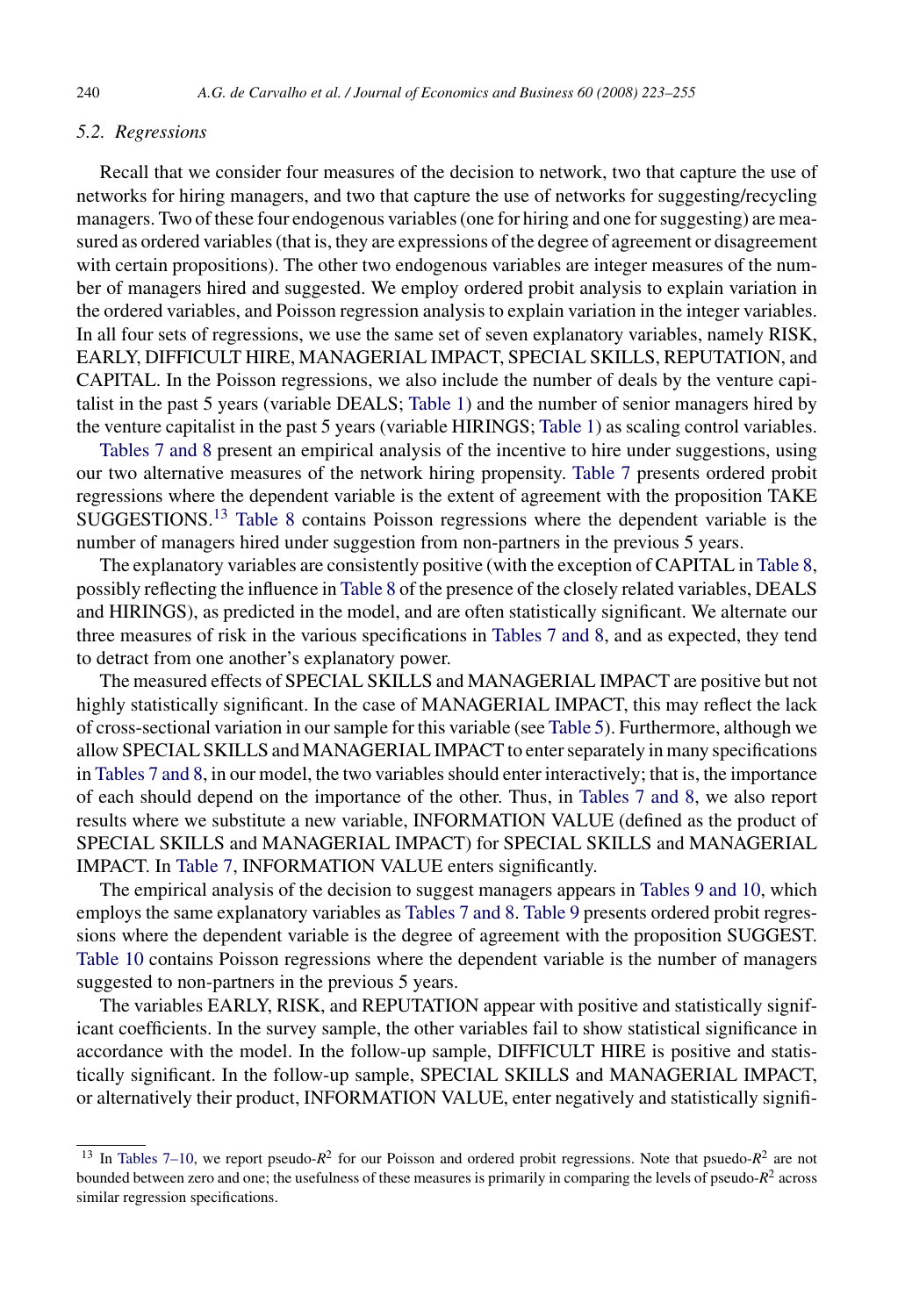| Table 7                                                               |  |
|-----------------------------------------------------------------------|--|
| Empirical determinants of the decision to network: taking suggestions |  |

<span id="page-18-0"></span>

| <b>SPECIAL SKILLS</b><br>MANAGERIAL IMPACT                                                                                                                                                                                                                                                                                                                                                     |                 | Model 2         | Model 3         | Model 4         | Model 5         | Model 6         | Model 7         | Model 8         |
|------------------------------------------------------------------------------------------------------------------------------------------------------------------------------------------------------------------------------------------------------------------------------------------------------------------------------------------------------------------------------------------------|-----------------|-----------------|-----------------|-----------------|-----------------|-----------------|-----------------|-----------------|
|                                                                                                                                                                                                                                                                                                                                                                                                | 0.10(1.12)      | 0.13(1.48)      | 0.13(1.56)      | 0.11(1.18)      |                 |                 |                 |                 |
|                                                                                                                                                                                                                                                                                                                                                                                                | 0.24(1.59)      | 0.19(1.30)      | 0.19(1.30)      | 0.25(1.63)      |                 |                 |                 |                 |
| <b>INFORMATION VALUE</b>                                                                                                                                                                                                                                                                                                                                                                       |                 |                 |                 |                 | $0.03*(1.88)$   | $0.03*(1.95)$   | $0.03**$ (2.10) | $0.03*(1.84)$   |
| <b>REPUTATION</b>                                                                                                                                                                                                                                                                                                                                                                              | $0.23**$ (2.23) | $0.10**$ (2.54) | $0.24**$ (2.41) | $0.24**$ (2.29) | $0.22**$ (2.13) | $0.26**$ (2.47) | $0.24**$ (2.35) | $0.23**$ (2.19) |
| <b>DIFFICULT HIRE</b>                                                                                                                                                                                                                                                                                                                                                                          | $0.22**$ (2.36) |                 |                 | $0.25***(2.64)$ | $0.20**$ (2.24) |                 |                 | $0.24**$ (2.52) |
| <b>RISK</b>                                                                                                                                                                                                                                                                                                                                                                                    |                 | $0.14*(1.73)$   |                 | 0.15(1.27)      |                 | $0.14*(1.73)$   |                 | 0.14(1.24)      |
| <b>EARLY</b>                                                                                                                                                                                                                                                                                                                                                                                   |                 |                 | 0.12(1.60)      | 0.03(0.30)      |                 |                 | 0.12(1.60)      | 0.04(0.33)      |
| log CAPITAL                                                                                                                                                                                                                                                                                                                                                                                    | $0.16**$ (2.25) | 0.11(1.59)      | $0.14*(1.93)$   | $0.16**$ (2.06) | $0.16**$ (2.24) | 0.12(1.61)      | $0.14*(1.95)$   | $0.16**$ (2.06) |
| $\boldsymbol{N}$                                                                                                                                                                                                                                                                                                                                                                               | 144             | 142             | 144             | 142             | 144             | 142             | 144             | 142             |
| Pseudo- $R^2$                                                                                                                                                                                                                                                                                                                                                                                  | 0.05            | 0.04            | 0.04            | 0.07            | 0.05            | 0.04            | 0.04            | 0.07            |
| log likelihood                                                                                                                                                                                                                                                                                                                                                                                 | $-151.85$       | $-150.18$       | $-153.38$       | $-146.52$       | $-152.01$       | $-150.18$       | $-153.25$       | $-146.84$       |
| Wald $\chi^2$                                                                                                                                                                                                                                                                                                                                                                                  | 18.58           | 15.61           | 15.52           | 22.92           | 18.26           | 15.60           | 15.79           | 22.27           |
| it is common for me to act on suggestions from others in the private equity industry when hiring a top manager for a firm. Independent variables are described in Tables 1 and 5.<br>Variable INFORMATION VALUE is the product of variables SPECIAL SKILLS and MANAGERIAL IMPACT. Estimates come from ordered probit analysis. In parentheses<br>are the regression coefficients' $z$ -values. |                 |                 |                 |                 |                 |                 |                 |                 |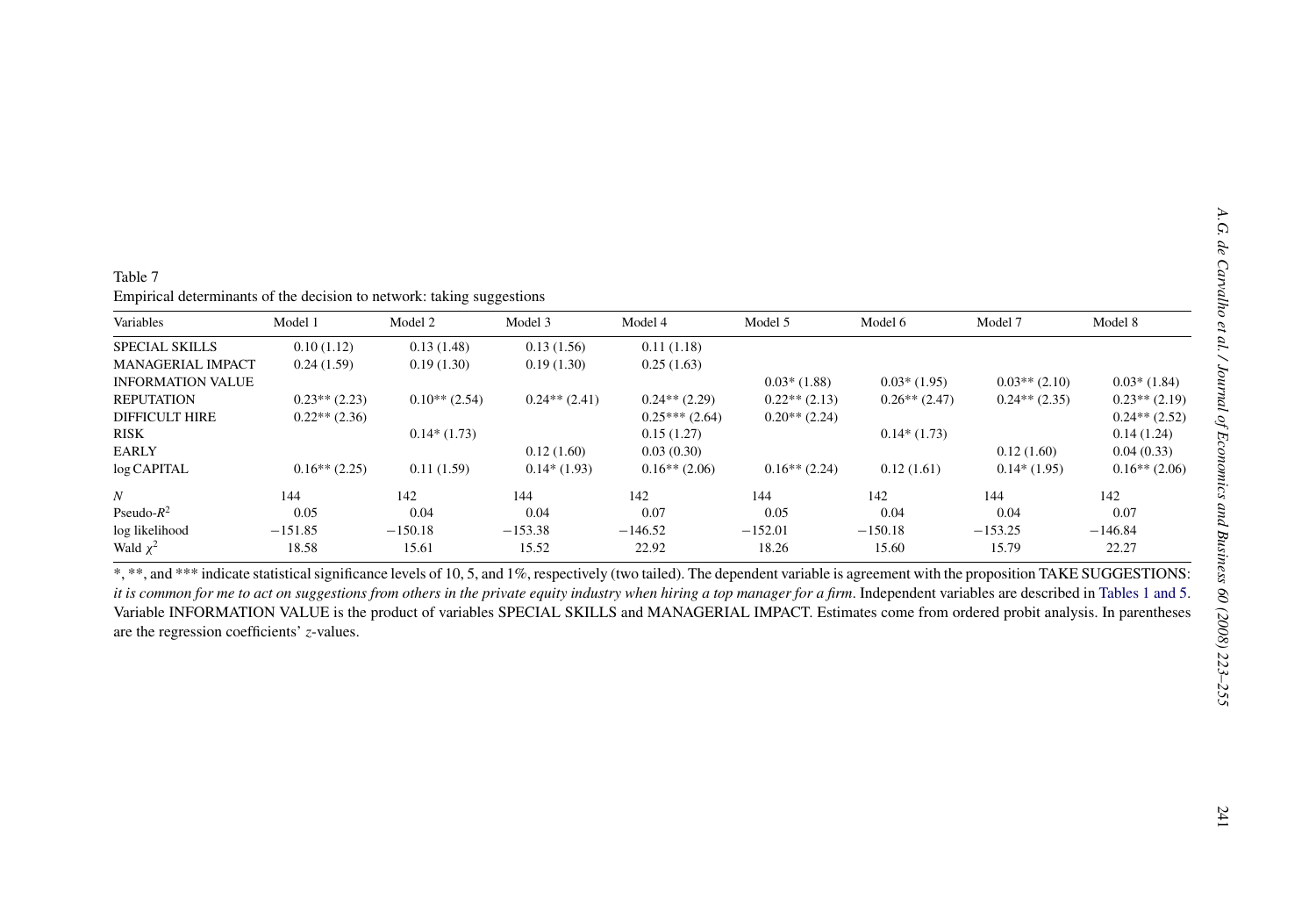|             | Cur vaino et ai. / Journai Diconomics and Dustries OU (2000) 22. |
|-------------|------------------------------------------------------------------|
|             |                                                                  |
|             |                                                                  |
| -<br>S<br>S |                                                                  |
|             |                                                                  |

| Table 8 |  |  |                                                                                         |
|---------|--|--|-----------------------------------------------------------------------------------------|
|         |  |  | Empirical determinants of the number of managers hired under suggestion of non-partners |

<span id="page-19-0"></span>

| Variables                | Model 1          | Model 2         | Model 3         | Model 4         | Model 5          | Model 6          | Model 7          | Model 8          |
|--------------------------|------------------|-----------------|-----------------|-----------------|------------------|------------------|------------------|------------------|
| <b>SPECIAL SKILLS</b>    | 0.25(1.35)       | 0.31(1.63)      | 0.24(1.35)      | 0.25(1.32)      |                  |                  |                  |                  |
| <b>MANAGERIAL IMPACT</b> | 0.00(0.00)       | $-0.02(0.12)$   | 0.05(0.28)      | 0.04(0.21)      |                  |                  |                  |                  |
| <b>INFORMATION VALUE</b> |                  |                 |                 |                 | 0.30(1.03)       | 0.03(1.18)       | 0.03(1.21)       | 0.03(1.14)       |
| <b>REPUTATION</b>        | 0.09(0.54)       | 0.21(1.25)      | 0.24(1.45)      | 0.16(0.85)      | 0.11(0.67)       | 0.23(1.43)       | 0.25(1.56)       | 0.17(0.94)       |
| <b>DIFFICULT HIRE</b>    | $0.30**$ (2.21)  |                 |                 | 0.12(0.72)      | $0.31**$ (2.35)  |                  |                  | 0.13(0.82)       |
| <b>RISK</b>              |                  | 0.05(0.32)      |                 | $-0.34(1.45)$   |                  | 0.08(0.53)       |                  | $-0.32(1.40)$    |
| <b>EARLY</b>             |                  |                 | $0.34***(2.65)$ | $0.47**$ (2.45) |                  |                  | $0.35***(2.76)$  | $0.47**$ (2.48)  |
| log CAPITAL              | $-0.14(1.28)$    | $-0.14(1.21)$   | $-0.17(1.51)$   | $-0.22*(1.66)$  | $-0.14(1.28)$    | $-0.14(1.19)$    | $-0.17(1.51)$    | $-0.21*(1.64)$   |
| <b>DEALS</b>             | $-0.00(0.30)$    | $-0.00(0.16)$   | $-0.00(0.26)$   | $-0.00(0.05)$   | $-0.00(0.39)$    | $-0.00(0.23)$    | $-0.00(0.29)$    | $-0.00(0.10)$    |
| <b>HIRINGS</b>           | $0.08***$ (4.62) | $0.06***(3.71)$ | $0.06***(3.53)$ | $0.07***(3.71)$ | $0.07***$ (4.60) | $0.06***$ (3.60) | $0.05***(3.49)$  | $0.07***$ (3.69) |
| <b>CONSTANT</b>          | $-2.50**$ (1.98) | $-1.96(1.37)$   | $-2.35*(1.87)$  | $-1.39(0.87)$   | $-2.09**$ (2.17) | $-1.63(1.43)$    | $-1.81**$ (1.96) | $-0.95(0.71)$    |
| N                        | 56               | 55              | 56              | 55              | 56               | 55               | 56               | 55               |
| Pseudo- $R^2$            | 0.15             | 0.11            | 0.16            | 0.18            | 0.14             | 0.10             | 0.16             | 0.18             |
| log likelihood           | $-74.09$         | $-76.14$        | $-72.87$        | $-0.70$         | $-74.54$         | $-76.88$         | $-73.25$         | $-70.56$         |
| Wald $\chi^2$            | 26.30            | 20.20           | 28.74           | 31.37           | 25.39            | 18.72            | 27.97            | 30.64            |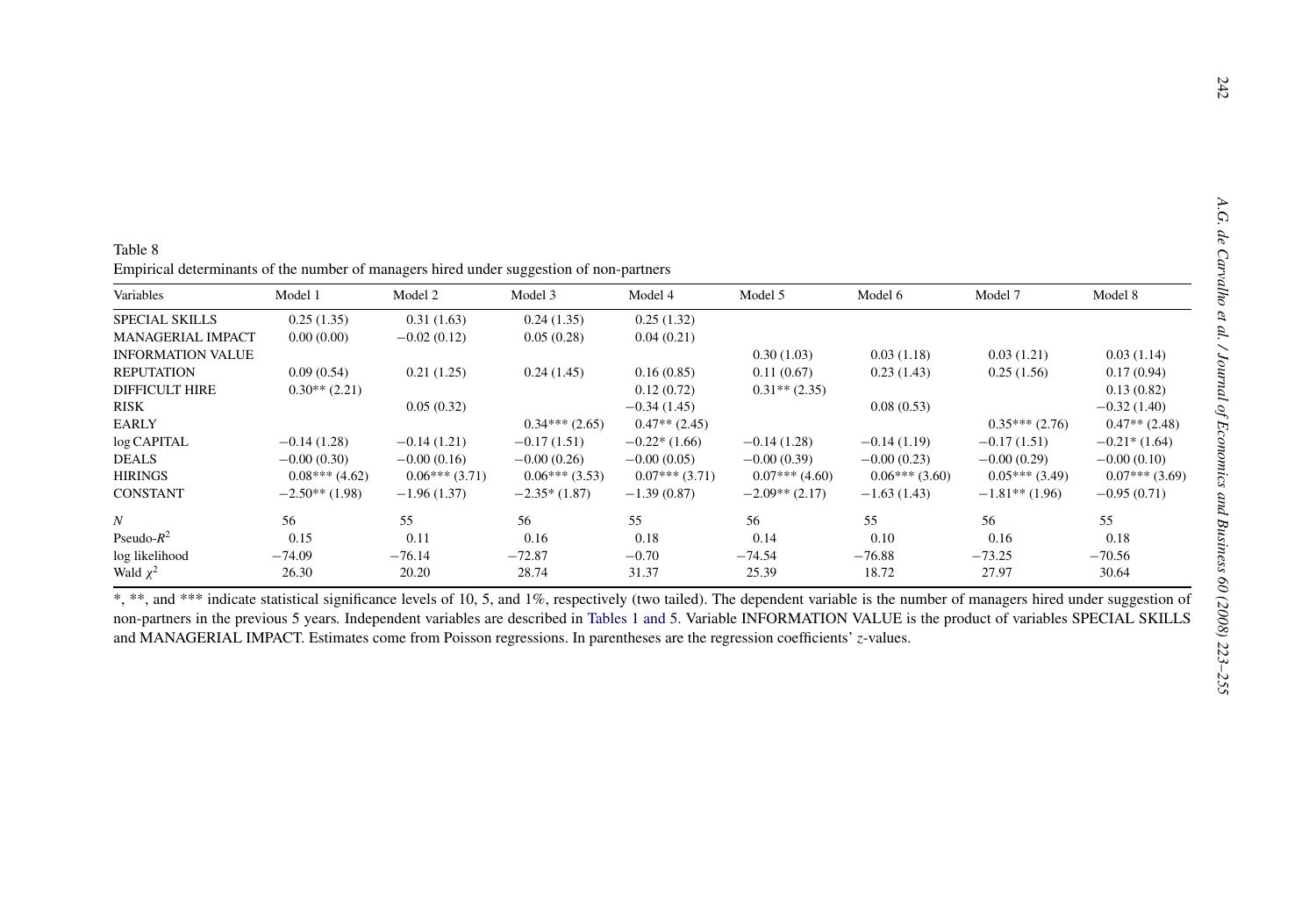<span id="page-20-0"></span>

| Table 9                                                                |  |
|------------------------------------------------------------------------|--|
| Empirical determinants of the decision to network: suggesting managers |  |

| 0.00(0.09)<br>0.01(0.20)<br>0.03(0.41)<br>0.00(0.00)<br>$-0.03(0.25)$<br>$-0.08(0.54)$<br>$-0.06(0.40)$<br>$-0.06(0.37)$<br>0.00(0.10)<br>0.00(0.04)<br>0.00(0.29)<br>$0.46***(4.16)$<br>$0.49***$ (4.55)<br>$0.48***(4.40)$<br>$0.49***$ (4.53)<br>$0.47***$ (4.33)<br>$0.50***(4.65)$<br>$0.50***(4.71)$<br>0.12(1.31)<br>0.15(1.58)<br>0.12(1.35)<br>$0.22***(2.73)$<br>$0.22***(2.72)$<br>$0.25**$ (2.16)<br>$0.13*(1.81)$<br>$-0.01(0.13)$<br>$0.13*(1.80)$<br>$-0.02(0.29)$<br>$-0.01(0.23)$<br>$-0.03(0.43)$<br>0.01(0.08)<br>$-0.02(0.28)$<br>$-0.01(0.22)$<br>$-0.02(0.42)$<br>142<br>144<br>144<br>142<br>144<br>142<br>144<br>142<br>0.07<br>0.09<br>0.08<br>0.07<br>0.08<br>0.07<br>0.07<br>0.09<br>$-159.96$<br>$-159.17$<br>$-154.37$<br>$-159.99$<br>$-155.79$<br>$-154.44$<br>$-155.62$<br>$-159.29$<br>25.99<br>29.84<br>27.56<br>32.33<br>27.33<br>32.20<br>25.93<br>29.50 | $-0.00(0.07)$<br>$0.15*(1.64)$<br>$-0.01(0.13)$<br>0.01(0.09)                                                                                                                                                                                                                                                                                                                                                                                                                                                                     | Variables                | Model 1 | Model 2 | Model 3 | Model 4 | Model 5 | Model 6 | Model 7 | Model 8         |
|----------------------------------------------------------------------------------------------------------------------------------------------------------------------------------------------------------------------------------------------------------------------------------------------------------------------------------------------------------------------------------------------------------------------------------------------------------------------------------------------------------------------------------------------------------------------------------------------------------------------------------------------------------------------------------------------------------------------------------------------------------------------------------------------------------------------------------------------------------------------------------------------|-----------------------------------------------------------------------------------------------------------------------------------------------------------------------------------------------------------------------------------------------------------------------------------------------------------------------------------------------------------------------------------------------------------------------------------------------------------------------------------------------------------------------------------|--------------------------|---------|---------|---------|---------|---------|---------|---------|-----------------|
|                                                                                                                                                                                                                                                                                                                                                                                                                                                                                                                                                                                                                                                                                                                                                                                                                                                                                              |                                                                                                                                                                                                                                                                                                                                                                                                                                                                                                                                   | <b>SPECIAL SKILLS</b>    |         |         |         |         |         |         |         |                 |
| <b>INFORMATION VALUE</b><br><b>REPUTATION</b><br><b>DIFFICULT HIRE</b><br><b>RISK</b><br><b>EARLY</b><br>log CAPITAL<br>$\boldsymbol{N}$<br>Pseudo- $R^2$<br>log likelihood<br>Wald $\chi^2$                                                                                                                                                                                                                                                                                                                                                                                                                                                                                                                                                                                                                                                                                                 | *, **, and *** indicate statistical significance levels of 10, 5, and 1%, respectively (two tailed). The dependent variable is agreement with the proposition SUGGESTS: It is<br>common for me to suggest likely managers to others in the private equity business. Independent variables are described in Tables 1 and 5. Variable INFORMATION VALUE is<br>the product of variables SPECIAL SKILLS and MANAGERIAL IMPACT. Estimates come from ordered probit analysis. In parentheses are the regression coefficients' z-values. | <b>MANAGERIAL IMPACT</b> |         |         |         |         |         |         |         |                 |
|                                                                                                                                                                                                                                                                                                                                                                                                                                                                                                                                                                                                                                                                                                                                                                                                                                                                                              |                                                                                                                                                                                                                                                                                                                                                                                                                                                                                                                                   |                          |         |         |         |         |         |         |         |                 |
|                                                                                                                                                                                                                                                                                                                                                                                                                                                                                                                                                                                                                                                                                                                                                                                                                                                                                              |                                                                                                                                                                                                                                                                                                                                                                                                                                                                                                                                   |                          |         |         |         |         |         |         |         | $0.46***(4.20)$ |
|                                                                                                                                                                                                                                                                                                                                                                                                                                                                                                                                                                                                                                                                                                                                                                                                                                                                                              |                                                                                                                                                                                                                                                                                                                                                                                                                                                                                                                                   |                          |         |         |         |         |         |         |         |                 |
|                                                                                                                                                                                                                                                                                                                                                                                                                                                                                                                                                                                                                                                                                                                                                                                                                                                                                              |                                                                                                                                                                                                                                                                                                                                                                                                                                                                                                                                   |                          |         |         |         |         |         |         |         | $0.25**$ (2.16) |
|                                                                                                                                                                                                                                                                                                                                                                                                                                                                                                                                                                                                                                                                                                                                                                                                                                                                                              |                                                                                                                                                                                                                                                                                                                                                                                                                                                                                                                                   |                          |         |         |         |         |         |         |         |                 |
|                                                                                                                                                                                                                                                                                                                                                                                                                                                                                                                                                                                                                                                                                                                                                                                                                                                                                              |                                                                                                                                                                                                                                                                                                                                                                                                                                                                                                                                   |                          |         |         |         |         |         |         |         |                 |
|                                                                                                                                                                                                                                                                                                                                                                                                                                                                                                                                                                                                                                                                                                                                                                                                                                                                                              |                                                                                                                                                                                                                                                                                                                                                                                                                                                                                                                                   |                          |         |         |         |         |         |         |         |                 |
|                                                                                                                                                                                                                                                                                                                                                                                                                                                                                                                                                                                                                                                                                                                                                                                                                                                                                              |                                                                                                                                                                                                                                                                                                                                                                                                                                                                                                                                   |                          |         |         |         |         |         |         |         |                 |
|                                                                                                                                                                                                                                                                                                                                                                                                                                                                                                                                                                                                                                                                                                                                                                                                                                                                                              |                                                                                                                                                                                                                                                                                                                                                                                                                                                                                                                                   |                          |         |         |         |         |         |         |         |                 |
|                                                                                                                                                                                                                                                                                                                                                                                                                                                                                                                                                                                                                                                                                                                                                                                                                                                                                              |                                                                                                                                                                                                                                                                                                                                                                                                                                                                                                                                   |                          |         |         |         |         |         |         |         |                 |
|                                                                                                                                                                                                                                                                                                                                                                                                                                                                                                                                                                                                                                                                                                                                                                                                                                                                                              |                                                                                                                                                                                                                                                                                                                                                                                                                                                                                                                                   |                          |         |         |         |         |         |         |         |                 |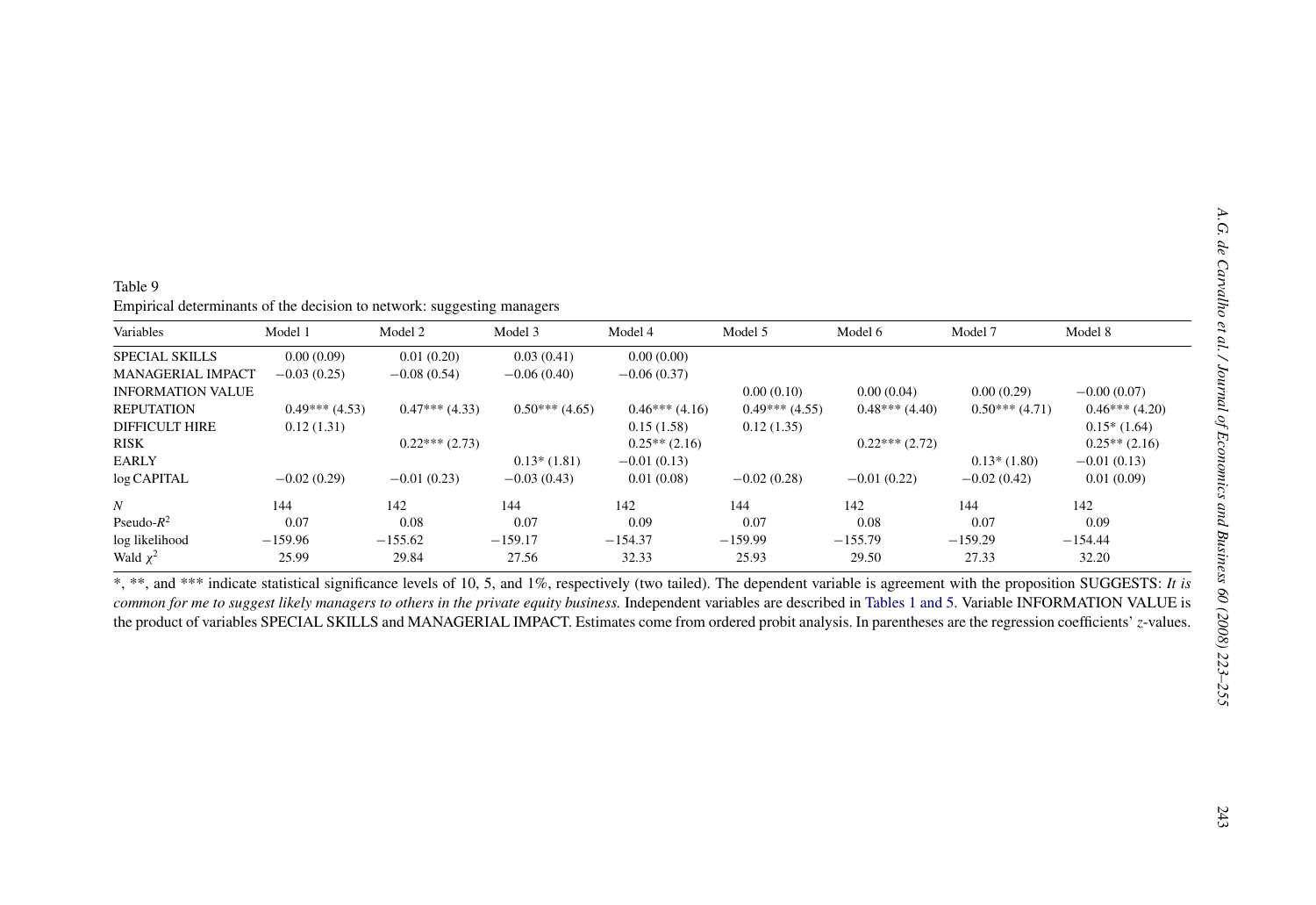| Table 10                                                                   |  |
|----------------------------------------------------------------------------|--|
| Empirical determinants of the number of managers suggested to non-partners |  |

<span id="page-21-0"></span>

| Variables                | Model 1          | Model 2          | Model 3           | Model 4          | Model 5           | Model 6          | Model 7          | Model 8           |
|--------------------------|------------------|------------------|-------------------|------------------|-------------------|------------------|------------------|-------------------|
| <b>SPECIAL SKILLS</b>    | $-0.28***(3.02)$ | $-0.14*(1.67)$   | $-0.16*(1.87)$    | $-0.27***(2.91)$ |                   |                  |                  |                   |
| <b>MANAGERIAL IMPACT</b> | $-0.30***(3.73)$ | $-0.36***(4.32)$ | $-0.34***$ (4.05) | $-0.32***(3.73)$ |                   |                  |                  |                   |
| <b>INFORMATION VALUE</b> |                  |                  |                   |                  | $-0.07***$ (5.25) | $-0.06***(4.60)$ | $-0.06***(4.64)$ | $-0.08***$ (5.13) |
| <b>REPUTATION</b>        | $0.23**$ (2.24)  | $0.27***(2.62)$  | $0.30***(2.87)$   | $0.20*(1.91)$    | $0.25**$ (2.45)   | $0.30***(2.86)$  | $0.31***(3.05)$  | $0.23**$ (2.20)   |
| <b>DIFFICULT HIRE</b>    | $0.40***$ (4.77) |                  |                   | $0.44***(4.81)$  | $0.41***$ (5.08)  |                  |                  | $0.45***(5.03)$   |
| <b>RISK</b>              |                  | 0.10(1.26)       |                   | $0.25*(1.84)$    |                   | 0.12(1.53)       |                  | $0.25*(1.86)$     |
| <b>EARLY</b>             |                  |                  | 0.10(1.52)        | $-0.15(1.33)$    |                   |                  | $0.12*(1.90)$    | $-0.14(1.29)$     |
| log CAPITAL              | 0.01(0.28)       | $-0.02(0.45)$    | $-0.06(1.24)$     | 0.11(1.44)       | $-0.00(0.02)$     | $-0.05(0.83)$    | $-0.09(1.61)$    | 0.08(1.20)        |
| <b>DEALS</b>             | $-0.01(1.29)$    | $-0.00(0.21)$    | $-0.00(0.46)$     | $-0.01(1.10)$    | $-0.01(1.52)$     | $-0.00(0.30)$    | $-0.00(0.52)$    | $-0.02(1.39)$     |
| <b>HIRINGS</b>           | $0.03***(3.17)$  | 0.01(1.29)       | 0.01(1.48)        | $0.03***(2.79)$  | $0.03***(3.08)$   | 0.00(0.85)       | 0.01(1.10)       | $0.03***(2.68)$   |
| <b>CONSTANT</b>          | $1.18*(1.91)$    | $2.06***(2.97)$  | $2.38***(4.05)$   | 0.09(0.11)       | 0.05(0.11)        | $0.98*(1.64)$    | $1.37***$ (2.86) | $-1.06(1.30)$     |
| $\boldsymbol{N}$         | 50               | 49               | 50                | 49               | 50                | 49               | 50               | 49                |
| Pseudo- $R^2$            | 0.19             | 0.12             | 0.13              | 0.20             | 0.20              | 0.12             | 0.13             | 0.20              |
| log likelihood           | $-137.43$        | $-147.23$        | $-148.22$         | $-134.74$        | $-136.39$         | $-147.74$        | $-148.14$        | $-133.84$         |
| Wald $\chi^2$            | 68.68            | 41.97            | 47.10             | 66.95            | 70.77             | 40.95            | 47.27            | 68.75             |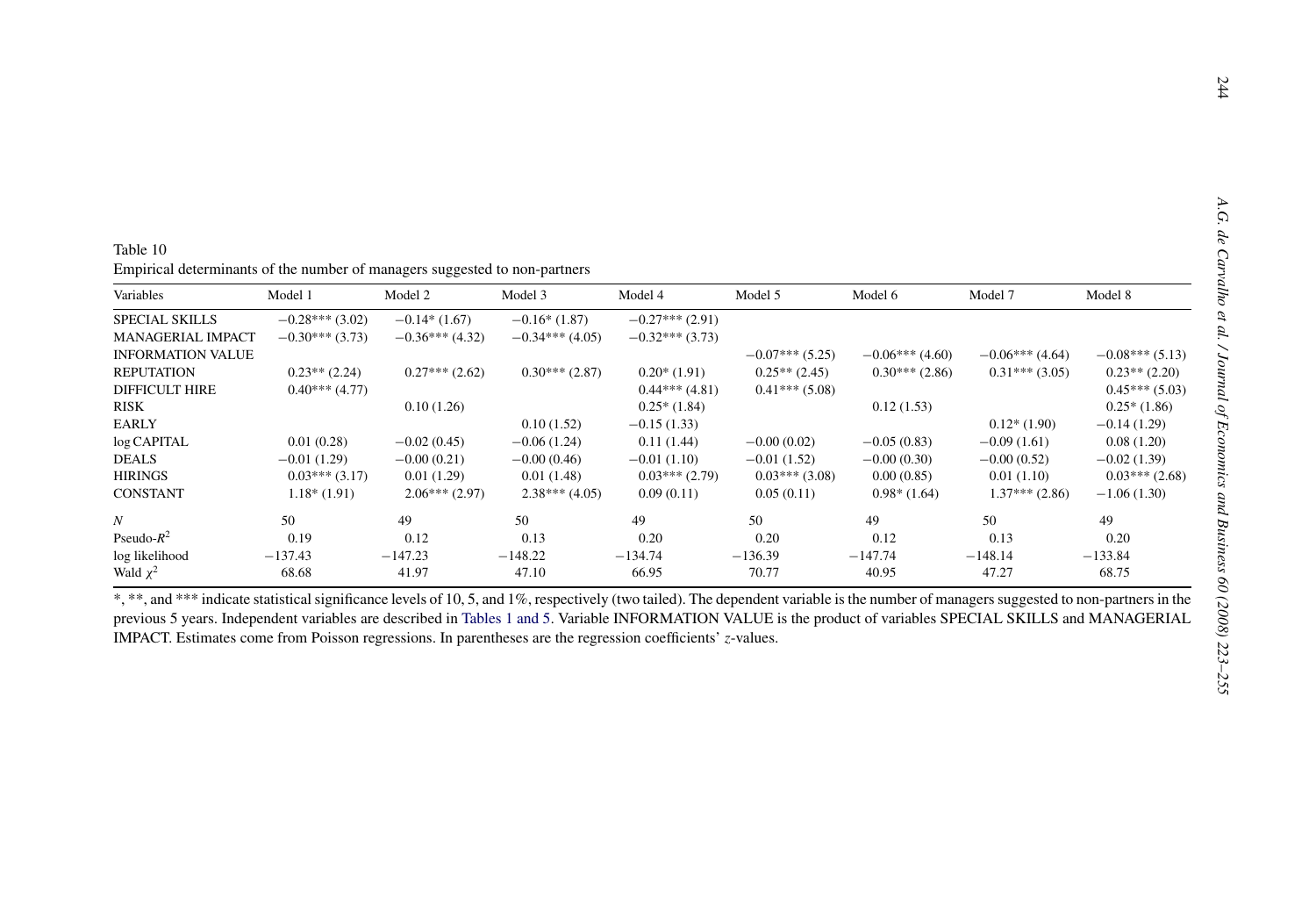<span id="page-22-0"></span>cant, contrary to the predictions of the model. This indicates that the more venture capitalists value unique managerial talent, the less they are willing to suggest managers to the network. In other words, while INFORMATION VALUE has a positive effect on the desire by venture capitalists to use the network for the purposes of hiring, it seems to have the opposite effect on their desire to suggest (rather than try to retain) talented managers. While this result is contrary to our model, it is not surprising. The model does not consider the fact that venture capitalists may wish to reuse managers themselves; incorporating that feature into the model, we conjecture, could explain the incentives of venture capitalists not to suggest managers when those managers possess unique and important talents (which make venture capitalists want to keep those managers for themselves).

## **6. Conclusion**

A significant part of a firm's value depends upon the skills, knowledge and experience of its senior managers. Along with their investment activities, venture capitalists become actively involved within their portfolio companies and acquire non-public information about managerial quality. Venture capitalists have the opportunity to share that information via their participation in a network for hiring skilled managers.

In this study, we examine evidence of the perceived importance of that network in the minds and actions of venture capitalists, and the determinants of their decisions to employ the network for human resource management. We compare that evidence with the predictions of our model of venture capital networking.

In theory, reliance on the network benefits venture capitalists by raising their portfolio companies' productivity, reducing prospective managers' risks and compensation, and reducing the costs of locating senior managers. Through a nationwide survey, we obtained evidence that venture capitalists operate an informal network involved in locating and relocating managers: 77.9% of the respondents agreed with the proposition that venture capitalists operate networks for locating and relocating managers. A majority of the venture capitalists affirm that it is common for them to hire managers under suggestions from their colleagues (62.3%) and to suggest managers (56.2%). Furthermore, 37% affirm that they adopt the strategy of recycling managers.

Interestingly, there is substantial heterogeneity in the intensity with which venture capitalists participate in human resource networks. Econometric analysis of cross-sectional variation gives support to the theoretical reasoning that the intensity with which venture capitalists locate managers through the network is positively influenced by the following factors: (1) the value of the information transmitted though the network (the importance of managerial skill for the portfolio company); (2) the risk of venture capital investments; (3) the size of the venture capital fund; (4) the degree of difficulty in enticing executives to manage companies funded with venture capital; and (5) the reputation of the venture capitalist for successfully recycling managers via the network.

Theoretical and empirical arguments provided in this article support the view that venture capitalists add value by bringing to their portfolio companies the capacity to attract superior management. This indicates that human resources management is one of the keys to understanding the success of the venture capital industry.

#### **Acknowledgements**

The authors thank Ivan Bull, Charles Kahn, Stanley Golder, Joshua Lerner, Sherrill Shaffer, Kenneth Kopecky, and two anonymous referees for helpful comments, and are especially grateful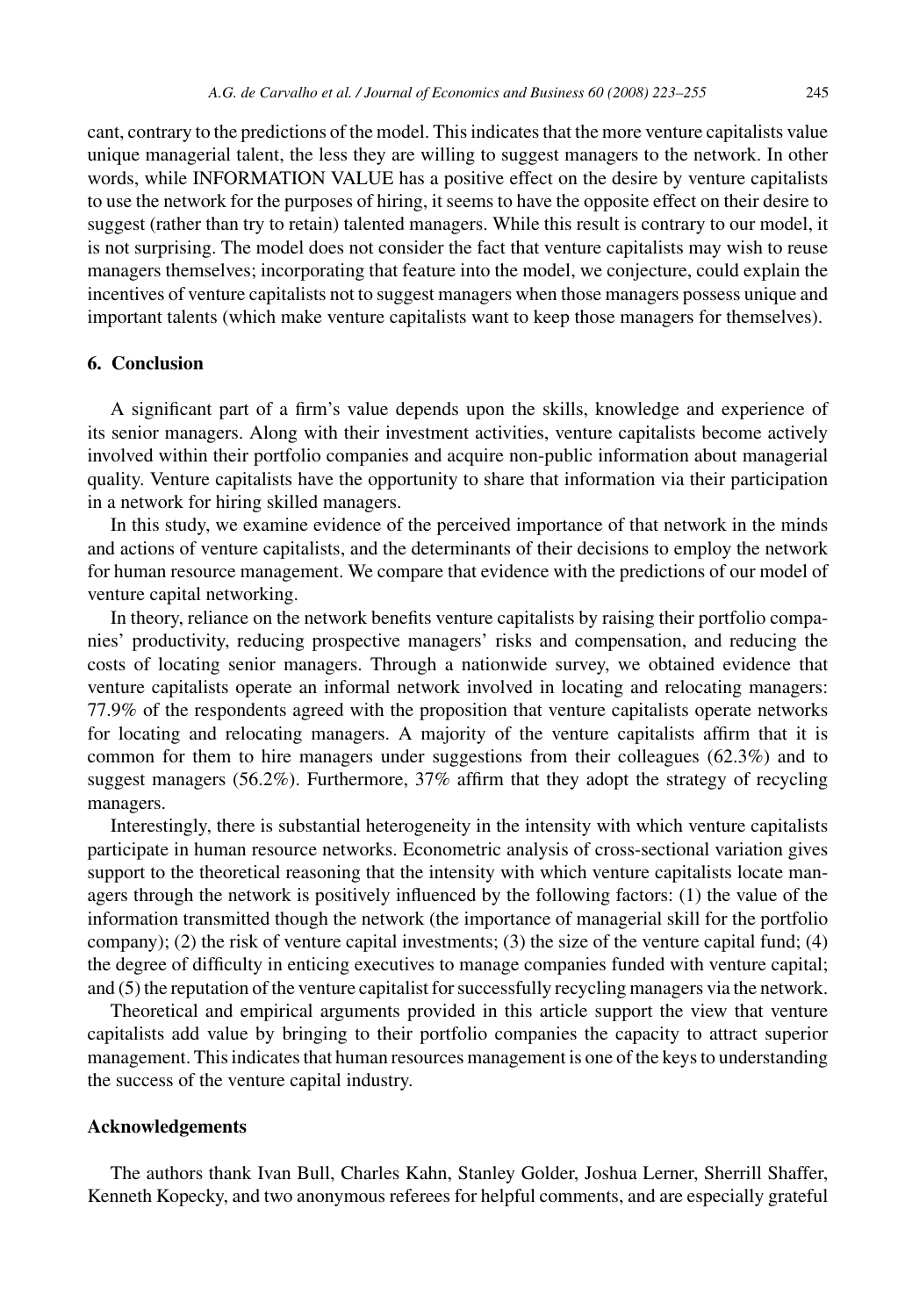<span id="page-23-0"></span>to the venture capitalists who participated in their survey. Carvalho acknowledges financial support from FAPESP (Projeto 03/08825-7) and CNPq (Processo 477572/2003-0). Amaro de Matos acknowledges support from an FCT research grant and INOVA research center.

## **Appendix A. The model**

This model assumes that the venture capitalist has access to a project. In order to undertake it, the venture capitalist needs to hire a manager. We assume that each manager is characterized by his/her type  $\theta$ . There are two types of managers: good ( $\theta$ G) and bad ( $\theta$ B). Neither managers nor venture capitalists know ex ante the managers' type. We also assume that there are two possible outcomes for the project: success and failure. Let *V* be the value of the project. In case of success *V* = *S* and in case of failure *V* = *F*, with  $F < 0 < S$ .

Let  $P_X^Y$  denote the conditional probability that the event *X* occurs given that event *Y* occurred. Assuming that the probability of success depends on the quality of the manager, we take accordingly  $P_{\rm S}^{\rm B} < P_{\rm S}^{\rm G}$ .

Managers can be chosen from different sources. Let  $\omega$  denote the possible sources. In this model we assume that there are only two possible ways of locating managers: through search firms  $\omega^H$  at a cost  $C^H$ , and through the network  $\omega^N$  at a cost  $C^N$ . While  $C^H$  is the same for all venture capitalists,  $C^N$  varies according to venture capitalists' network connections.  $P_G^N$  and  $P_G^H$ are the respective probabilities of locating good managers via either the network or via search firms. The relation between  $P_{\rm G}^{\rm N}$  and  $P_{\rm G}^{\rm H}$  depends on the belief that each venture capitalist has about the quality of the information transmitted through the network.

Consistent with the fact that managers do not know ex ante their own type, we assume that managers have a reservation salary, *R*, independent of their types. The manager's future salary in his/her next job depends on whether the project succeeds. The future salary is *W*, in case of success, and *M*, in case of failure. In case of failure, venture capitalists who network can assist the manager with job placement. With probability  $\pi$ , this assistance increases the manager's future wealth to  $M + I$ <sup>14</sup>. This assistance is assumed to be ineffective if the project succeeds. Finally, we assume that the manager's future salary is higher in case of success than in case of failure, i.e.,  $W > M + I$ . This assumption guarantees an incentive for the manager to succeed.

By suggesting managers, venture capitalists incur a cost, *C*D, which varies according to venture capitalists' network connections.

Finally, we assume that managers are risk-averse with utility function  $\nu$  and venture capitalists are risk neutral.<sup>15</sup>

The incentive to network is modeled as the difference between the payoffs received by the venture capitalist when the network is used and the payoff when a headhunter is hired. In our model,

<sup>&</sup>lt;sup>14</sup> The increase in future wealth can either be due to higher salary in the next job or employment search cost reduction. <sup>15</sup> The assumption of risk neturality for venture capitalists simplifies the analysis by reducing the venture capitalist's

utility from investing in the firm to the expected value of the investment. It is also a realistic assumption. Risk neutrality is tantamount to assuming that venture capitalists value deals based on expected value (in a market sense), not their own particular expected utility. Our model's assumption of risk neutrality realistically reflects the fact that venture capitalists maintain funds, which invest in multiple projects. In that case, even though venture capitalists may be risk-averse, much of the risk they face in a particular investment can be diversified, which implies that their objective will converge to the maximization of expected value (as assumed here) as the number of portfolio companies increases. In the limit, therefore, as venture capitalists diversify their portfolio, they will behave as if they are risk-neutral with respect to individual investments. The same is not true for the managers of portfolio companies because they are highly exposed to firm-specific risk.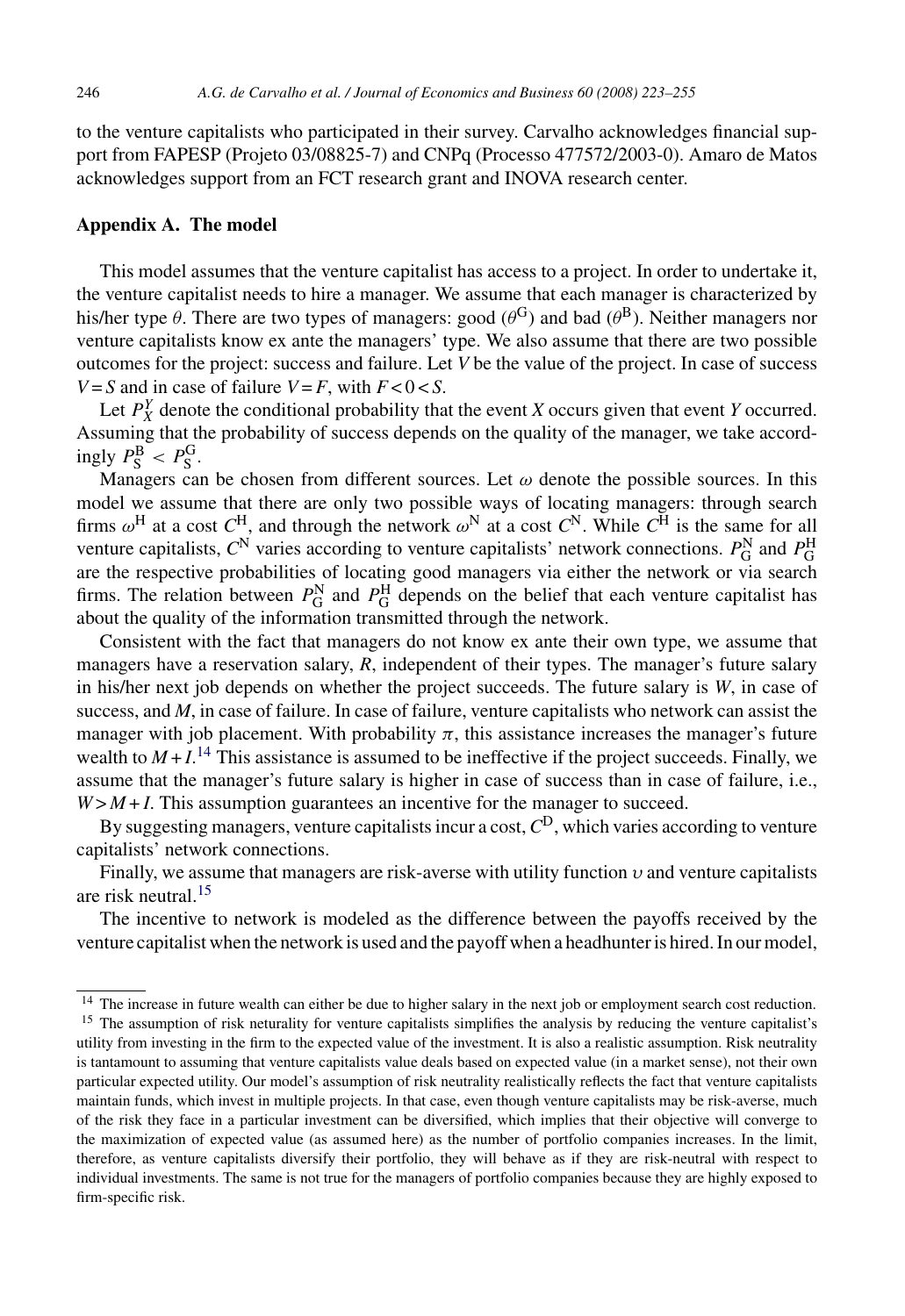<span id="page-24-0"></span>the venture capitalist first decides whether or not to participate in the network by hiring suggested managers. If the venture capitalist networks by hiring suggested managers, he/she can then choose between suggesting managers or not. Venture capitalists who actively suggest managers have an advantage when recruiting managers: managers would accept a lower salary, *R* − *D*, because in case of failure their future wealth will be increased by the venture capitalists' recommendation. The discount *D* constitutes the venture capitalist' benefit from suggesting managers. Summing up, the manager's present and future salary together sum up to  $R + W$ , if the firm succeeds and the venture capitalist does not assist managers;  $R - D + W$ , if the project succeeds and the venture capitalist assists managers;  $R + M$ , if the firm fails and the venture capitalist does not assist managers with job placement;  $R - D + M + I$ , if the project fails and the assistance of the venture capitalist is effective; and  $R - D + M$ , if the project fails and the assistance of the venture capitalist is

Therefore, the manager's expected utility when the venture capitalist actively suggests managers is given by

$$
E_N(\nu) = (1 - P_S) [\pi \nu (R - D + M + I) + (1 - \pi) \nu (R - D + M)] + P_S \nu (R - D + W),
$$
\n(1)

reflecting the fact that the reservation salary is reduced by *D* and increased by *I* when the project fails (with probability  $\pi$ ). On the other hand, when the venture capitalist does not suggest managers, the manager's expected utility is given by

$$
E_H(v) = (1 - P_S)v(R + M) + P_Sv(R + W).
$$
\n(2)

The amount *D* representing the gain that the venture capitalist has by suggesting managers is implicitly defined by the indifference of managers:

$$
E_{\rm N}(v) = E_{\rm H}(v). \tag{3}
$$

Note that condition (3) implicitly defines the equilibrium (optimal) value of *D*: the venture capitalist will suggest managers whenever the gain from this activity is larger than the cost associated with it, i.e.,  $D > C^D$ . Accordingly, the incentive to suggest managers is given by

$$
D - C^D. \tag{4}
$$

Next we determine how the incentive to suggest managers varies as a function of the probability of failure,  $(1 - P_S)$ , and the value of the assistance, *I*.

**Proposition 1.** *The incentive to suggest managers increases with the risk of the project,*  $1 - P_S$ *.* **Proof.** From (1),  $d[E_N(v) - E_H(v)] = 0$ . Thus,

$$
d[E_N(v) - E_H(v)] = \frac{\partial [E_N(v) - E_H(v)]}{\partial P_S} dP_S + \frac{\partial [E_N(v) - E_H(v)]}{\partial D} dD = 0.
$$

The first derivative is negative, which is the result of a combination of the need to satisfy condition (3) and the fact that  $v(R+W) > v(R-D+W)$  imply that  $v(R+W) < \pi v(R-D+M+I) + (1-\pi)v(R-D+M)$ . Expression (1) also implies that the second derivative is negative. Therefore,

$$
\frac{\mathrm{d}D}{\mathrm{d}P_{\mathrm{S}}} < 0 \Rightarrow \frac{\mathrm{d}D}{\mathrm{d}(1 - P_{\mathrm{S}})} > 0.
$$

ineffective.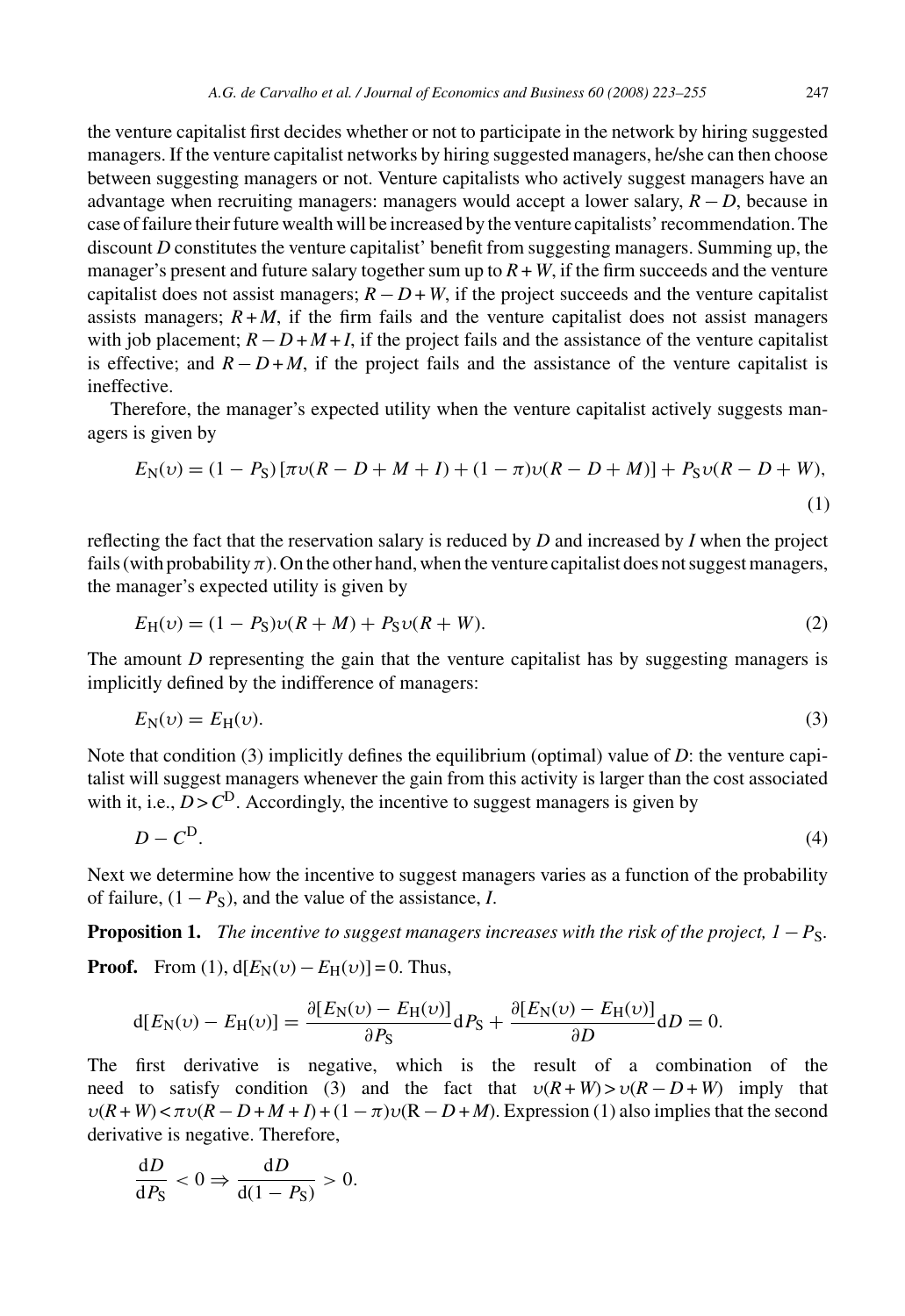## <span id="page-25-0"></span>**Proposition 2.** *The incentive to suggest managers increases with the value of the assistance, I.*

**Proof.** Similar to the proof above, leading to d*D*/d*I* > 0.

The intuition of these results is straightforward. The value of the assistance depends on how effective it is. Since the assistance with job placement is effective only when the project fails, the higher the chances of failure, the higher the value managers attribute to the assistance and the higher the discount on the reservation salary that they are willing to accept.

Next, we move to the decision of whether to locate managers through the network. The value of the firm, before subtracting the manager's salary  $(D - R)$  and the contributed efforts of the venture capitalist  $(C^D - C^N)$ , is given by  $SP_S + (1 - P_S)F$ . The probability of success is given by  $P_S =$  $P_{\rm S}^{\rm G}P_{\rm G} + (1 - P_{\rm G})P_{\rm S}^{\rm B}$ . Taking into account the substitution of the definition of the probability of success, and subtracting the value of the manager's compensation and the effort cost of the venture capitalist results in the following expressions for the expected payoffs to a venture capitalist from choosing to hire, or not hire, managers through the network, and to suggest, or not suggest, managers via the network:

$$
(S - F)[(P_S^G - P_S^B)P_G^N + P_S^B] + F - R + D - C^D - C^N,
$$
\n(5)

if the venture capitalist suggest managers, and

$$
(S - F)[(P_S^G - P_S^B)P_G^N + P_S^B] + F - R - C^N,
$$
\n(6)

if the venture capitalist does not suggest managers. The expected payoff of a venture capitalist who hires through search firms is given by

$$
(S - F)[(P_S^G - P_S^B)P_G^H + P_S^B] + F - R - C^H.
$$
\n(7)

Whenever expression  $(7)$  is negative and either  $(5)$  or  $(6)$  is positive, the project will be funded only by venture capitalists who network.If the venture capitalist suggests managers, the incentive to locate managers through the network is given by the difference between (5) and (7) which equals

$$
(S - F)(P_S^G - P_S^B)(P_G^N - P_G^H) - C^N + C^H + D - C^D.
$$
\n(8)

If the venture capitalist does not suggest managers, the incentive to locate managers through the network is given by the difference between (6) and (7)

$$
(S - F)(P_S^G - P_S^B)(P_G^N - P_G^H) - C^N + C^H,
$$
\n(9)

Expressions (8) and (9) show that the incentive to take suggestions can be decomposed into three factors.

- 1. The term  $(S F)(P_S^G P_S^B)(P_G^N P_G^H)$  represents how much the venture capitalist values the improvement in the quality of managers when these latter are located through the network, vis-a-vis headhunters (informational gain). The underlying intuition is that locating a good ` manager is important only if the difference in the productivity of managers ( $P_{\rm S}^{\rm G} - P_{\rm S}^{\rm B}$ ) and the variation in the return of the project  $(S - F)$  are large. If  $(S - F)$  or  $(P_S^G - P_S^B)$  is small, there is little value in locating good managers.
- 2. The term  $C^H C^N$  is related to how easily the venture capitalist can get suggestions.
- 3. Finally, the term  $D C^D$  stands for the gain that the venture capitalist can obtain by assisting managers with job placement as in Eq. [\(4\).](#page-24-0)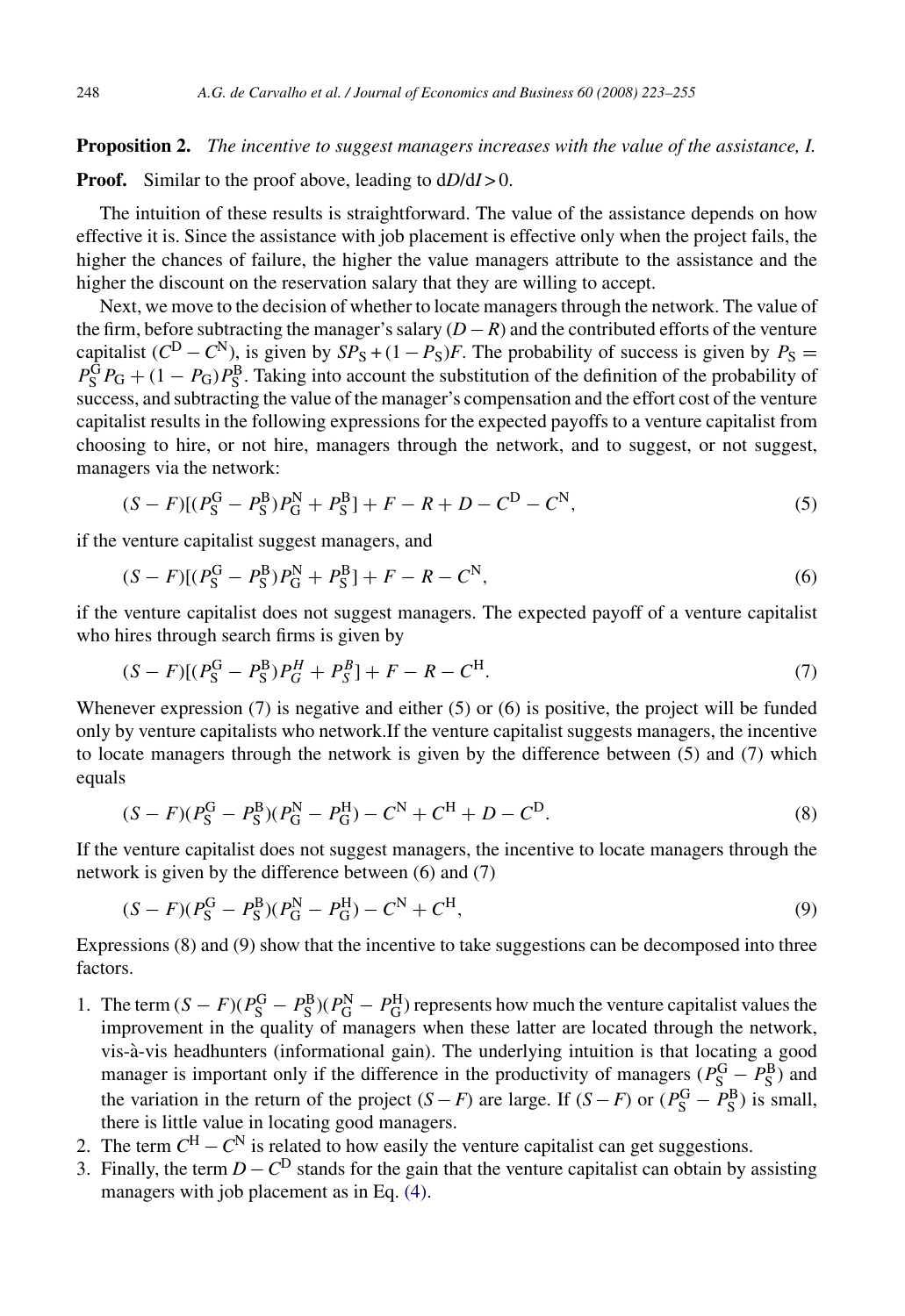<span id="page-26-0"></span>Analysis of expressions [\(8\)](#page-25-0) and [\(9\)](#page-25-0) also leads to the following proposition.

**Proposition 3.** *Firms that would be funded by venture capitalists who network, and not by those who hire through search firms are more likely to be*

- (a) *firms that are very risky (projects where S* − *F is large); and*
- (b) *firms for which the difference in managers' productivity is high.*

Also, expressions (8) and (9) allows to conclude the following proposition.

**Proposition 4.** *Firms that would be funded by venture capitalists who network, and not by those who hire through search firms are more likely to be funded by venture capitalists who*

- (a) *believe that managers coming through the network are significantly more efficient* ( $P_{\rm S}^{\rm G} P_{\rm S}^{\rm B}$ *is large); and*
- (b) *have low networking costs.*

## **Appendix B. Sample characteristics and possible biases**

This appendix describes the sample and discusses the existence of possible biases.

#### *B.1. Characteristics of the sample*

 $T_1$ ,  $T_2$ ,  $T_3$ 

The survey included questions to characterize venture capitalists according to five different aspects: (1) the time they had been in the private equity industry; (2) the three types of finance they are most dedicated to; (3) the subjective risk they assess of their investments; (4) the amount of capital their funds have under management; and (5) the number of deals the respondent had done in the previous 5 years.

Among the respondents, 88.4% have been in the private equity business for more than 5 years and 56.8% for more than 10 years (details in Table B1). With respect to size, 27.2% of the

| <b>EVDEDIEMOE</b> | $\mathbf{r}$ , and $\mathbf{r}$ , and $\mathbf{r}$ , and $\mathbf{r}$ , and $\mathbf{r}$ , and $\mathbf{r}$ , and $\mathbf{r}$ | $\sim$ $\sim$ $\sim$ $\sim$ |
|-------------------|--------------------------------------------------------------------------------------------------------------------------------|-----------------------------|
|                   | Distribution of the respondents according to the number of years in the venture capital industry (variable EXPERIENCE)         |                             |
| Table DT          |                                                                                                                                |                             |

| <b>EXPERIENCE</b> | Frequency | Valid percentage | Cumulative percentage |
|-------------------|-----------|------------------|-----------------------|
| $0 - 5$           | 18        | 11.6             | 11.6                  |
| $6 - 10$          | 49        | 31.6             | 43.2                  |
| $11 - 15$         | 49        | 31.6             | 74.8                  |
| $16 - 20$         | 15        | 9.7              | 84.5                  |
| $21 - 25$         | 10        | 6.5              | 91.0                  |
| More than 25      | 14        | 9.0              | 100.0                 |
| Missing           |           |                  |                       |
| Total             | 156       | 100              |                       |

respondents manage funds smaller than US\$ 50 million and 47.6% less than US\$ 100 million (details in [Table B2\).](#page-27-0)

Respondents were asked to list the three main types of financing they are involved with. They were given a menu including seed, startup, R&D, first-stage, second-stage, mezzanine, LBO, acquisition financing, control block purchase, industry consolidation, and a blank slot for other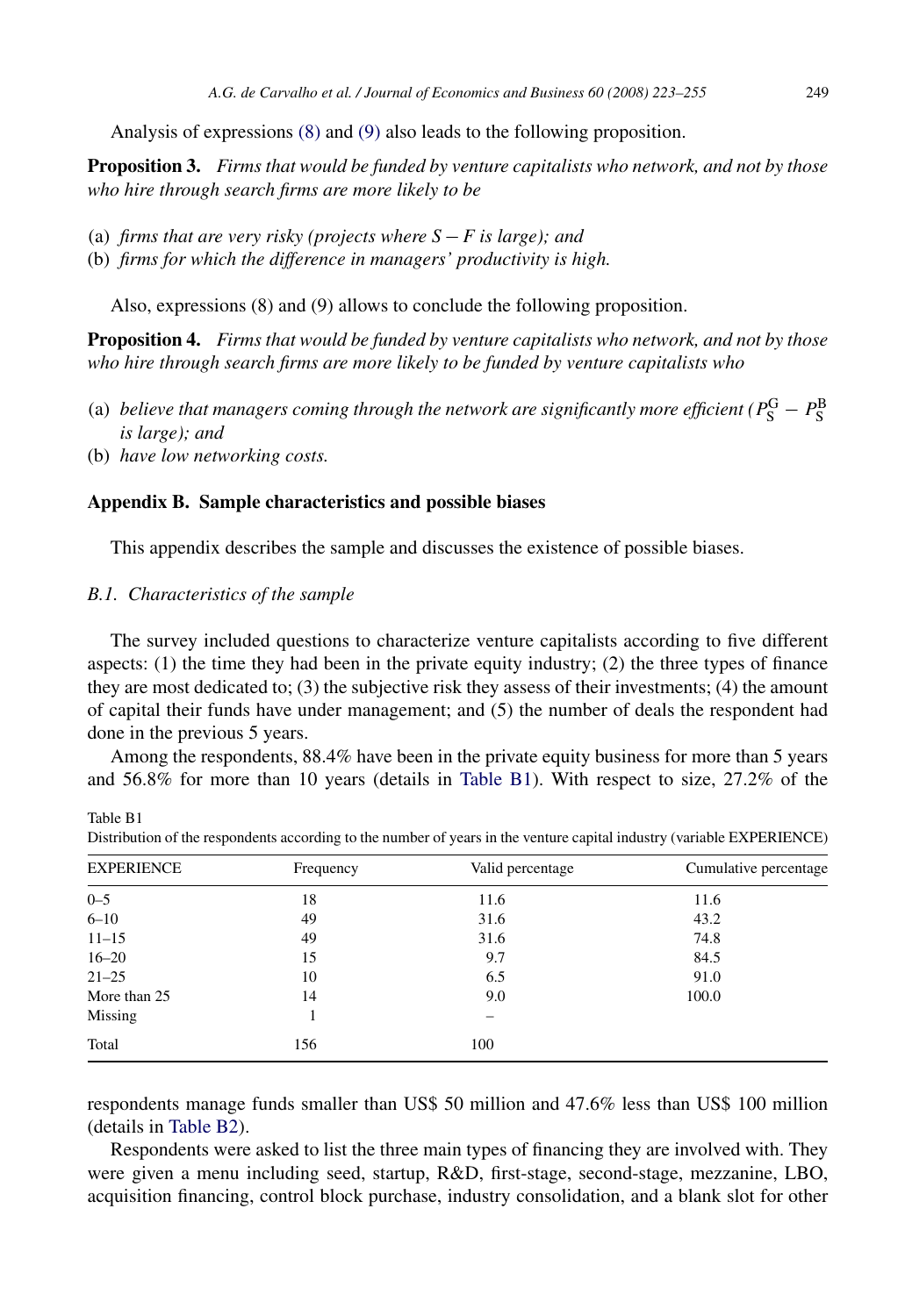| <b>CAPITAL<sup>a</sup></b> | Frequency | Valid percentage | Cumulative percentage |
|----------------------------|-----------|------------------|-----------------------|
| $0 - 25$                   | 15        | 10.2             | 10.2                  |
| $26 - 50$                  | 25        | 17.0             | 27.2                  |
| $51 - 75$                  | 8         | 5.5              | 32.7                  |
| $76 - 100$                 | 22        | 14.9             | 47.6                  |
| $101 - 150$                | 16        | 10.9             | 58.5                  |
| $151 - 200$                | 19        | 12.9             | 71.4                  |
| $200 - 300$                | 16        | 10.9             | 82.3                  |
| More than 300              | 26        | 17.7             | 100.0                 |
| Missing                    | 9         |                  |                       |
| Total                      | 156       | 100              |                       |

<span id="page-27-0"></span>Table B2 Distribution of the respondents according to the amount of capital under management (variable CAPITAL)

<sup>a</sup> In millions of dollars.

Table B3

Distribution of the respondents according to the number of early-stage financing out of the three main types of financing (variable EARLY)

| <b>EARLY</b>   | Frequency | Valid percentage | Cumulative percentage |
|----------------|-----------|------------------|-----------------------|
| 3              | 50        | 32.1             | 32.1                  |
| 2              | 41        | 26.3             | 58.4                  |
| 1              | 20        | 12.8             | 71.2                  |
| $\overline{0}$ | 45        | 28.8             | 100.0                 |
| Missing        | 0         |                  |                       |
| Total          | 156       | 100              |                       |

unlisted types of financing.<sup>16</sup> As there is no clear distinction between the types above, we grouped seed, startup, R&D and first-stage in a broader category named *early*-*stage*. We then classified each venture capitalist according to the number of early-stage financing out of the three main types (variable, EARLY). Table B3 displays the characteristics of venture capitalists according to the type of financing.

Variable RISK is a subjective assessment of the riskiness of venture capitalistsĭ investments. It was obtained by asking the question "*in the realm of venture capital, how would you classify most of your investments (use a scale from 1 for low risk to 5 for high risk)*?" [Table B4](#page-28-0) presents the distribution of variable RISK. As one can see, it is relatively well distributed over the interval. As expected, variable RISK is strongly correlated with variable EARLY (the correlation coefficient is 0.67).

Finally, [Table B5](#page-28-0) presents the distribution of venture capitalists according to the number of deals they had made in the previous 5 years. In some cases, the venture capitalists had structured an unusually high number of deals in 5 years (larger than 30). Such large numbers raised suspicion that the data were related to the whole fund rather than to the individual venture capitalist. On phone interviews, some respondents were asked about these numbers. Some reported that they have assistants and trainees of venture capitalists who help them with their activities, nonetheless, the final decisions are taken by the venture capitalist in charge. In other cases, the respondent

<sup>16</sup> This classification was taken from *[Venture Economics](#page-32-0)* [\(1994\).](#page-32-0)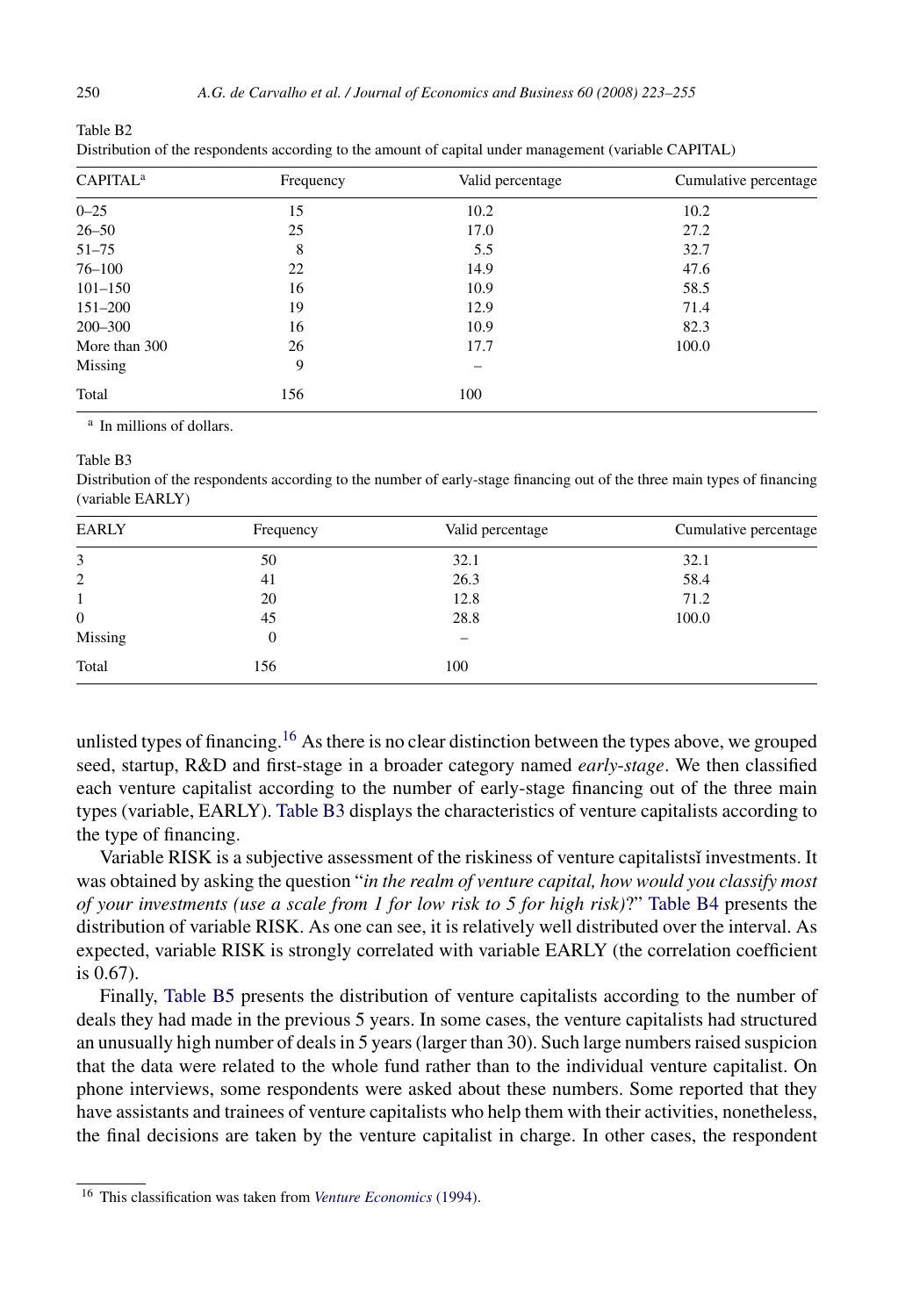| <b>SUBJECTIVE RISK</b> | Frequency | Valid percentage | Cumulative percentage |
|------------------------|-----------|------------------|-----------------------|
|                        | 7         | 4.5              | 4.5                   |
| 2                      | 23        | 15.0             | 19.5                  |
| 2.5                    |           | 3.2              | 22.7                  |
| 3                      | 34        | 22.1             | 44.8                  |
| 3.5                    | 3         | 2.0              | 46.8                  |
| $\overline{4}$         | 46        | 29.8             | 76.6                  |
| 4.5                    | 3         | 2.0              | 78.6                  |
| 5                      | 33        | 21.4             | 100.0                 |
| Missing                | 2         |                  |                       |
| Total                  | 156       | 100              |                       |

Distribution of the respondents according to the subjective risk of their investment (variable SUBJECTIVE RISK)

Table B5

<span id="page-28-0"></span>Table B4

Distribution of the respondents according to the numbers of deals made in the previous 5 years (variable DEALS)

| <b>DEALS</b> | Frequency | Valid percentage | Cumulative percentage |
|--------------|-----------|------------------|-----------------------|
| $0 - 5$      | 30        | 13.9             | 13.9                  |
| $6 - 10$     | 51        | 35.4             | 49.3                  |
| $11 - 15$    | 23        | 16.0             | 65.3                  |
| $16 - 20$    | 21        | 14.6             | 79.9                  |
| $21 - 25$    | 10        | 6.9              | 86.8                  |
| $26 - 30$    | 16        | 11.1             | 97.9                  |
| More than 30 | 3         | 2.1              | 100.0                 |
| Missing      | 12        |                  |                       |
| Total        | 156       | 100              |                       |

indicated that the answer given referred to the whole fund. In such cases, the answer was either corrected or considered blank.

#### *B.2. Possible sampling biases*

Most of the questions in the survey are used to explain the cross-sectional variation of the intensity with which venture capitalists network. Therefore, the average answer given to such questions are not a primary concern. However, this is not the case with the questions related to the intensity with which venture capitalists suggest managers to their colleagues (proposition SUGGEST), acting on suggestions when hiring managers (proposition TAKE SUGGESTIONS), and believing that there exists a network (proposition NETWORK). It is desirable to know the accuracy of the average answer and whether it is biased. After all, if only a small proportion of venture capitalists network, then the network itself is of little relevance. The purpose of this section is to investigate the existence and relevance of possible biases.

An ideal investigation of the existence of biases would require detailed statistics about the population of venture capitalists. However, relevant personal information about individual venture capitalists is scarce. As a consequence, there are limited possibilities for controlling the sample.

The only public information about individual venture capitalists is Venture Economics' *Pratts's Guide to Venture Capital Resources*(hereon refereed to as VE). This publication lists all the venture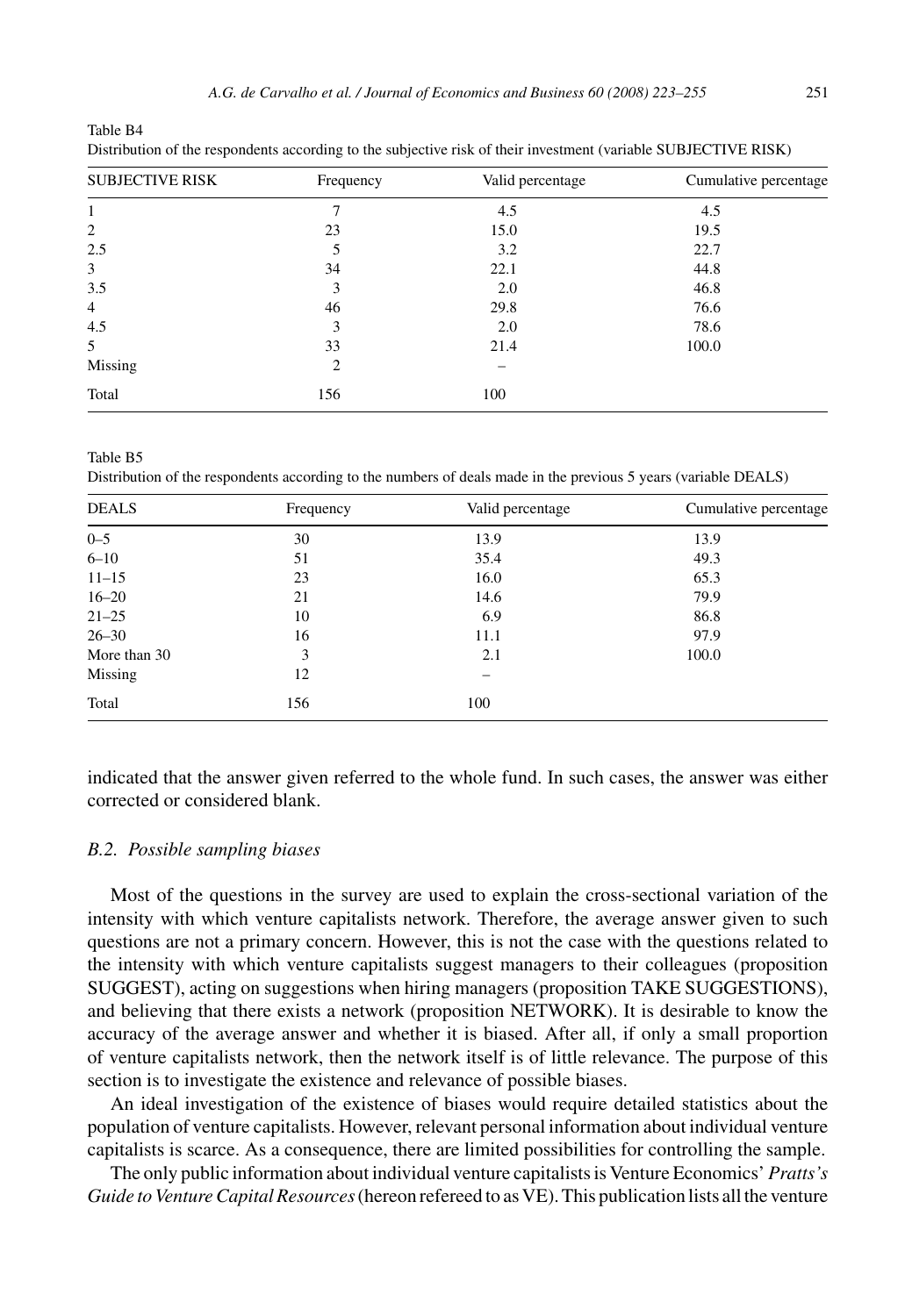capital firms in the United States. For each firm, it lists the managers, whom to contact, the type of financing done by the firm, their focus according to industry and geographical preference, the year in which the venture capital firms were funded, and capital under management. The data on capital under management listed in VE, besides not covering all the firms, seems to be of little benefit. For example, it lists venture capital firms managed by several venture capitalists with as little capital under management as US\$ 2 million. Also, a comparison between the amount of capital some identified respondents gave and the amount listed in VE shows that the information about capital under management is not accurate.<sup>17</sup> The remarks above make the data on capital under management listed in VE of little use in detecting possible biases.

Of the information available in VE, the type of financing venture capital firms are engaged in seems to be the only useful piece of information for controlling the sample. The survey examines the habits of venture capitalists as human resources managers. This issue seems to be more fundamental in early-stage financing (seed, startup, R&D, first-stage) since a venture capitalist would hardly think of funding a fast-growing firm without considering the eventual need to hire or replace key employees. Therefore, an overrepresentation of early-stage financiers in the sample would not be surprising. Section B.2.1 investigates the existence of an early-stage bias.

A second path for investigating the existence of biases uses the data available in the questionnaires. Venture capitalists were offered a summary of the main findings of the survey. They were also asked if they would be willing to answers a follow-up survey on the telephone. We used this information to rank venture capitalists according to the interest they showed in the survey. It is possible that the interest venture capitalists showed is positively related to the intensity with which venture capitalists network. Therefore, this could be a source of bias to the average answer given to the questions related to the existence of the network. This path is pursued in Section B.2.2

#### *B.2.1. Early-stage bias*

To gauge a possible overrepresentation of early-stage financiers among the respondents, we compared the characteristics of the (a) venture capitalists listed in VE; (b) those in the mailing lists (879 venture capitalists); and (c) the respondents (156), with respect to the type of financing they are dedicated to. We encountered difficulty in that there is not a list of types of financing for individual venture capitalists, only for firms. This is a problem because even though a firm may be dedicated to a wide range of types of financing, each of its venture capitalists may be specialized in a particular type. Since in the survey, the respondents answered individually, it is meaningless to fully compare the sample with the set of venture capitalists listed in VE. However, it is possible to compare the proportion of respondents that are dedicated to early-stage financing (those who included in their answers at least one early stage as one of the three most frequent) with the proportion of venture capitalists listed under firms that do at least one early-stage type of financing. If the first proportion is greater than the second, we can conclude that early-stage financiers have more incentive to answer the survey. This would generate a bias<sup>18</sup> toward the opinion of early-stage financiers. The reverse of this proposition is not true.

 $17$  Two possible source for this discrepancy are (1) that some venture capitalist are listed under more than a single firm consequently, the amount of capital they gave is greater than what is listed, and (2) new funds might have been launched since the time the data for publication was collected.

<sup>&</sup>lt;sup>18</sup> The assumption here is that the respondents who do early-stage financing are listed under firms that do early-stage financing. Therefore, the proportion of respondents who do early-stage financing should not be greater than the proportion of venture capitalists listed in VE under firms that do early-stage financing.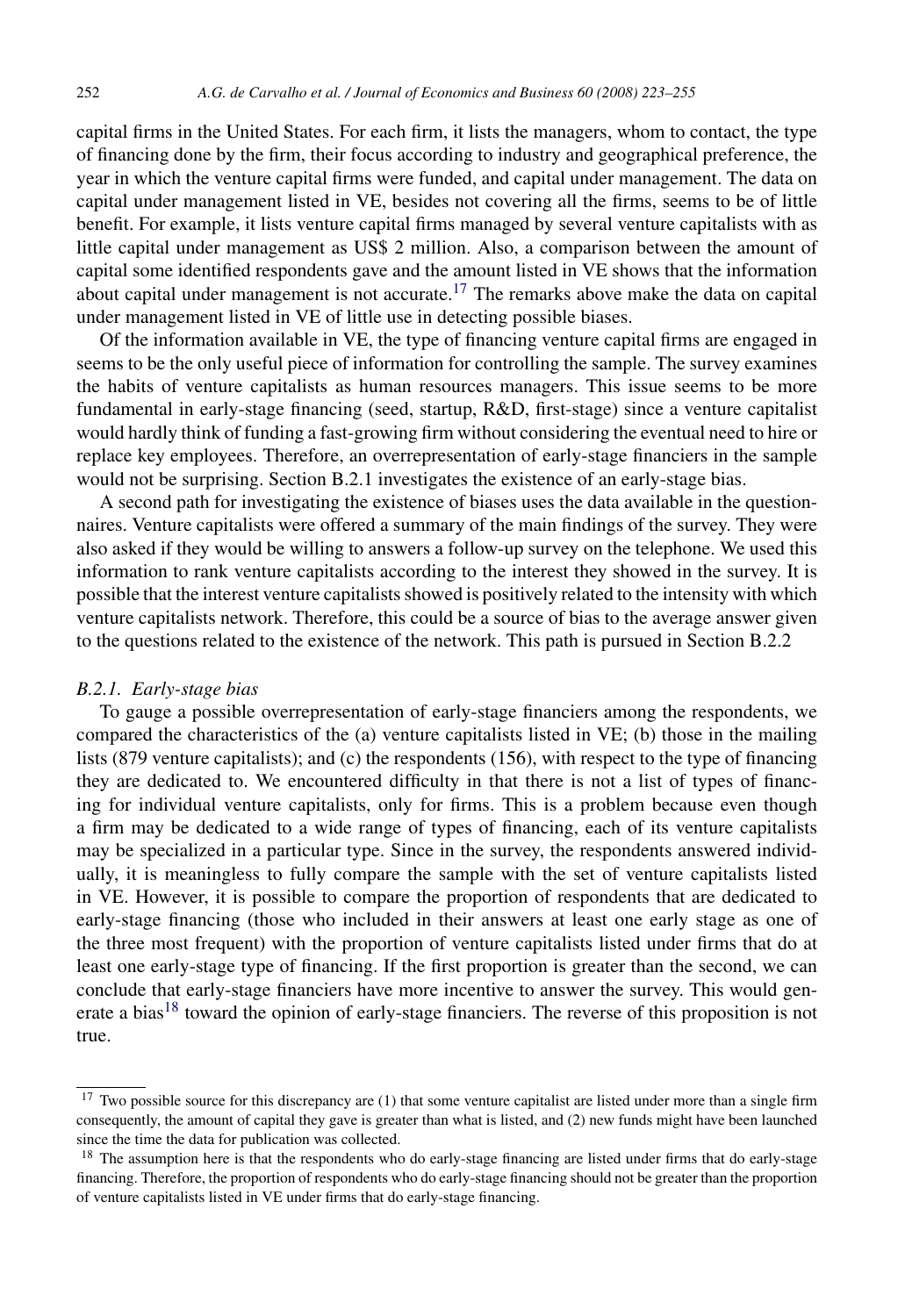Table B6

| <b>INTEREST</b>   | <b>SUGGEST</b> |              |              |           |  |  |
|-------------------|----------------|--------------|--------------|-----------|--|--|
|                   | Agreement      | Indifference | Disagreement | Total     |  |  |
| Survey only       | 34(57.6)       | 15(25.4)     | 10(16.9)     | 58 (38.1) |  |  |
| Asked summary     | 15(53.6)       | 7(25.0)      | 6(21.4)      | 28(18.1)  |  |  |
| Offered interview | 38 (55.9)      | 16(23.5)     | 14(20.6)     | 68 (43.9) |  |  |
| Total             | 87(56.1)       | 38 (24.5)    | 30(19.4)     | 155(100)  |  |  |

Cross-tabulation: proposition SUGGEST and level of interest showed by respondents (values in parentheses are percentages)

Pearson's chi-square: 0.3985 (4 degrees of freedom) (not significant at the 10% level).

VE lists nearly<sup>19</sup> 2615 venture capital managers.<sup>20</sup> Among those, approximately 1934 (73.9%) are from firms that listed at least one early-stage type of financing. In the mailing list, 73.7% of the addresses were listed under firms that do early-stage financing. Among the respondents, 71.2% listed early-stage types of financing. The similarity of these numbers indicates neither that the mailing list was overweight toward early-stage financiers nor that these venture capitalists were especially motivated to answer the survey. Therefore, there is no evidence of overrepresentation of early-stage financiers in this sample.

#### *B.2.2. Bias due to the motivation of the respondents*

The interest that different venture capitalists showed toward the survey can also be a source of bias. It is possible that venture capitalists who network or think that the network exists are more interested in the subject and, therefore, more likely to answer the survey. We measured the interest venture capitalists showed in the survey based on whether the respondent asked for a summary of the survey or agreed to participate through telephone interview.

The group of venture capitalists who agreed to a telephone interview is a subset of those who asked for the summary. This permitted the creation of a variable that captures the interest of the respondents on the object of the survey (variable INTEREST). This variable assumes value 1 for those who only answered the survey; 2 for those who asked for a summary of the main findings; and 3 for those who offered a telephone interview. The cross-tabulation of variable INTEREST and propositions SUGGEST, TAKE SUGGESTIONS, and NETWORK is presented in Tables B6–B8. In these tables, the answers "agree" and "totally agree" were collapsed $21$  into a single category "agreement." We repeated this procedure for answers "disagree" and "totally disagree" that were collapsed into category "disagreement." One can note that the average answers vary little with respect to variable INTEREST.

Pearson's chi-square statistics in Tables B6–B8 test the independence between the row and column variables. These statistics give no information about the sign of the relation, if it exists.

<sup>&</sup>lt;sup>19</sup> The term *nearly* was used because of possible counting errors. Some firms have branches in different states. These firms are listed in all states in which they have branches. Nonetheless, they are fully listed in only one state (in the other states there is a reference to the state where the full listing occurs). To avoid the problem of double counting, we counted only managers from firms where the full listing occurs. This does not avoid the double listing due to venture capitalists associated with different funds. However, the number of cases in which this occurs is a very small.

<sup>&</sup>lt;sup>20</sup> For each firm there is a list of managers and a list of persons to contact. These two lists do not necessarily coincide. Since the survey is concerned with the habits of the people who structure deals, we used the list of managers, ignoring the list of persons to contact.

<sup>21</sup> This was done to make Pearson's chi-square statistics reliable.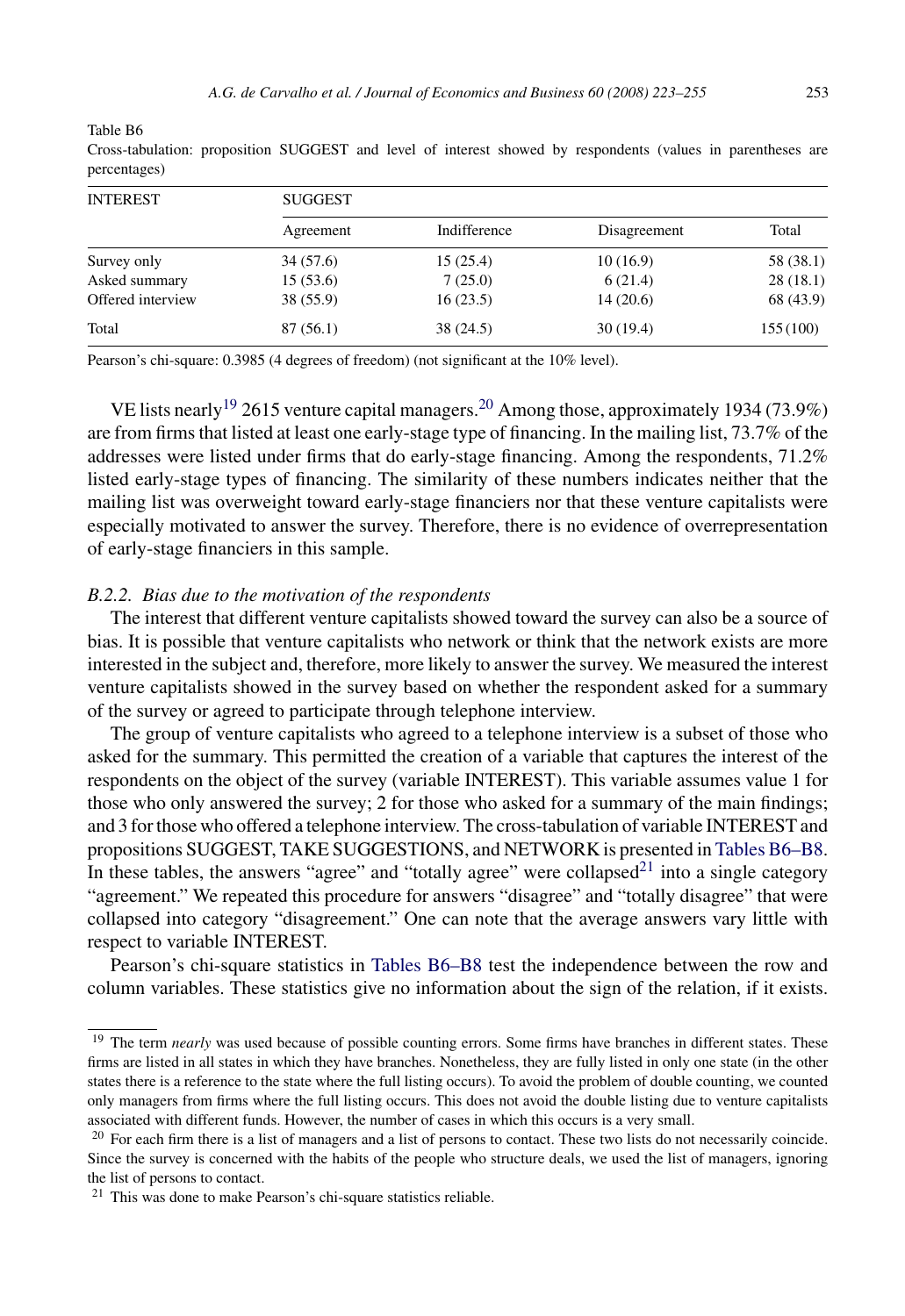Table B7

Cross-tabulation: proposition TAKE SUGGESTIONS and level of interest showed by respondents (values in parentheses are percentages)

| <b>INTEREST</b>   | <b>TAKE SUGGESTIONS</b> |              |              |           |  |  |
|-------------------|-------------------------|--------------|--------------|-----------|--|--|
|                   | Agreement               | Indifference | Disagreement | Total     |  |  |
| Survey only       | 38 (64.4)               | 12(20.3)     | 9(15.3)      | 59 (38.3) |  |  |
| Asked summary     | 15(53.6)                | 11(39.3)     | 2(7.1)       | 28(18,2)  |  |  |
| Offered interview | 43(64.2)                | 18 (26.9)    | 6(9.0)       | 67(43.5)  |  |  |
| Total             | 96(62.3)                | 41(26.6)     | 17(11.0)     | 154(100)  |  |  |

Pearson's chi-square: 4.5833 (4 degrees of freedom) (not significant at the 10% level).

#### Table B8

Cross-tabulation: proposition NETWORK and level of interest showed by respondents (values in parentheses are percentages)

| <b>INTEREST</b>   | <b>NETWORK</b> |              |              |           |
|-------------------|----------------|--------------|--------------|-----------|
|                   | Agreement      | Indifference | Disagreement | Total     |
| Survey only       | 48(80.0)       | 9(15.0)      | 3(5.0)       | 60(39.0)  |
| Asked summary     | 21 (77.8)      | 5(18.5)      | 1(3.7)       | 27(17.5)  |
| Offered interview | 51 (76.1)      | 10(14.9)     | 6(9.0)       | 67(43.5)  |
| Total             | 120(77.9)      | 24(14.6)     | 10(6.5)      | 154 (100) |

Pearson's chi-square: 0.8446 (4 degrees of freedom) (not significant at the 10% level).

To be reliable, this test requires the expected frequency of each cell to be greater than 1, and that at most 20% of the cells have the expected frequency less than 5. In none of the three tables, the chi-square statistics rejects the null hypotheses that the variables are independent. Only for variable NETWORK, the chi-square statistics are not reliable (see Table B8).

As an alternative procedure to detect a possible effect on the variable INTEREST, we ran a set of ordered probits using the variable INTEREST as the dependent variable. The explanatory variables are propositions SUGGEST, TAKE SUGGESTIONS, and NETWORK, and a constant. Table B9 summarizes the results of these regressions. None of the parameters estimated are significant (the highest *t*-value obtained was 0.686). Therefore, there is no evidence that the

| Regressions<br>(2)<br>(1)                             | (3)          | (4)            |
|-------------------------------------------------------|--------------|----------------|
| <b>CONSTANT</b><br>0.111(0.36)<br>0.225(0.80)         | 0.197(0.54)  | 0.102(0.251)   |
| <b>SUGGEST</b><br>0.033(0.31)                         |              | $-0.004(0.03)$ |
| <b>TAKE SUGGESTIONS</b><br>0.077(0.69)                |              | 0.076(0.56)    |
| <b>NETWORK</b>                                        | 0.038(0.317) | 0.007(0.05)    |
| Significance level of the regressions<br>0.74<br>0.50 | 0.75         | 0.93           |
| Number of correct predictions<br>66<br>70             | 68           | 70             |

Table B9 Effects on the interest of the respondents

Estimates are from ordered probit analysis. The dependent variable is the degree of interest the respondents showed in the survey. The variable INTEREST assumes value 2 for those who asked a report and offered for the follow-up survey, 1 for those who asked the report and did not offer for the follow-up and 0 for those who only answered the survey. Values in parentheses are *t-statistics*. The sample in these regressions has 153 observations due to some blank answers.